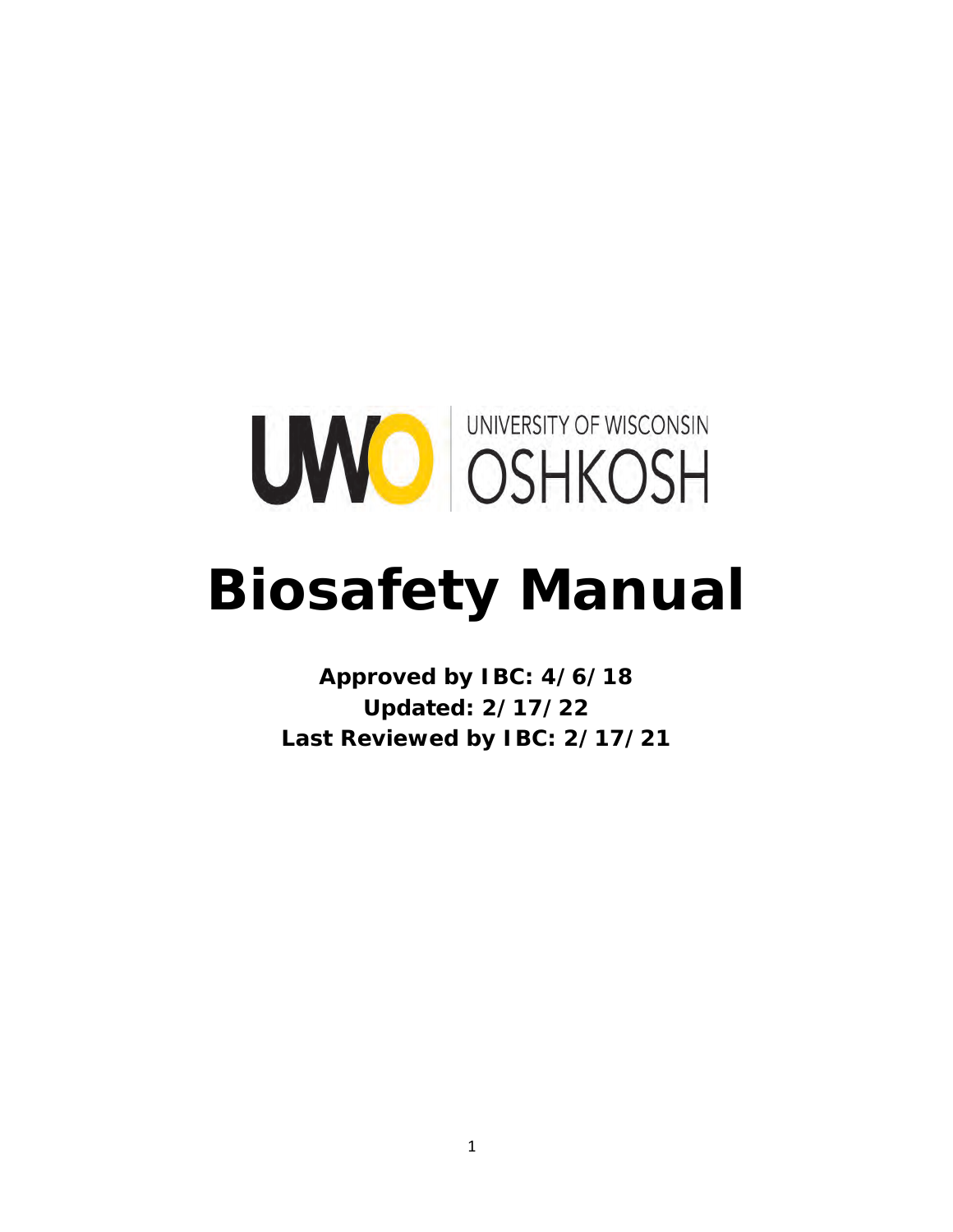# **Contents**

#### **Foreword**

#### **Contact Information and Campus Resources**

#### **Section 1 - Principles of Biosafety**

- 1.1 Risk Assessment
- 1.2 Biosafety Levels
- 1.3 Animal Biosafety Levels
- 1.4 Risk Groups
- 1.5 Containment Considerations
- 1.6 Factors to Consider
- 1.7 Infectious/Potentially Infectious Materials to Consider
- 1.8 Animal Studies
- 1.9 Risk Mitigation

#### **Section 2 – Roles and Responsibilities**

- 2.1 University of Wisconsin Oshkosh
- 2.2 Institutional Biosafety Committee
- 2.3 Principal Investigator
- 2.4 Laboratory Personnel

#### **Section 3 - Occupational Health & Medical Surveillance**

- 3.1 Occupational Health
- 3.2 Medical Surveillance
- 3.3 Individuals with Immune-Compromising Conditions

#### **Section 4 – Containment & Working in a Research Facility**

- 4.1 Biosafety Levels
- 4.2 Animal Biosafety Levels
- 4.3 Arthropod Containment Levels
- 4.4 Plant Containment Levels
- 4.5 Security
- 4.6 Engineering Controls
- 4.7 Personal Protective Equipment

#### **Section 5 – Laboratory Equipment Use**

- 5.1 Biological Safety Cabinet
- 5.2 Autoclave
- 5.3 Centrifuge
- 5.4 Bunsen Burners and Incinerators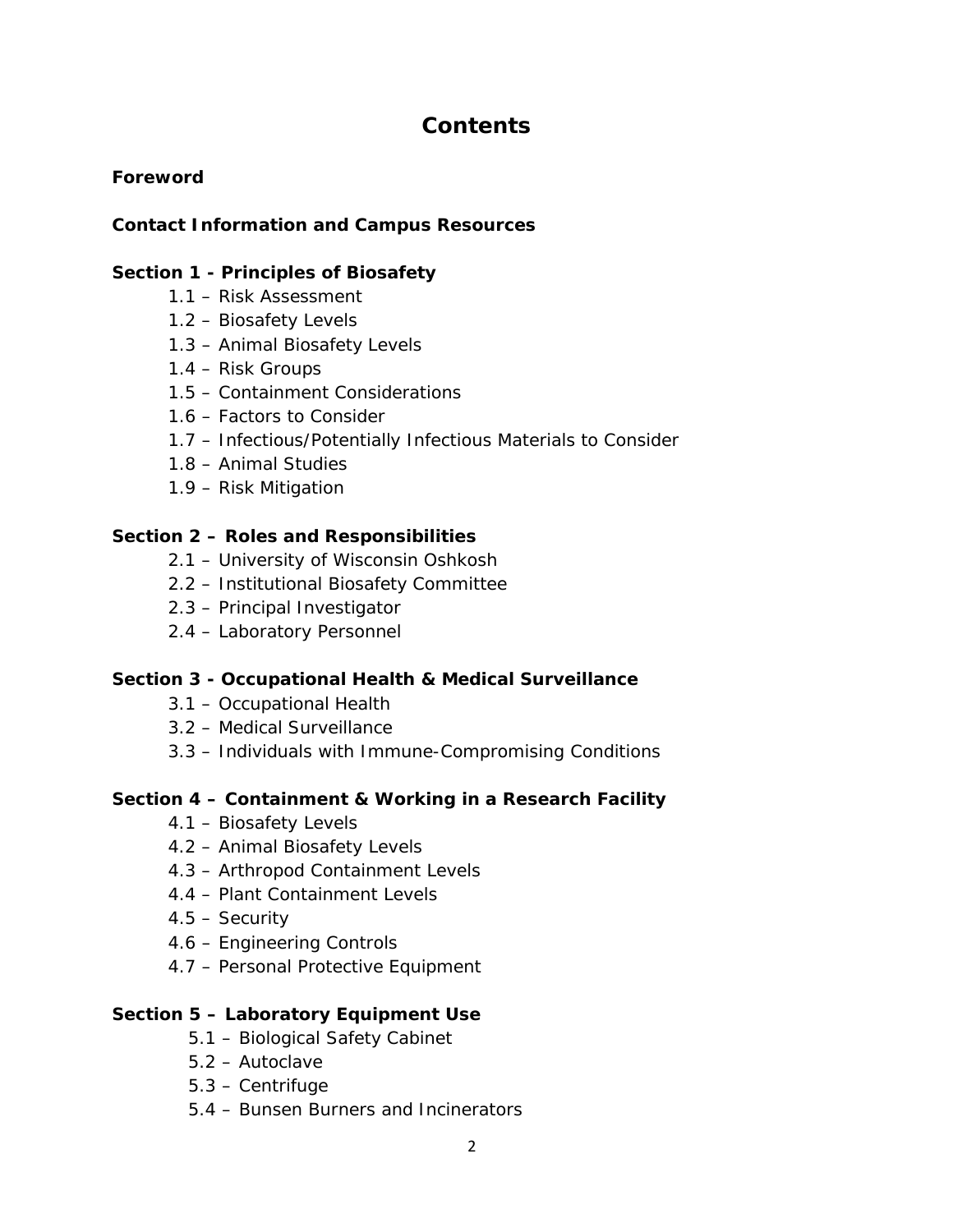#### **Section 6 – Shipping and Transportation of Biological Materials**

- 6.1 Intra-Campus Transport
- 6.2 Off-Campus Shipping

#### **Section 7 – Decontamination**

- 7.1 Decontamination of Liquids
- 7.2 Decontamination of Solids

#### **Section 8 - Waste Management Plan**

- 8.1 Purpose of Waste Management Plan
- 8.2 Responsibilities
- 8.3 Definitions
- 8.4 Procedures

#### **Section 9 - Emergency Planning and Exposure Plan**

- 9.1 Spill Response
- 9.2 Exposure Control Plan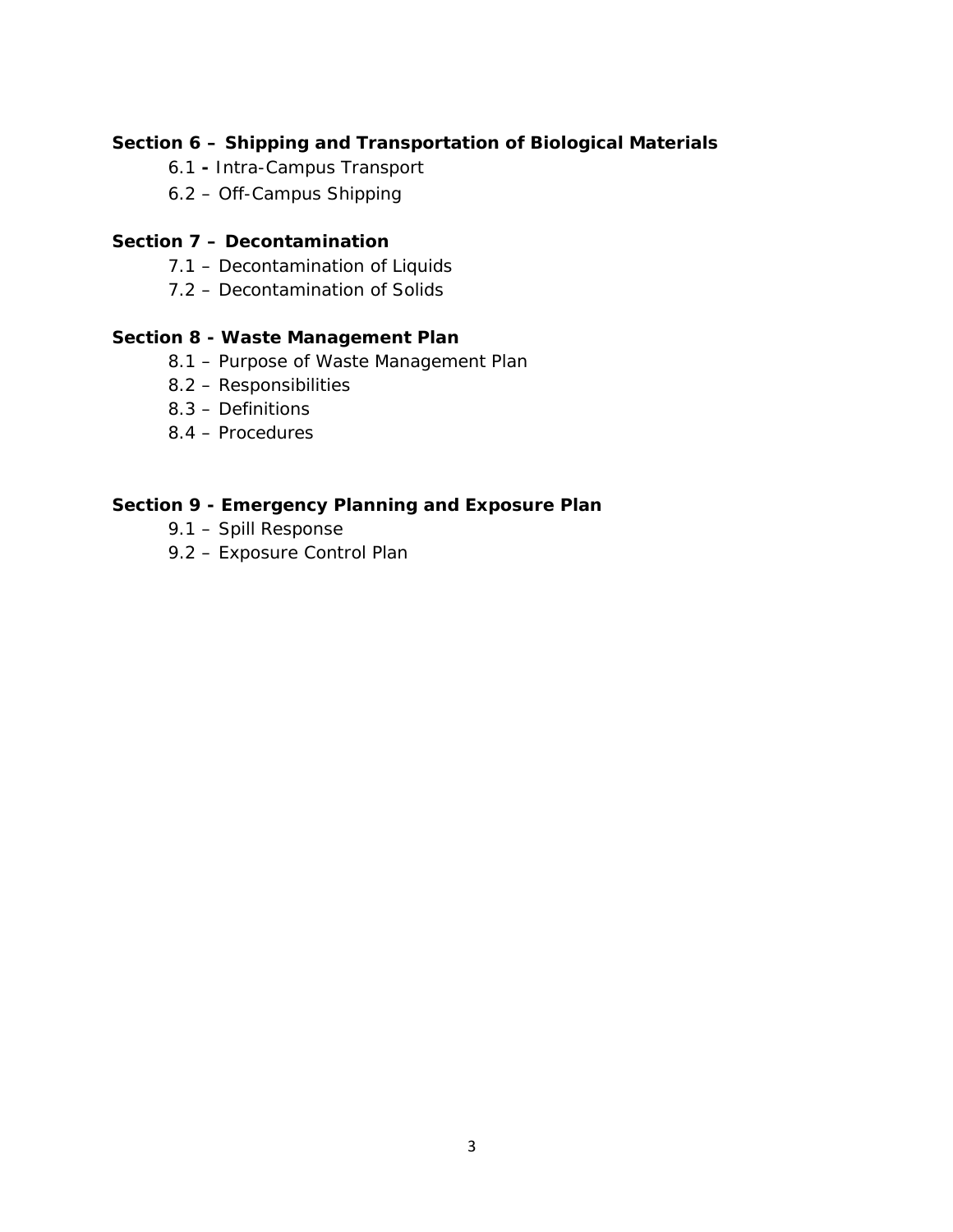# **Foreword**

This Biosafety Manual has been adopted by the University of Wisconsin Oshkosh (UWO) to be a resource for information on policies, procedures, and guidelines to facilitate safe laboratory activities involving biological agents. Adherence to this Biosafety Manual will help eliminate or reduce the potential for exposures to individuals working in a laboratory, as well as protect the campus and surrounding community. The Institutional Biosafety Committee (IBC) has developed this manual to help ensure compliance with federal, state, and local regulations.

The UWO Biosafety Manual should not be considered the only reference for laboratory safety concerns. It is intended that the Principal Investigator (PI) will supplement this information with instruction and guidance regarding specific procedures and practices unique to the work being done in their research laboratories and classrooms. Additionally, the IBC is always available to assist with any health and safety concerns.

# **Contact Information and Campus Resources**

If you have any questions regarding the IBC, biosafety, or this Biosafety Manual, please contact:

- **IBC Administrator**
	- o Kelly Schill
		- (920) 424-3375
		- [biosafety@uwosh.edu](mailto:biosafety@uwosh.edu)
- **IBC Chair**
	- o Eric Matson
		- (920) 424-2077
		- [matsone@uwosh.edu](mailto:matsone@uwosh.edu)
- **IBC Biological Safety Officer**
	- o Danielle Rintala
		- [danielle.rintala@gmail.com](mailto:danielle.rintala@gmail.com)

Also, the [IBC website](https://uwosh.edu/sponsoredprograms/ibc) contains information related to the IBC, including IBC submission process, meetings, training, forms, and material transfer agreements.

# **Section 1 - Principles of Biosafety**

A fundamental objective of any biosafety program is the containment of potentially harmful biological agents. The UWO biosafety manual is meant to provide information on the containment of biological agents achieved by using engineering controls, procedural controls, and personal protective equipment. A well-functioning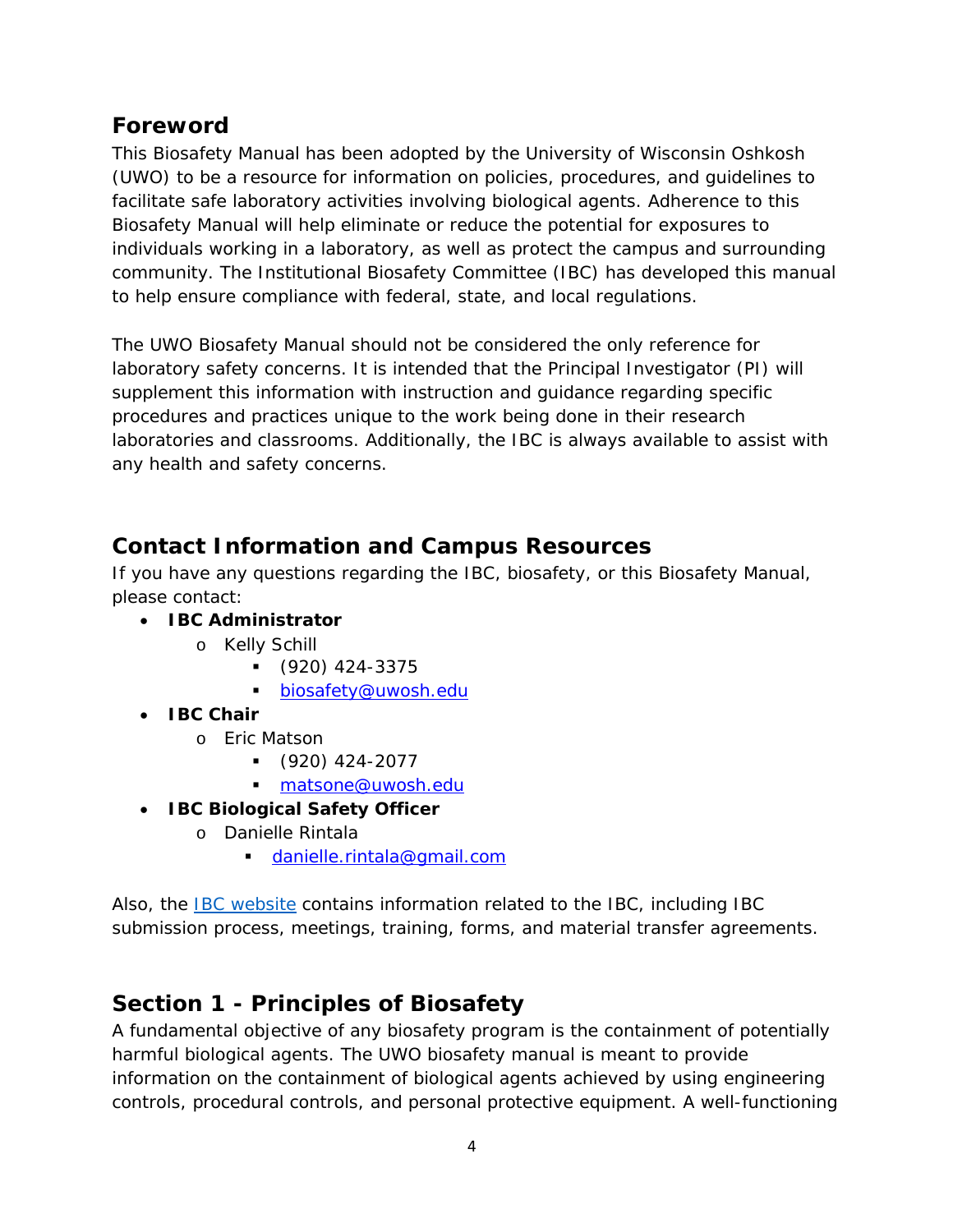biosafety program will prevent the exposure of students, researchers, and community members, to biological agents used on campus.

# **1.1 - Risk Assessment**

A risk assessment is a process used to identify the hazard characteristics of a known infectious or potentially infectious agent or material, the activities that can result in a person's exposure to an agent, the likelihood that such exposure will cause a Laboratory Acquired Infection (LAI), and the probable consequences of such an infection. The information identified by risk assessment will provide a guide for the selection of appropriate biosafety levels and microbiological practices, safety equipment, and facility safeguards that can prevent LAIs.

Risks should be identified and stated in an objective manner so that they can be well understood (e.g., possible exposure to bloodborne pathogens), and not in a subjective manner (e.g., the risk is low).

It is important to consider both agent and laboratory procedure hazards when performing a risk assessment and selecting the precautionary measures that will be used. In addition, the capability of the laboratory staff to control hazards (i.e. training, technical proficiency, and good habits of all members of the laboratory) and the operational integrity of containment equipment and facility safeguards need to be considered.

# **1.2 - Biosafety Levels (BSL)**

The following is a general description of containment requirements as they correspond to the various biosafety levels. More specific descriptions and requirements can be found in other sections of this manual regarding various work, and also in the **Biosafety in Microbiological and Biomedical Laboratories Manual** [\(BMBL\).](https://www.cdc.gov/labs/BMBL.html)

# Biosafety Level 1 (BSL1)

Containment conditions suitable for work involving well‐characterized biological agents or materials that are not known to cause disease in healthy adult humans, and for which there is minimal potential hazard to laboratory personnel and the environment. The laboratory is not necessarily separated from the general traffic patterns in the building. Work is generally conducted on open bench tops using standard microbiological practices with minimal personal protective equipment (PPE) of lab coat/smock and eye protection, and gloves as needed. Special containment equipment or facility design is not required nor generally used. Laboratory personnel have specific training in the procedures to be conducted in the laboratory and are supervised by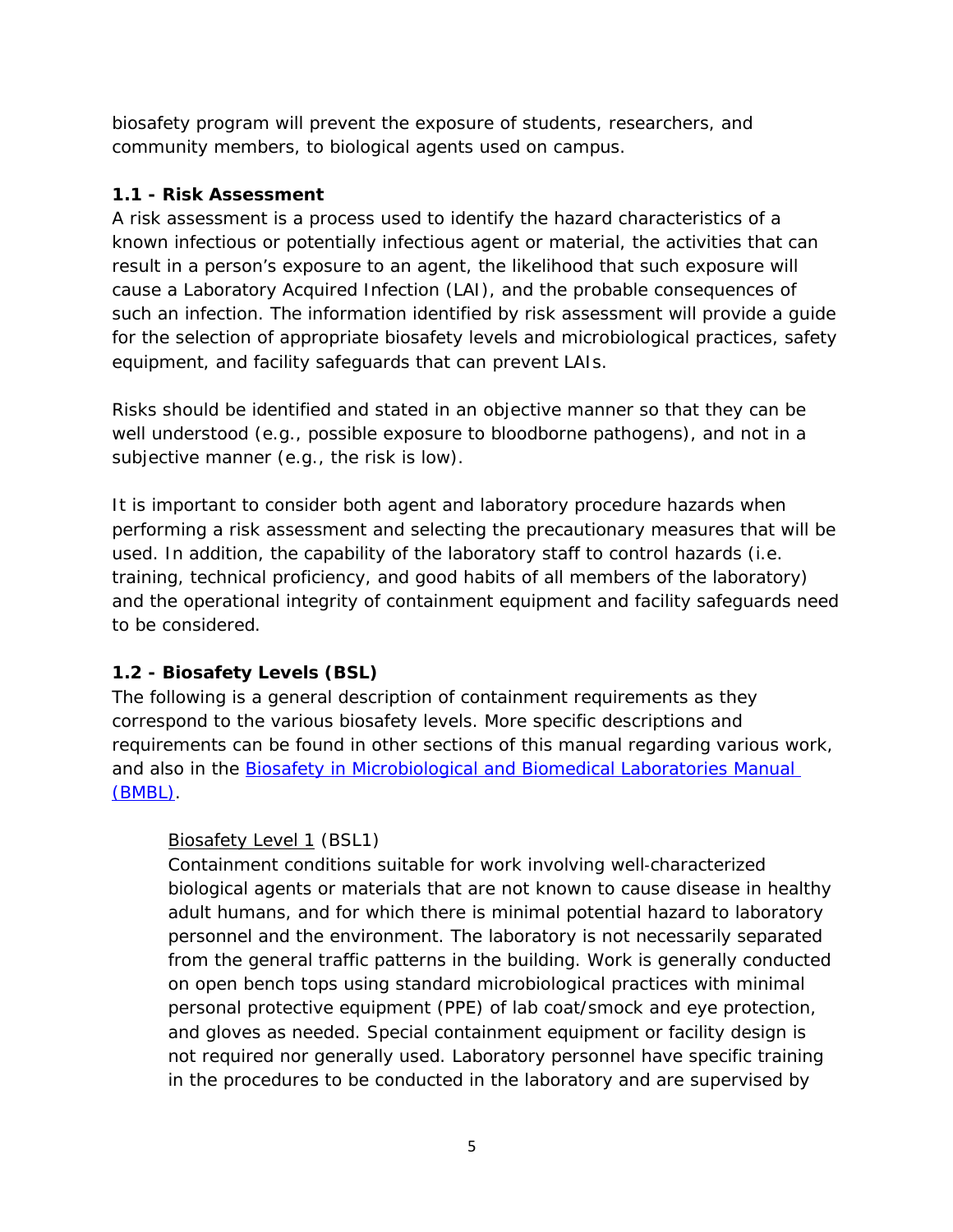someone with training in microbiology. Staff training includes information on the potential risks of BSL1 agents to immunocompromised individuals.

#### Biosafety Level 2 (BSL2)

Similar to BSL1 1 but involves work with agents of moderate potential hazard to personnel and the environment. BSL2 differs from BSL1 in that: (i) laboratory personnel have specific training in handling biological agents that are or may be potentially infectious, (ii) access to the laboratory is limited when work is being conducted, (iii) extreme precautions are taken with contaminated sharp items, and (iv) certain procedures in which infectious aerosols or splashes may be created are conducted in a BSC or other primary containment device, (v) PPE for BSL2 work usually consists of gloves, lab coat, and eye protection. Respiratory protection may be used in some circumstances where containment equipment is not feasible.

### **1.3 – Animal Biosafety Levels (ABSL)**

The following is a general description of containment requirements as they correspond to the various animal biosafety levels. More specific descriptions and requirements can be found in other sections of this manual regarding various work, and also in the [Biosafety in Microbiological and Biomedical Laboratories Manual](https://www.cdc.gov/labs/BMBL.html)  [\(BMBL\).](https://www.cdc.gov/labs/BMBL.html)

#### Animal Biosafety Level 1 (ABSL1)

ABSL1 is suitable for work in animals involving well-characterized agents that are not known to cause disease in immunocompetent adult humans, and present minimal potential hazard to personnel and the environment. ABSL1 facilities are separated from the general traffic patterns of the building and restricted as appropriate. Special containment equipment or facility design may be required as determined by appropriate risk assessment. (See Section 2, Biological Risk Assessment.)

Personnel must have specific training in animal facility procedures and must be supervised by an individual with adequate knowledge of potential hazards and experimental animal procedures.

#### Animal Biosafety Level 2 (ABSL2)

ABSL2 is suitable for work involving laboratory animals infected with agents associated with human disease and pose moderate hazards to personnel and the environment. It also addresses hazards from ingestion as well as from percutaneous and mucous membrane exposure. An important difference to consider when planning experiments at ABSL2, is that it differs from ABSL1 in that all manipulations of animals infected with agents needs to be conducted inside of containment (e.g., Biological Safety Cabinet).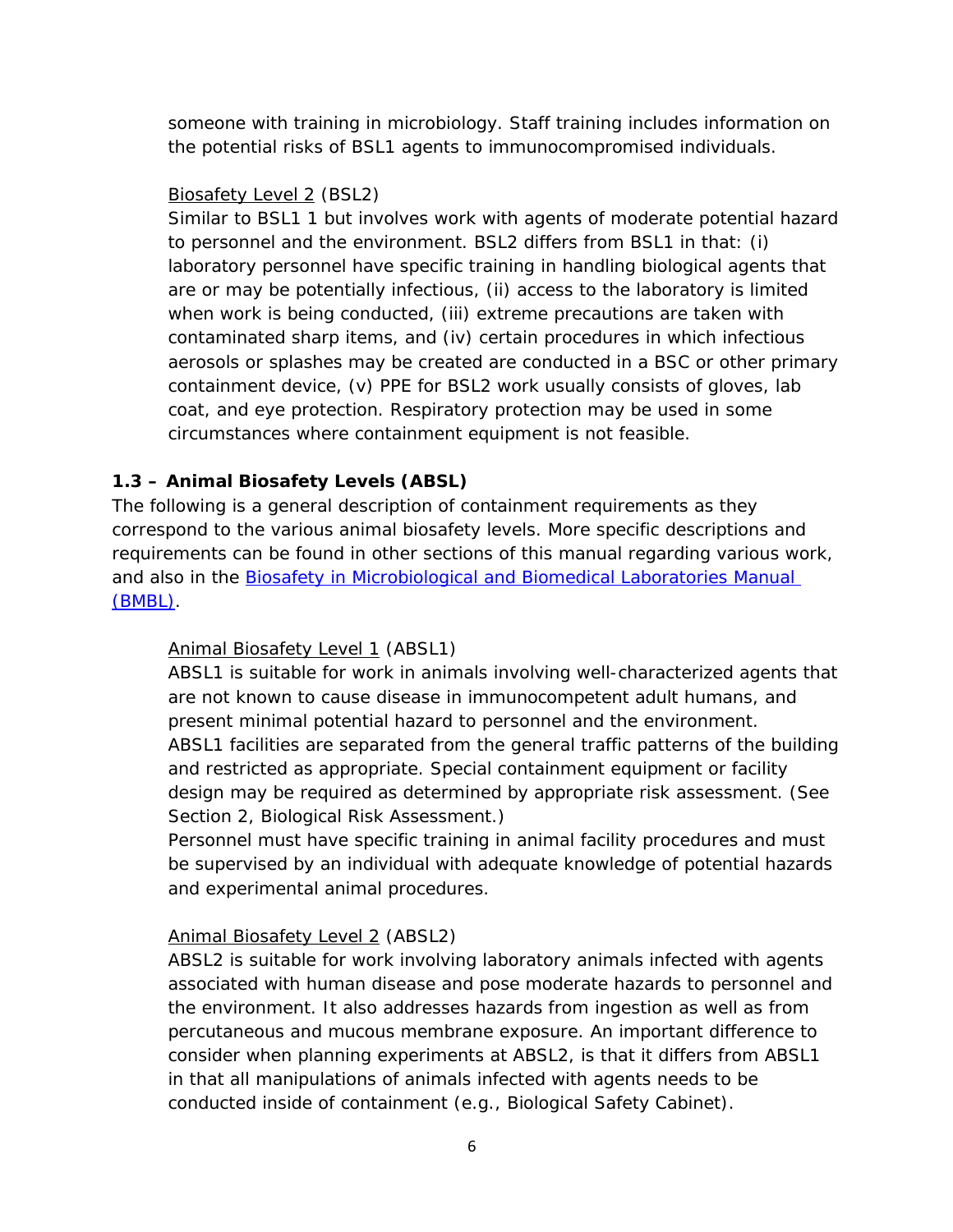# **1.4 - Risk Groups**

The description of the hazards which a biological agent poses to healthy adult humans; there are no risk groups for work with animals or plants. [Risk Group](https://www.cdc.gov/labs/BMBL.html) [definitions](https://www.cdc.gov/labs/BMBL.html) can also be found in the Biosafety in Microbiological and Biomedical Laboratories Manual (BMBL).

Risk Group 1: Biological agents or materials not associated with disease in healthy adult humans.

Risk Group 2: Biological agents or materials associated with human disease in healthy adult humans.

Risk Group 3: Biological agents or materials associated with serious or lethal human disease for which preventative or therapeutic interventions may be available (high individual risk but low community risk). There is no work at UWO on any of these organisms.

Risk Group 4: Biological agents or materials likely to cause serious or lethal human disease for which preventative or therapeutic interventions are not usually available (high individual risk and high community risk). There is no work at UWO on any of these organisms.

### **1.5 - Containment Considerations**

Biosafety Levels are similar but not necessarily equal to Risk Groups. In general, start at the Biosafety Level which corresponds with the Risk Group (e.g., BSL2 for a RG2 agent) and then modify the containment as necessary after considering the factors to consider described in the next sub-section.

#### **1.6 – Factors to Consider**

Agent stability - The ability of an organism to survive environmental stress and chemical disinfection (e.g., spores are very resistant to desiccation and chemical disinfection).

Animal Study Data - The use of safety data acquired from other animals may be useful in a risk assessment if there is no safety data available from humans on the effect of biological agents. However, exercise caution when translating infectivity data between humans and other animals, as they may be differently affected after an exposure.

Concentration - The number of infectious organisms per unit volume being manipulated is directly correlated with an increase in risk of an infection after an exposure.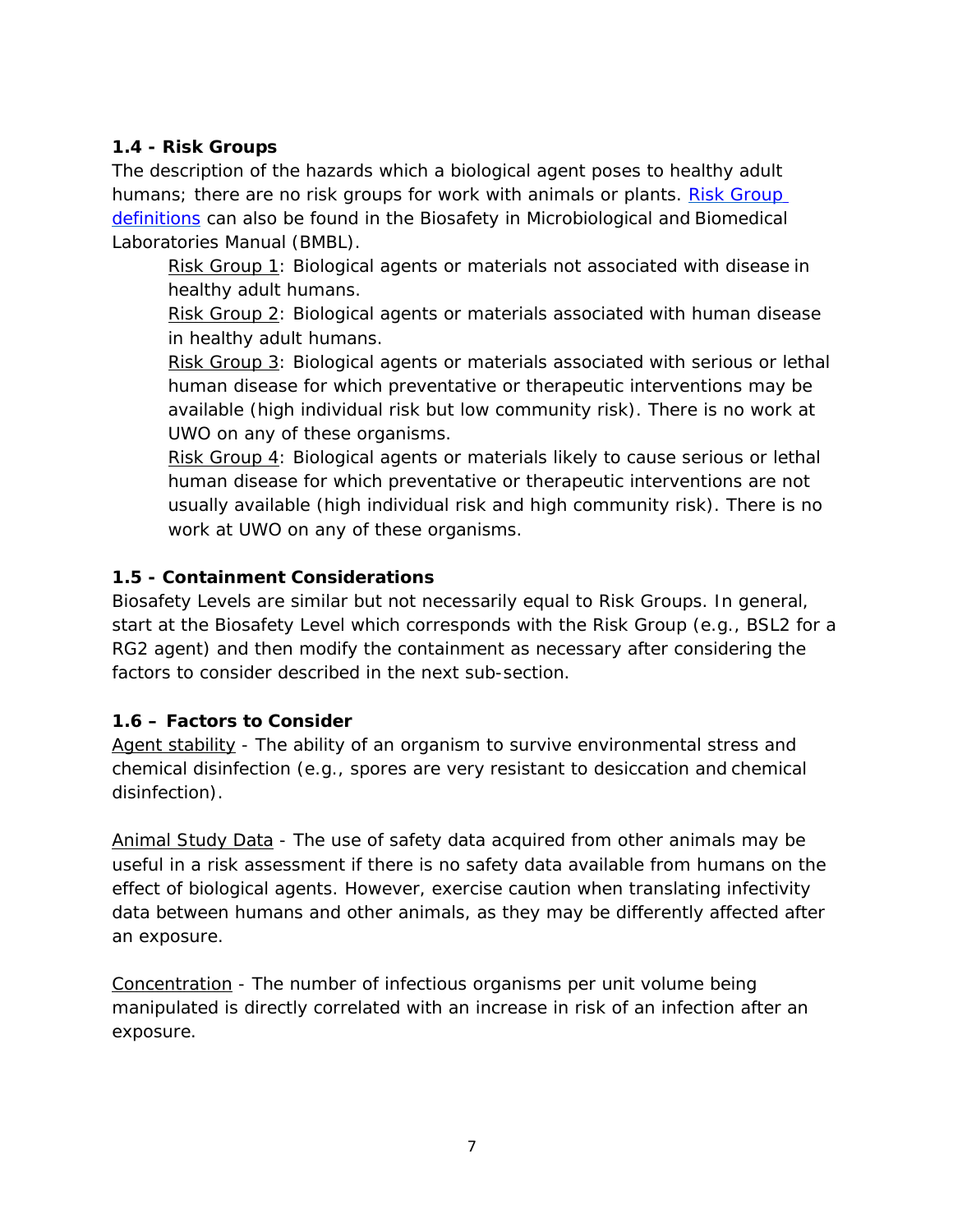Infectious Dose - The number of organisms required to cause an infection. This is typically measured in the number of microorganisms required to cause an infection in 50% of a host population  $(ID_{50})$ .

Medical Surveillance - Monitoring the health of employees may be recommended in some instances to determine if engineering or procedural controls are effective (e.g., serum banking); also, post-exposure health monitoring may be required to ensure that an exposure does not result in an infection.

Pathogenicity – The ability of an organism to cause disease. This ability can vary between individuals and may depend on their immune status (e.g., vaccination, compromised immune system).

Personnel Skill/Training - Assessing the skill and training of all of the personnel (e.g., laboratorians, students, animal husbandry staff, maintenance, and custodians) who have the potential to be exposed to an agent; do all personnel with access to an agent have the proper skills and training to ensure they can safety work with/around the agent? Does the agent need to be locked to prevent access?

Prophylaxis - Availability of measures which can reduce the likelihood of an infection resulting from an exposure. If vaccines are available to protect against infections that could result from laboratory exposure, the vaccines must be offered to employees who are at risk of exposure. Non-vaccine prophylactic measures may be available for use; healthcare professionals are a good source for guidance. Prophylaxis is an example of a procedural control.

Route of Transmission - The means in which an organism typically causes an infection. This is important to consider in conjunction with the procedures which will be performed with an organism (e.g., aerosols are generated whenever force is applied to a liquid; therefore, engineering controls should be used if an organism is spread via aerosols). However, consider that an organism may be spread in a different manner as it would normally be spread in nature; consequently, the organism may be able to cause an infection via a different means than usually expected.

Toxicity - The degree in which a substance can cause illness. Toxins which act in an acute manner are typically assessed by the amount of toxin which would be a Lethal Dose to 50% of a population  $(LD_{50})$ .

Virulence - The degree of pathology caused by an organism. This degree may vary between individuals (e.g., women who are pregnant are more at risk from exposure to *Listeria monocytogenes,* which can cause fetal death).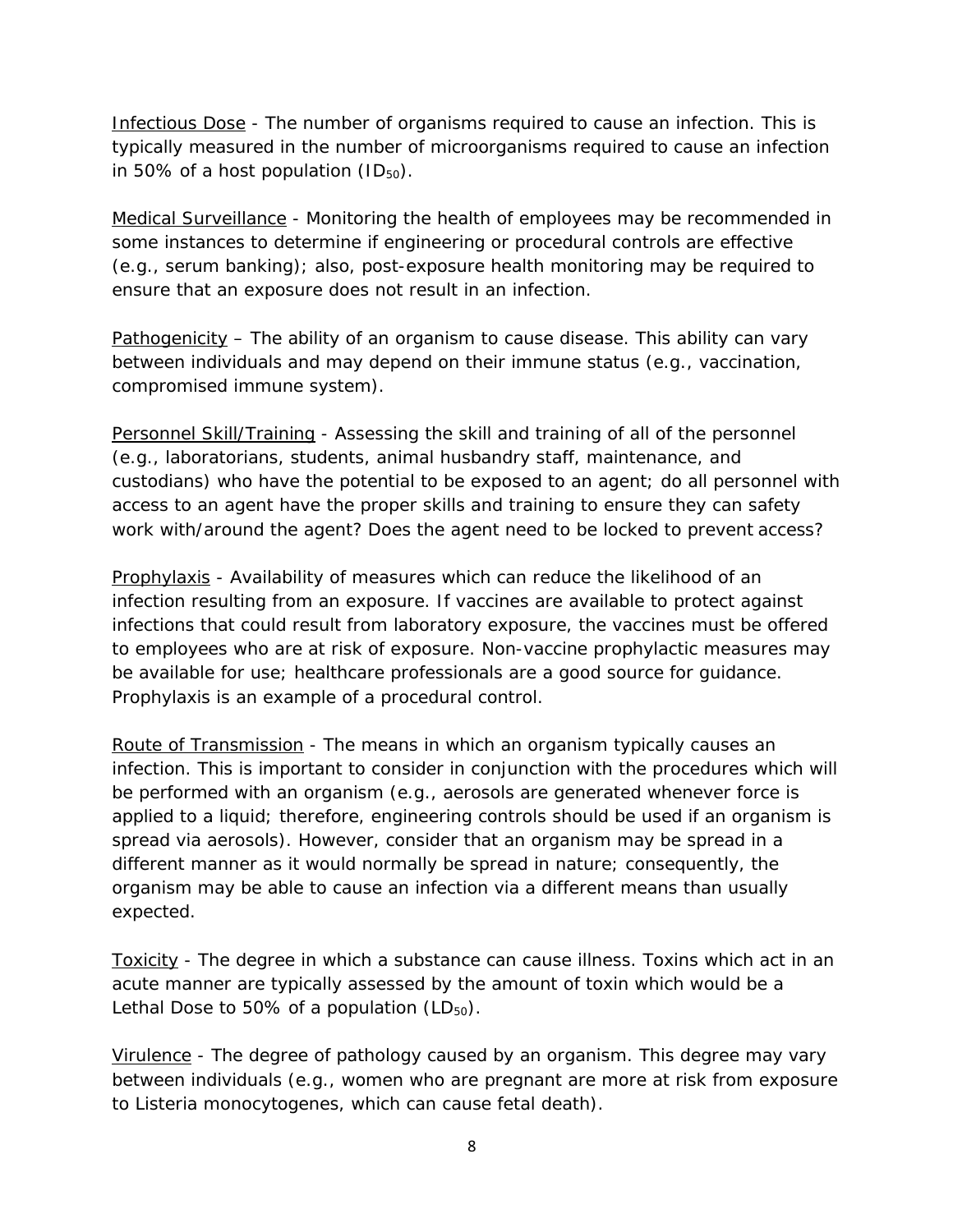# **1.7 – Infectious/Potentially Infectious Materials to Consider**

The characteristics of most known infectious agents have been well identified. Information useful to risk assessment can be obtained from laboratory investigations, disease surveillance, and epidemiological studies.

Materials Containing Unknown Infectious Agents – The appropriate biosafety level must be determined with any available information. Often these are clinical or environmental specimens. Some questions that may help in this risk assessment include:

- Where was the sample acquired?
- Why is an infectious agent suspected?
- What epidemiological data are available?
- What route of transmission is indicated?
- What is the morbidity or mortality rate associated with the agent?
- What medical data are available?

The responses to these questions may identify the agent or a surrogate agent whose existing agent risk assessment can be used to determine a biosafety level. A conservative approach is recommended in the absence of data.

Materials Containing Recombinant DNA Molecules – This category of agents includes microorganisms and cells that have been genetically modified through recombinant DNA technologies. Techniques and technologies are constantly being developed to modify DNA which may add risk to experiments.

The [NIH Guidelines for Research Involving Recombinant or Synthetic Nucleic Acid](https://osp.od.nih.gov/wp-content/uploads/2013/06/NIH_Guidelines.pdf)  [Molecules](https://osp.od.nih.gov/wp-content/uploads/2013/06/NIH_Guidelines.pdf) is the key reference in establishing an appropriate biosafety level for work involving recombinant microorganisms.

First, establish the classification of the non-modified organism, and then analyze the impact the genetic modification will have.

Some points to consider for work involving recombinant microorganisms are:

- Does the inserted gene encode a known toxin or a relatively uncharacterized toxin?
- Does the modification have the potential to alter the host range or cell tropism of the organism?
- Does the modification have the potential to increase the replication capacity of the organism?
- Does an inserted gene encode a known oncogene?
- Does an inserted gene have the potential for altering the cell cycle?
- Does DNA integrate into the host genome?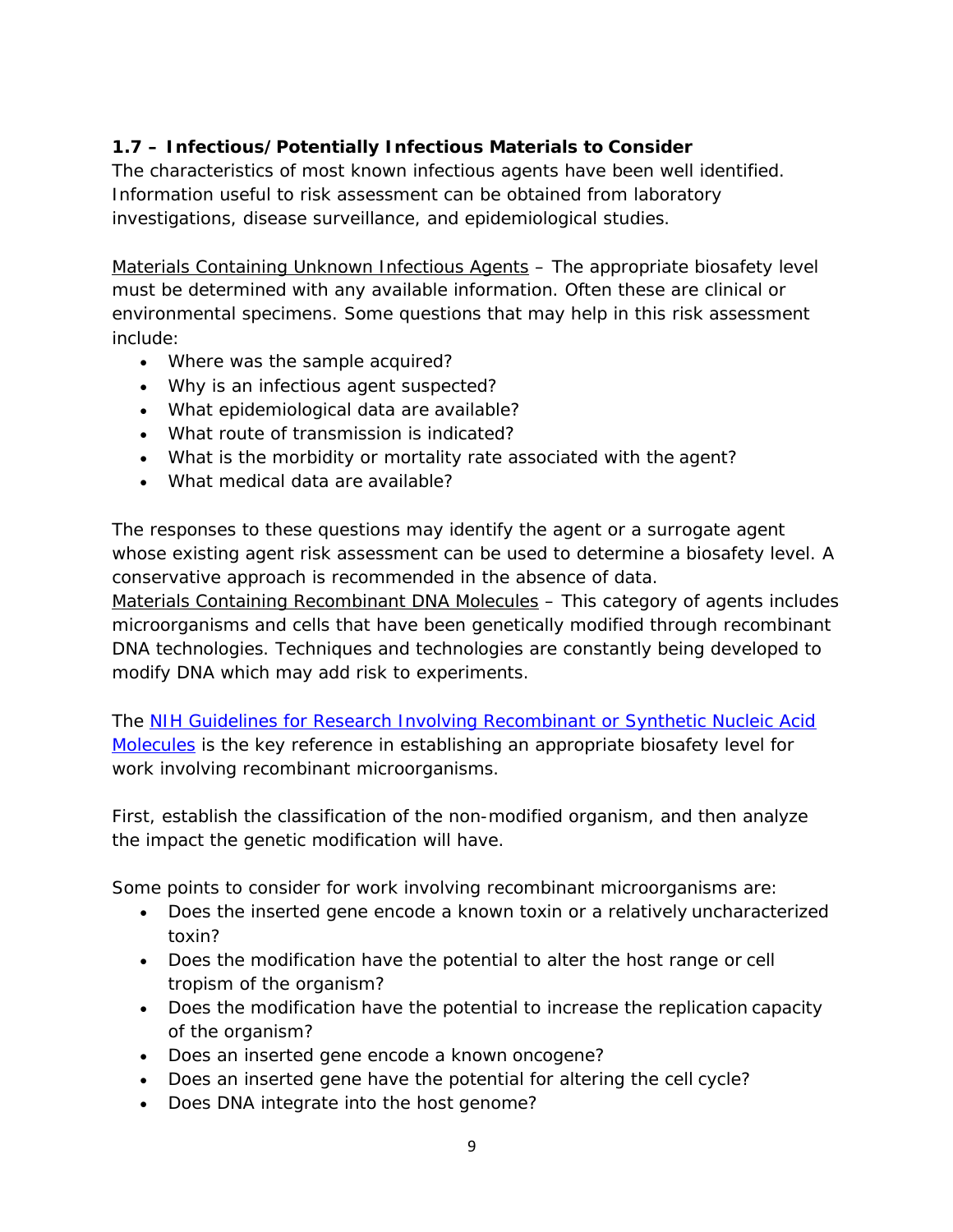# **1.8 – Animal Studies**

There are several hazards which are specific to working with animals. The following are descriptions of several of these hazards:

Allergens- The development of allergies is a common health risk resulting from working with research animals. As many as one third of animal care workers will develop allergies to animals in their facilities. Additionally, about one tenth of these workers will develop asthma.

Limiting exposure to animal allergens is the most effective way to control or prevent the development of allergies. The following are controls which can be used to reduce exposures to allergens:

- Handle animals inside containment devices
	- o Biological Safety Cabinet
	- o Down or Backdraft Table
	- o Fume hood
- Rigorous and proper use of Personal Protective Equipment
	- o Gloves
	- o Gowns / Lab coats
	- o Respirators (e.g., N95, N100, PAPR)
- Good hygiene and housekeeping
	- o Maintaining clean work areas
	- o Laundering reusable lab coats

Contact your supervisor if you feel that you are experiencing any allergies to research animals.

Bites and Scratches- Animal behavior is often unpredictable; to minimize the risk of an injury all researchers need to be properly trained in animal handling, restraint techniques, and any techniques particular to the species being handled. Additionally, all researchers should be trained in general first aid and be knowledgeable of whom to contact in the event of an injury.

Protocol Related Hazards- Research with animals can create new opportunities for researchers to be exposed to biological materials administered to the animals. The following hazards need to be considered when conducting a risk assessment:

- Exposure to biological materials from:
	- o Bites and scratches
	- o Contaminated bedding
		- **Inhalation**
		- **Ingestion**
		- **Mucous membrane**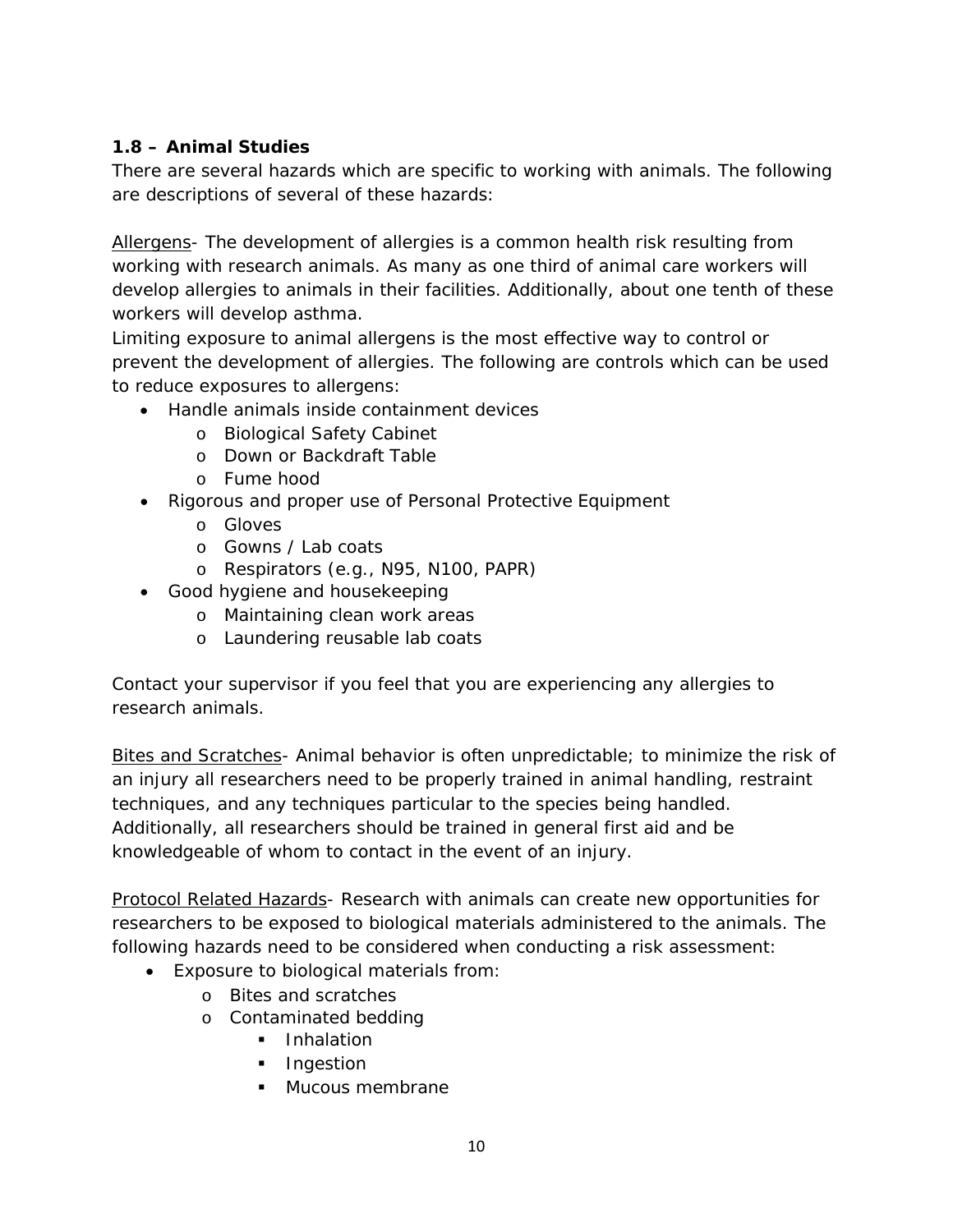Animals which are administered human source materials are typically immunocompromised because this prevents rejection of the foreign cells. When administering human source materials to these animals, any pathogens present may multiply to very high titers inside the animal and increase exposure to the pathogen during subsequent animal handling. A risk assessment must take this possibility into consideration.

Zoonosis- Infectious agents may be present in research animals. This is more likely when conducting research with animals which are caught in the wild. Exposure routes for zoonotic agents are identical to the hazards described in "Protocol Related Hazards".

#### Animal Experiments covered under the NIH Guidelines:

NIH Office of Science Policy published a helpful table for animal experiments covered under the NIH Guidelines for Research Involving Recombinant or Synthetic Nucleic Acid Molecules which includes the minimum biosafety level and section of the NIH Guidelines to reference:

[https://osp.od.nih.gov/wp-content/uploads/Animal\\_Activities\\_Table.pdf](https://osp.od.nih.gov/wp-content/uploads/Animal_Activities_Table.pdf)

## **1.9 – Risk Mitigation**

After a comprehensive risk assessment has been conducted, the next step to take is to determine how risks will be mitigated. There are four means which can be used to mitigate the risk of exposure to biological materials, and they should be considered in the following order of preference:

- 1. Elimination of the Risk
- 2. Engineering Controls
- 3. Procedural Controls
- 4. Personal Protective Equipment

Due to the nature of biological research it may not be possible to mitigate a risk by only using one of the above measures, and often a combination will be utilized; however, always try to mitigate the risk by working down the list and analyzing what tactics can be taken for each of the types of mitigation strategies.

#### Elimination of the Risk

The elimination of a potential exposure is the optimal solution; however, while this will not always be possible, it should always be considered.

The following are two general examples on how to eliminate exposure risk to biologicals:

• Replace the agent with a similar agent which is less able to cause harm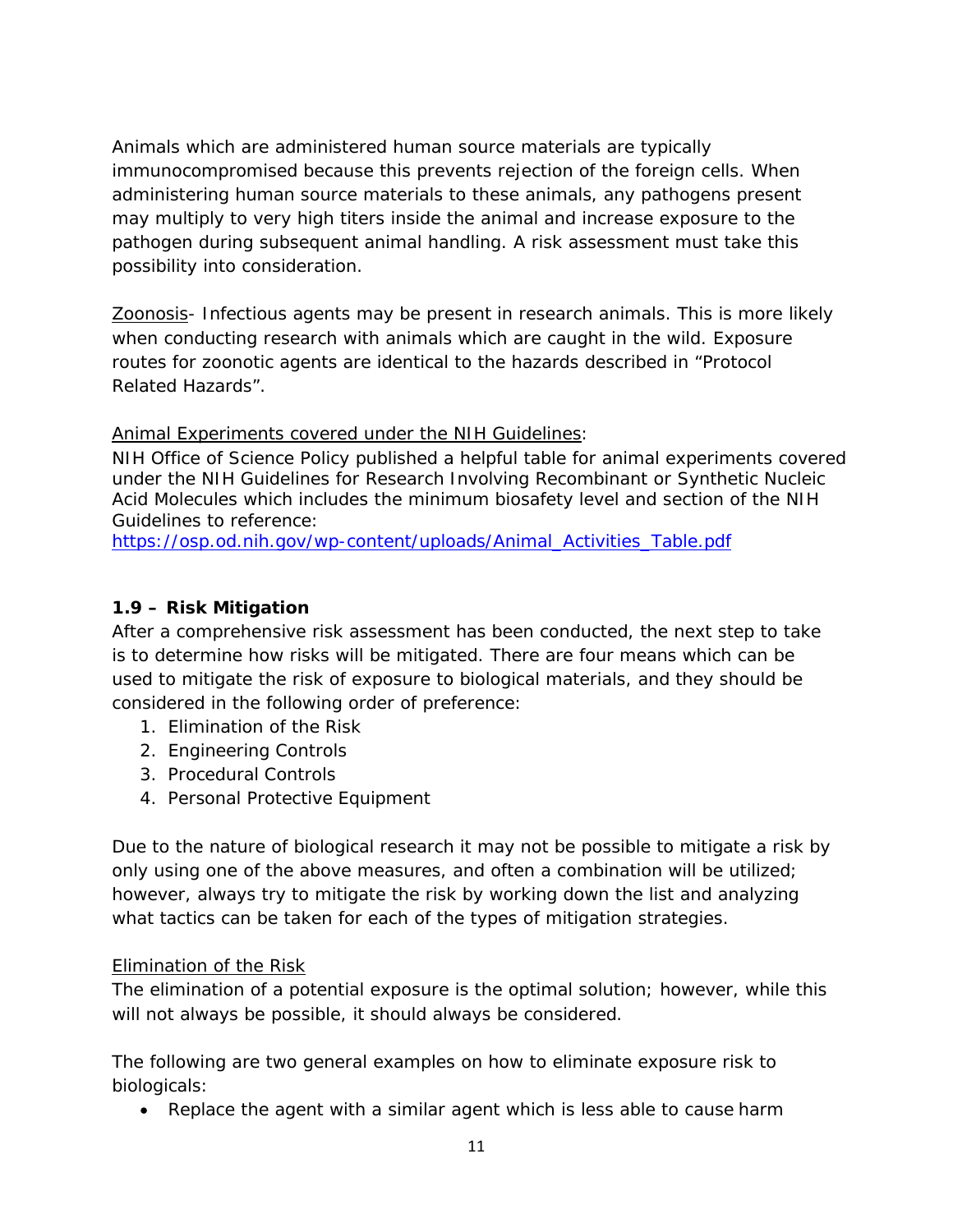- o Example: The use of an attenuated strain of a pathogen might be able to yield the same research answers as working with the pathogenic strain
- Replace a procedure with a procedure that is less able to cause harm
	- o Example: Probe sonicators generate aerosols; use of a Cup Horn sonicator may achieve the same result while not generating aerosols

#### Engineering Controls

Use of protective equipment to prevent exposure to agent hazards or procedure hazards, for example:

- Negative Room Pressure
- Biological Safety Cabinets (BSC)
- Safety Sharps

Engineering controls are described in more detail in Section 4.4.

#### Procedural Controls

Use of procedures to prevent exposure to agent hazards which are formally documented and used as a part of laboratory specific training, for example:

- Deliberate positioning of equipment and agents in a manner which prevents an exposure
	- o For example: Positioning a BSC in a low traffic area to ensure proper airflow into the BSC
- Block off areas where agents are being actively used to remove exposure to unnecessary laboratory personnel
	- o For example: use of a demarcated area (safe zone) where one person can place an object for another person to safely pick up

#### Personal Protective Equipment

Personal Protective Equipment (PPE) is the last line of defense to prevent an exposure to an agent in the event of a failure of an engineering or procedural control, and PPE should never be the only means in which to mitigate and exposure risk.

PPE is described in more detail in Section 4.5.

# **Section 2 - Roles and Responsibilities**

The biological safety program at UWO was developed to facilitate a safe and healthy environment for staff, researchers, community, and the environment. Additionally, the University is committed to institutional compliance to regulations, biosafety, and biosecurity in research and teaching activities.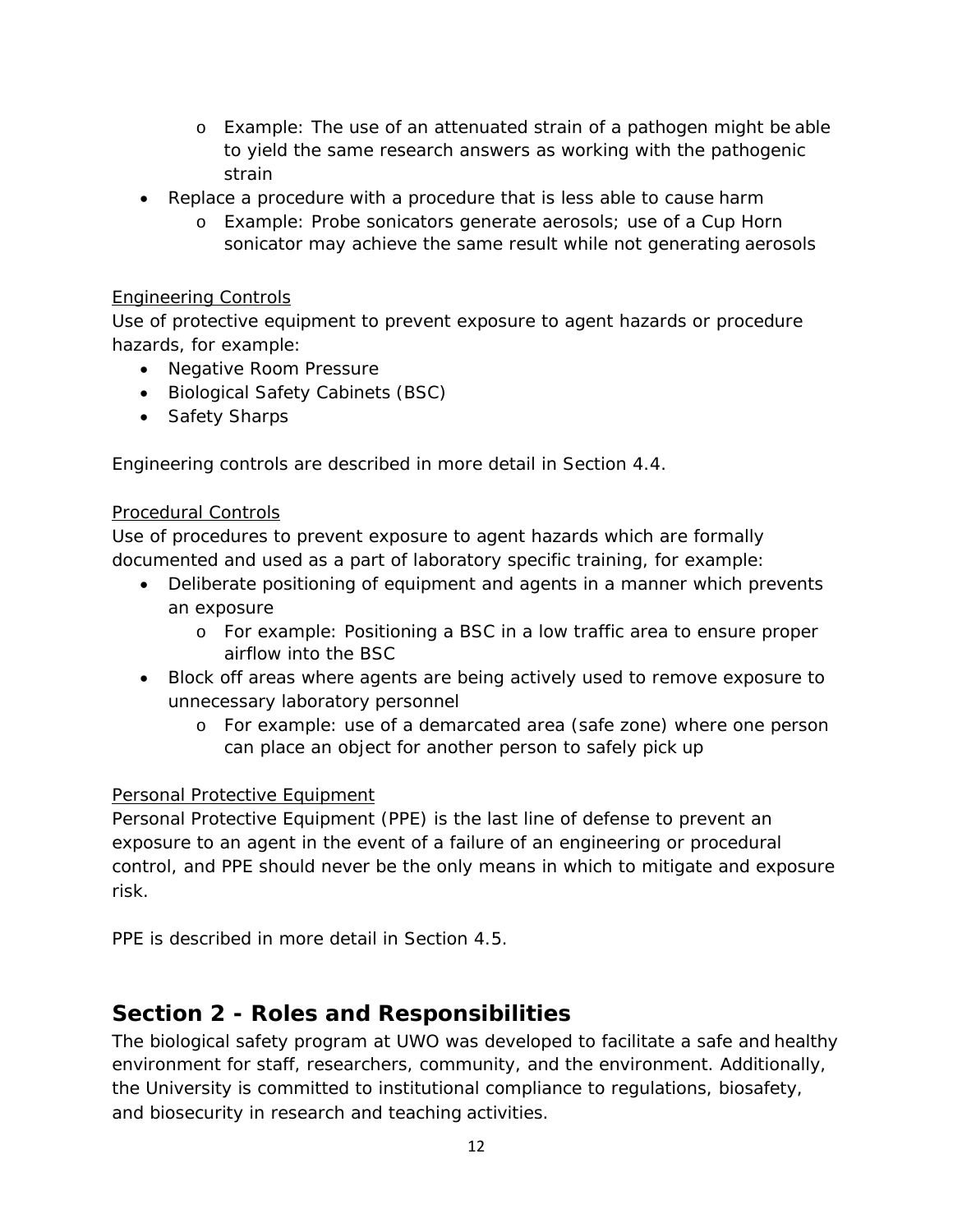# **2.1 – University of Wisconsin Oshkosh**

UWO has created and maintains a biosafety program for employees and students who may be exposed to biological hazards during the performance of their laboratory or classroom work. The biosafety program is designed to provide information to employees and students on how to safely, and compliantly, conduct laboratory work.

To protect employees and students, and to facilitate regulatory compliance, UWO must:

- Maintain an IBC comprised of members with expertise and training to adequately review the biological work conducted on campus.
- Ensure the IBC is staffed with at least two members of the community, who are not affiliated with the University, to represent the interests of the community.
- Ensure that appropriate training is provided to personnel and students conducting work with recombinant and non-recombinant biological agents.
- Ensure that all research conducted is compliant with the NIH Guidelines.
- Implement policies for the safe conduct of work with biological agents.
- Report any significant problems, violations, or significant research related accidents or illnesses to the NIH Office of Science Policy within 30 days.

# **2.2 – Institutional Biosafety Committee**

The IBC is responsible for the review, approval, and oversight of biological work involving recombinant or synthetic nucleic acid molecules and biological agents used in research and teaching activities. Biological agents include bacteria, viruses, fungi, protozoans, parasites, bacterial toxins, prions, genetically modified organisms; all which may be recombinant or non-recombinant. Additionally, biological agents include potentially infectious human or non-human primate derived blood, tissues, or cell lines.

The IBC is also responsible for the assessment of facilities, procedures, practices, and training of personnel and students to assure compliance with the NIH Guidelines.

The IBC has the authority to approve, require modifications to secure approval, deny approval, suspend, or terminate research activities as necessary to assure compliance with regulations and guidelines.

# **2.3 - Principal Investigator**

The PI is a scientist trained and knowledgeable in appropriate laboratory techniques, safety procedures, and hazards associated with handling biohazards.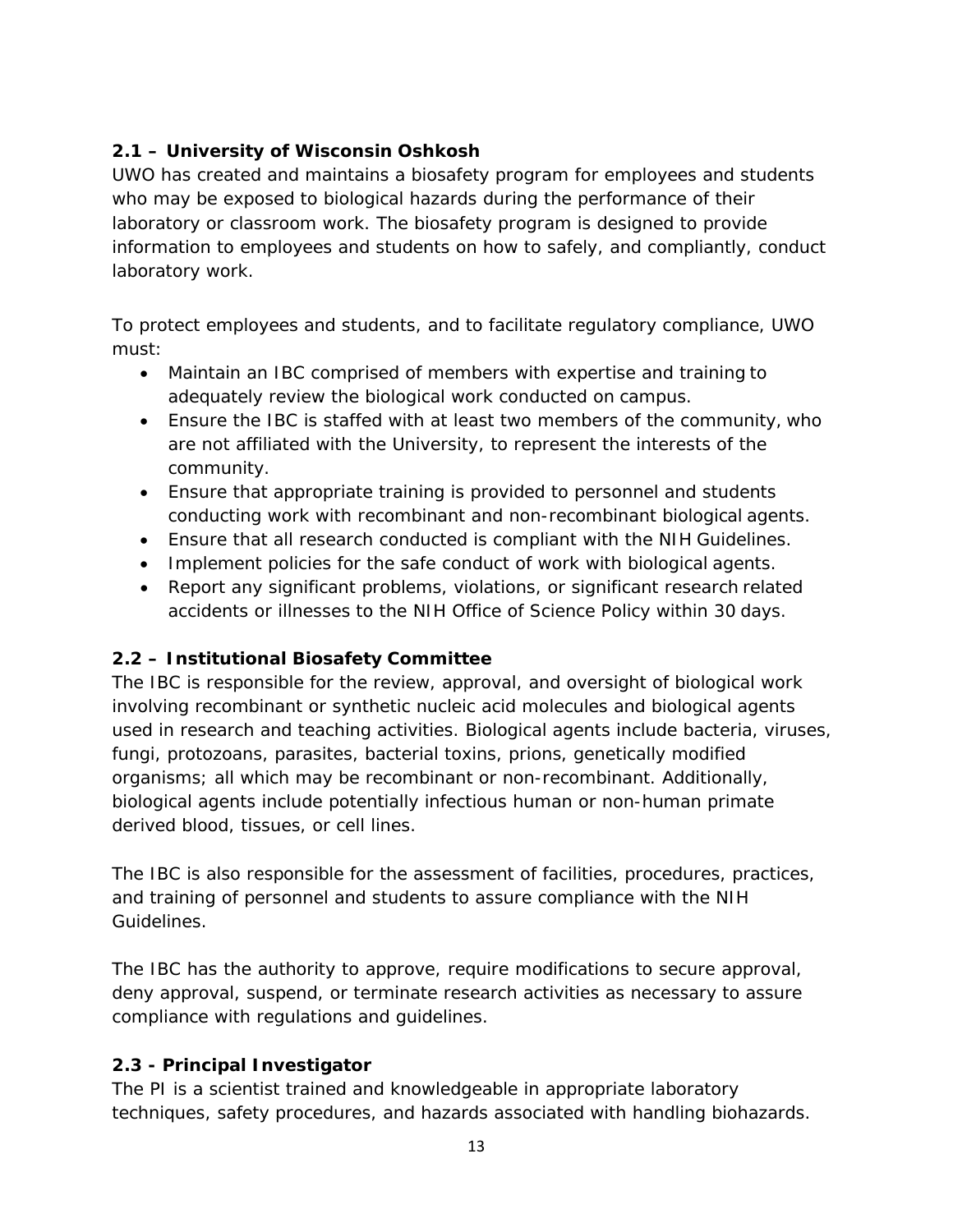The PI is responsible for the safe conduct of work with all biological materials in their laboratory or classroom.

The PI must:

- Accept direct responsibility for the health and safety of those under their supervision working with biological materials.
- Perform the initial risk assessment and determination of the required physical and biological containment for all biological materials.
- Supervise the safety performance of individuals conducting biological work to ensure the required safety practices and techniques are followed.
- Adhere to IBC approved emergency plans for handling accidental spills.
- Be adequately trained in good microbiological practices.
- Report any lab related accidents or illnesses to the IBC.
- Ensure all appropriate personal protective equipment is provided and used.
- Develop specific biosafety standard operating procedures for animals and biohazards used in the laboratory.
- Correct work behaviors and conditions that may result in accidents, injuries, or the release of biological materials.
- Provide all laboratory staff the protocols that describe the biological agents used in their laboratory and precautions to be taken.
- Instruct, train, and supervise laboratory personnel or students in:
	- o Aseptic technique
	- o Hazards associated with all biological materials used
	- o Signs and symptoms of exposure to pathogens used
	- o Laboratory practices and techniques required to ensure safety
	- o Spill procedures
- Ensure all equipment is decontaminated before repair, maintenance, or removal from the laboratory (i.e., moved to spaces which the public can access).
- Ensure that all biological materials are decontaminated prior to disposal

Additionally, Principal Investigators are responsible for compliance with the NIH Guidelines for all work conducted with recombinant or synthetic nucleic acid molecules, including:

- Consult with the IBC to determine whether the recombinant or synthetic nucleic acid molecule work is subject to the NIH Guidelines.
- Obtain IBC approval prior to initiating or modifying any research involving the use of recombinant or synthetic nucleic acid molecules and/or biohazards. An IBC Biological Safety Protocol Application can be submitted to [biosafety@uwosh.edu](mailto:biosafety@uwosh.edu) to initiate the review process.
- Be familiar with the NIH Guidelines as it relates to the biological materials used in the research or teaching activities.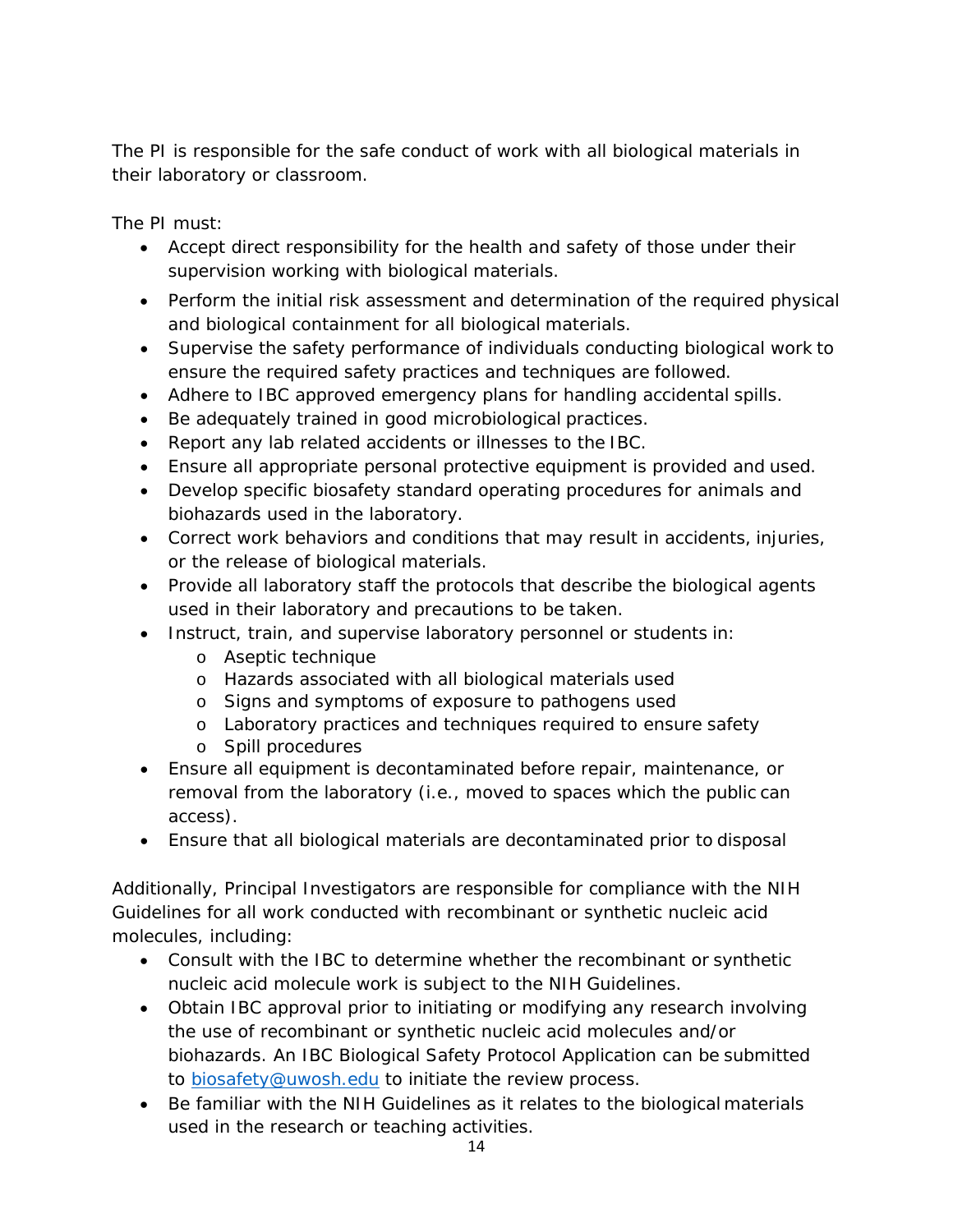- Teach personnel and students the NIH Guidelines applicable to their laboratory work
- Immediately report any significant problems, violations of the NIH Guidelines, or any significant accidents or illnesses to the IBC.

# **2.4 – Laboratory Personnel**

The responsibilities of laboratory personnel include, but are not limited to, the following:

- Follow all laboratory practices, protocols, procedures, and comply with all applicable policies and guidelines.
- Participate in required training and instruction to ensure that they are knowledgeable and fully understand how to safely conduct laboratory work.
- Report any accidents, incidents, or spills to their supervisor.
- Report any unsafe behaviors or conditions to the supervisor.

# **Section 3 - Occupational Health, Medical Surveillance, and Individuals with Immune Compromising Conditions**

# **3.1 - Occupational Health**

For the UWO biological safety program, Occupational Health is meant to preserve the health of faculty, staff, and students on the UWO campus. Occupational Health provides a means to obtain basic medical assistance after an injury/illness related to work in a campus laboratory, or to provide vaccinations (if available) to protect against pathogens or potentially infectious materials which may present an exposure risk.

Regarding Occupational Health at UWO, there are two general groups on campus who will receive medical assistance differently: faculty/staff and students.

# Faculty/Staff

Employees who have experienced an injury/illness related to their work, or who require a vaccine to protect against a possible exposure, should follow these steps:

# Non-Life-Threatening Injury/Illness

- 1. Notify supervisor immediately after work-related injury/illness; supervisor should contact the Office of Risk and Safety within 24 hours of the injury
- 2. Receive medical care from a healthcare provider through personal health insurance plan
- 3. Work with personal physician to determine if there will be any required days away from work, or if there are any work restrictions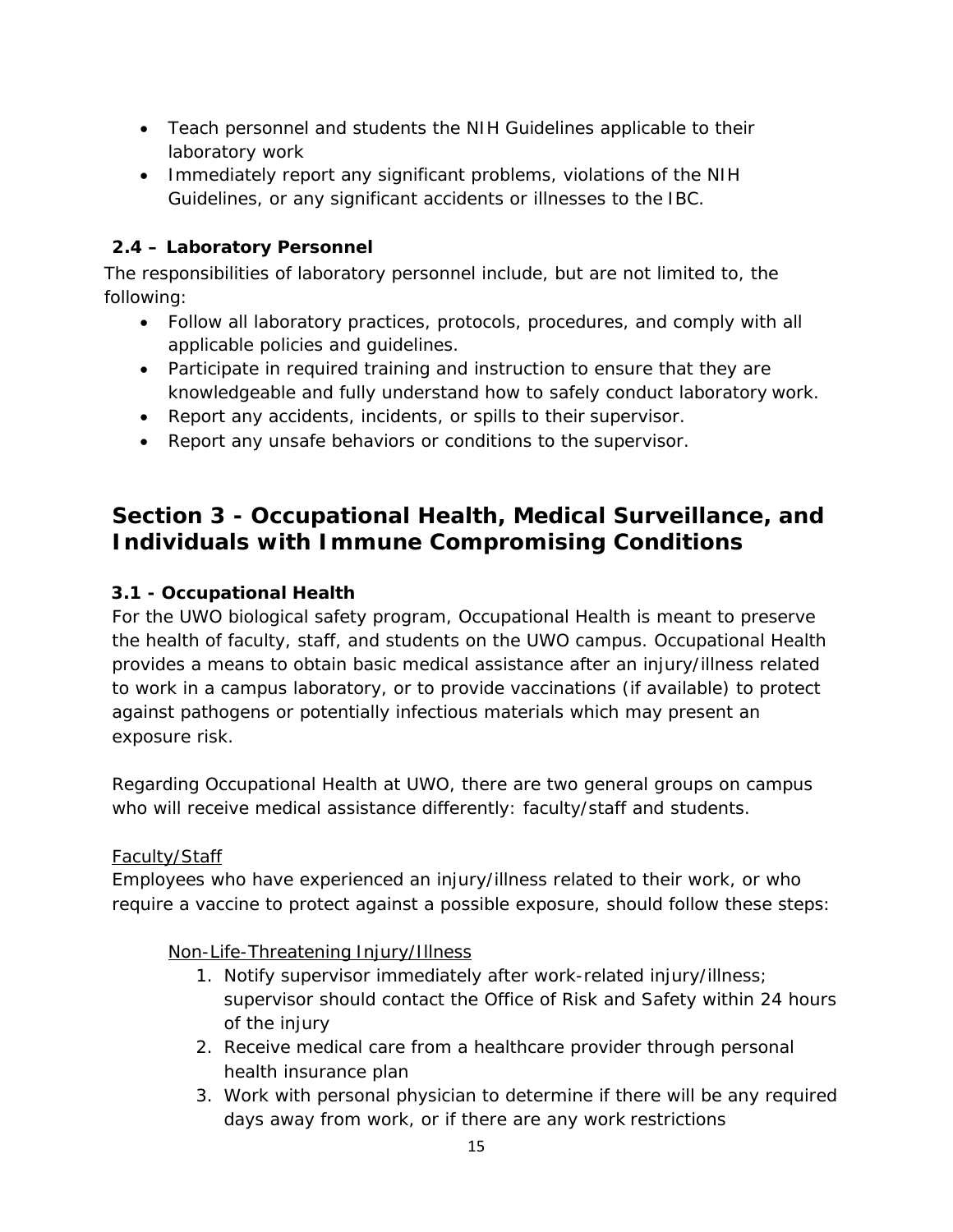- 4. Update supervisor on the work suitability status
- 5. If necessary, work with Human Resources to set up a plan which enables a full return to work

# Life-Threatening Injury/Illness

- 1. Call 911 to seek immediate emergency medical attention
- 2. Notify supervisor immediately after emergency is passed; supervisor should contact the Office of Risk and Safety and Human Resources within 24 hours of injury
- 3. Receive medical care from a healthcare provider through personal health insurance plan
- 4. Work with personal physician to determine if there will be any required days away from work, or if there are any work restrictions
- 5. Update supervisor on the work suitability status
- 6. If necessary, work with Human Resources to set up a plan which enables a full return to work

# Obtain a Vaccine

- 1. Discuss risk assessment with supervisor to determine if a vaccine is appropriate
- 2. If vaccine is appropriate and desired, obtain vaccine through personal healthcare provider

# **Students**

Students who have experienced an injury/illness related to their laboratory work, or who require a vaccine to protect against a possible research exposure, should follow these steps:

#### Non-Life-Threatening Injury/Illness

- 1. Notify PI/instructor immediately after laboratory related injury/illness
- 2. Receive medical care from Student Health Services
- 3. Work with Student Health Services to determine if there will be any required days away from school, or if there are any restrictions
- 4. Update PI/instructor on the ability to return to school

# Life-Threatening Injury/Illness

- 1. Call 911 to seek immediate emergency medical attention
- 2. Notify PI/instructor immediately after emergency is passed
- 3. Receive medical care from Student Health Services
- 4. Work with Student Health Services to determine if there will be any required days away from school, or if there are any restrictions
- 5. Update PI/instructor on the ability to return to school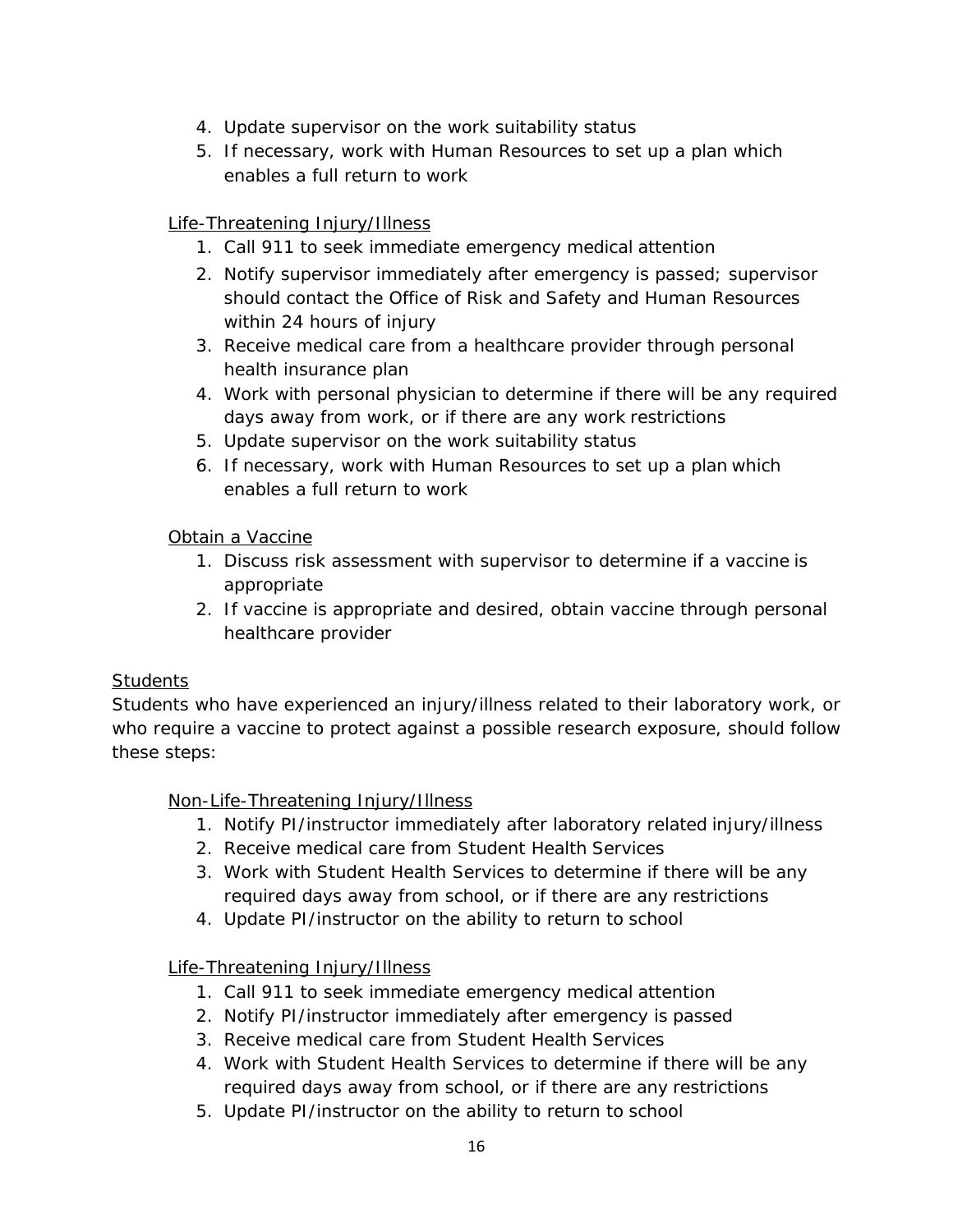Obtain a Vaccine

- 1. Discuss risk assessment with supervisor to determine if a vaccine is appropriate
- 2. If vaccine is appropriate and desired, obtain vaccine through Student Health Services

# **3.2 - Medical Surveillance**

For the UWO biological safety program, medical surveillance is the systematic assessment of individuals working with biological materials who may be potentially exposed to certain pathogens.

All individuals which are working with any pathogens or toxins which have a commercially available vaccine must be offered the relevant vaccine. The following are two examples of vaccines and their related biological material:

- Hepatitis B Vaccine
	- o Work with primary human source materials which have not been screened for hepatitis B
- Diphtheria Vaccine
	- o Work with diphtheria toxin
		- **Tissue culture reagent**
		- **Targeted cell ablation in transgenic animals**

When a risk assessment determines that medical surveillance is necessary to monitor possible exposures in the laboratory, one or both of the following may occur:

# Serum Banking

Serum banking may be recommended by the IBC in consultation with a healthcare professional and entails the periodic collection and storage of serum. The purpose of banking baseline serum is to provide assistance with clinical diagnosis and/or treatment in the event of a laboratory exposure.

# Antibody Titer Monitoring

A healthcare professional may recommend antibody titer monitoring in the event of a possible exposure. Blood would be drawn soon after the possible exposure to determine a baseline antibody titer against the pathogen of interest; a titer would again be analyzed several weeks later if no clinical signs develop to determine if an exposure had occurred.

# **3.3 – Individuals with Immune-Compromising Conditions**

Individuals with immune-compromising conditions may be at increased risk for illness and more serious side effects of illness caused by infectious diseases in a laboratory setting.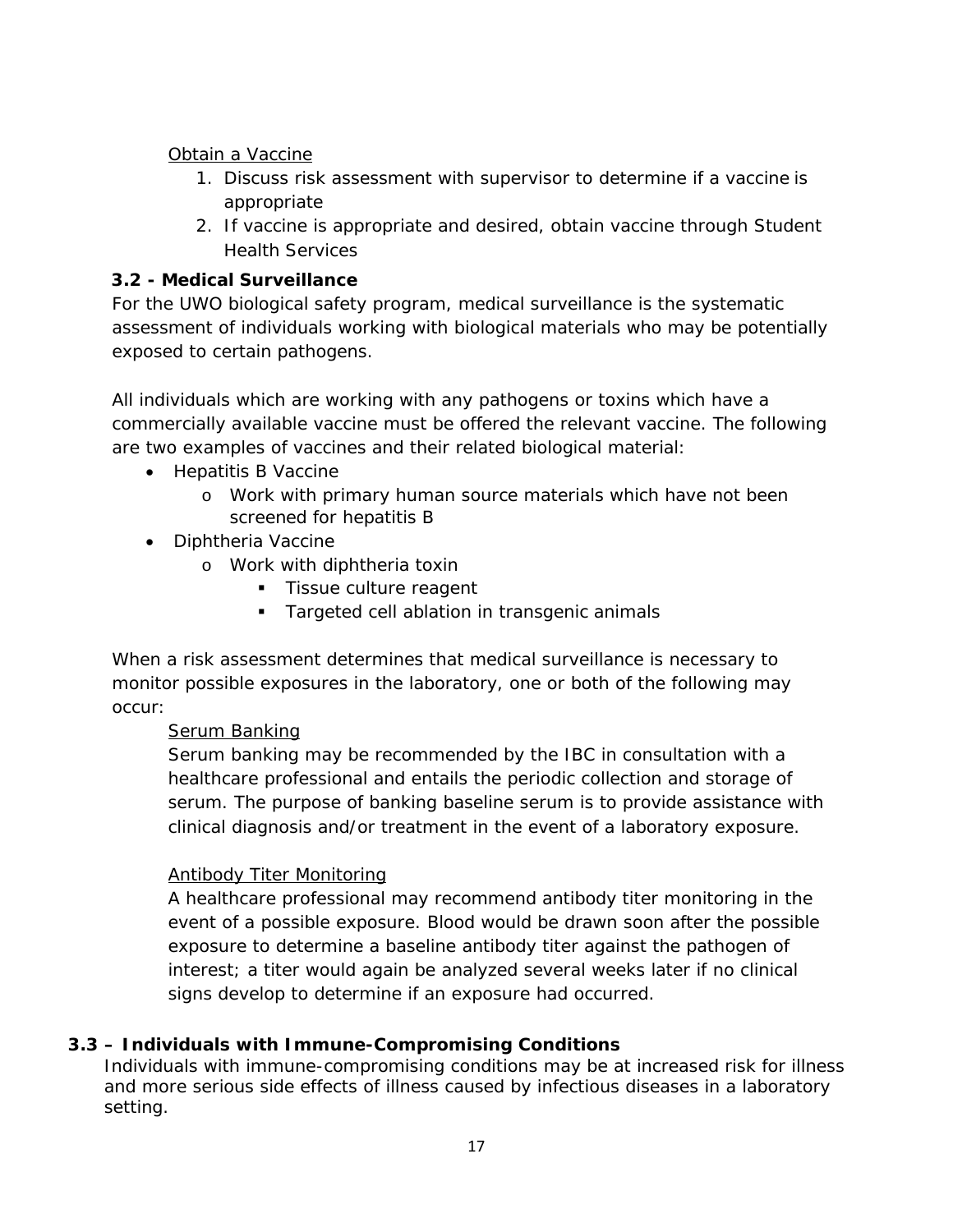There are many medical conditions that cause immune system compromise, such as:

- Infection with Human Immunodeficiency Virus (HIV)
- Treatment with corticosteroid medications or antimicrobials
- Medications used by people who have received organ transplants
- Monoclonal antibody therapy
- Long term diabetes mellitus, kidney, or liver disease
- Blood diseases
- Certain forms of cancer, leukemia, and lymphoma
- Cancer chemotherapy and radiation therapy
- Pregnancy

Individuals who have conditions that compromise or weaken the immune system should talk to their primary care physician who is familiar with their medical condition. Individuals with immune-compromising conditions may contact [biosafety@uwosh.edu](mailto:biosafety@uwosh.edu) to request a risk assessment to help identify hazards associated with the infectious agent or materials in the laboratory. Providing the physician with a list of infectious agents present in the laboratory, frequency, and duration of contact with infectious agents, and the safety practices and equipment available can help an individual make important decisions regarding whether they wish to request an accommodation. If medical recommendations or restrictions are necessary to minimize exposure in a research or teaching laboratory, the individual's physician should provide a letter stating any restrictions.

#### Faculty/Staff

Employees may request workplace accommodations through the Office of Equal Opportunity, Equity & Affirmative Action. Information for requesting accommodations may be located here:

<https://uwosh.edu/equity/accommodations/>

#### **Students**

Students may request accommodations through the Accessibility Center in the Dean of Students Office. Teaching syllabi should include the process for requesting accommodations and note that students are not required to self-disclose their condition to instructor. Information for requesting accommodations may be located here: <https://uwosh.edu/deanofstudents/accessibility-center/students/apply/>

# **Section 4 – Containment & Working in a Research Facility**

The essential elements of containment used at UWO are described in this section. Additionally, a description of security, engineering controls, personal protective equipment, and techniques used for containment are described.

#### **4.1 - Biosafety Levels**

The essential elements of the biosafety levels for activities involving work with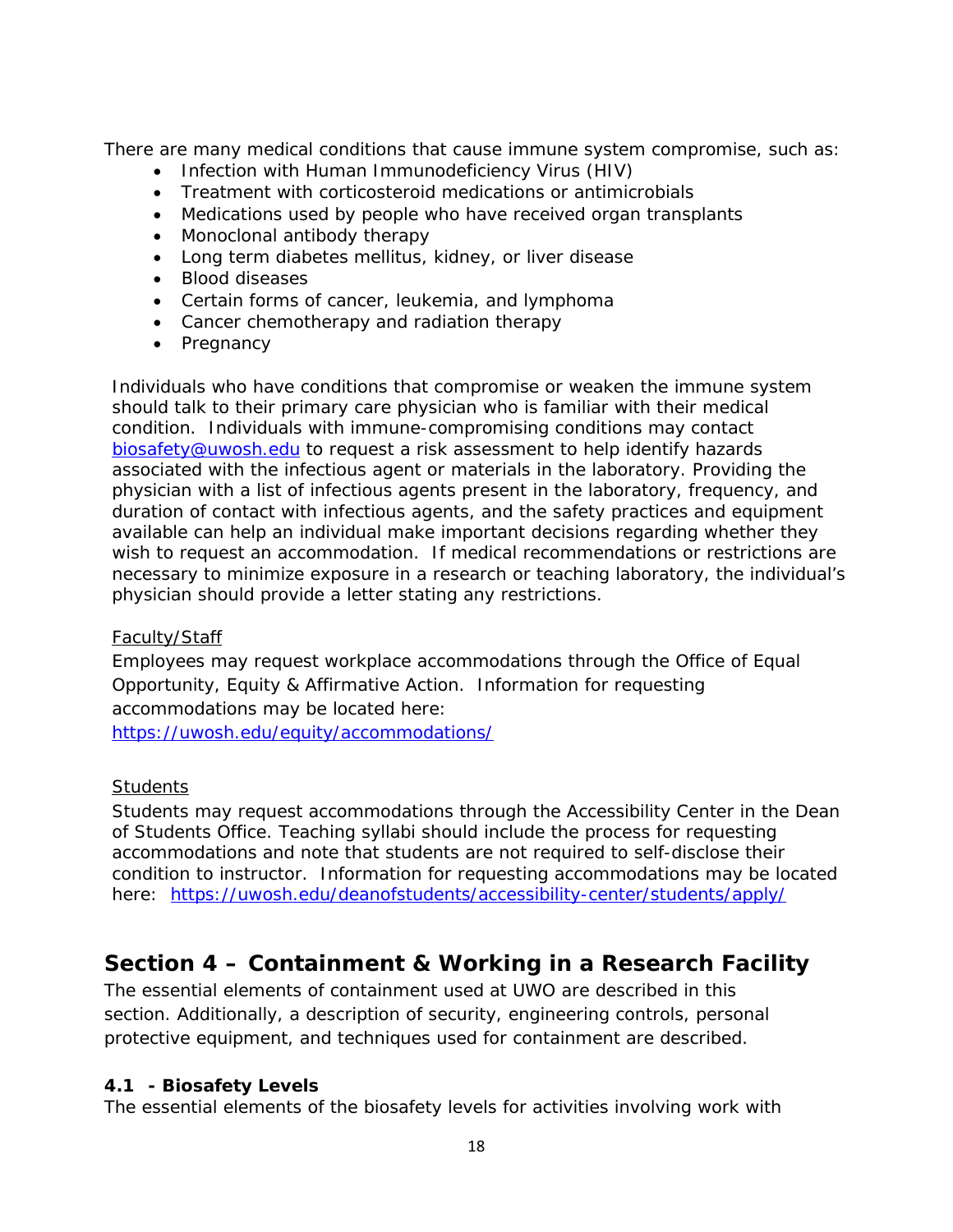microorganisms are summarized in this section. The levels are designated in ascending order, by degree of protection provided to personnel, the environment, and the community.

Biosafety Level 1 (BSL1) is suitable for work involving well-characterized agents not known to consistently cause disease in immunocompetent adult humans, and present minimal potential hazard to individuals working in a laboratory and the environment. BSL1 laboratories are not necessarily separated from the general traffic patterns in the building. Work is typically conducted on open bench tops using standard microbiological practices. Therefore, special containment equipment or facility design is not required, but may be used as determined by a risk assessment. Individuals working in the laboratory must have specific training in the procedures conducted in the laboratory and must be supervised by an individual proficient in microbiology or a related science.

The following standard practices, safety equipment and facility requirements apply:

#### *Standard Microbiological Practices*

- Eating, drinking, handling contact lenses, applying cosmetics, and storing food for human consumption is not permitted in laboratory areas. Food must be stored outside the laboratory in spaces designated for this purpose.
- Individuals must wash their hands after working with potentially hazardous materials and before leaving the laboratory.
- Policies for the safe handling of sharps, such as needles, scalpels, glass pipettes, and broken glassware must be developed and implemented. Whenever possible, sharps should be removed or replaced with safer alternatives.
- Used disposable needles and syringes must be placed in puncture resistant containers used for sharps disposal located at the point of use.
- Broken glassware must not be handled directly. Instead, it must be removed using a brush and dustpan, tongs, or forceps.
- Perform all procedures to minimize the creation of splashes and/or aerosols.
- Decontaminate work surfaces after completion of work and after any spill or splash of biological materials with an EPA approved disinfectant.
- Decontaminate all biological materials before disposal using an IBC approved method.
	- o Materials to be decontaminated outside of the immediate laboratory must be placed in a durable, leak proof container with a lid. The outside of the container should be decontaminated prior to transport outside of the lab through public spaces.

#### *Safety Equipment*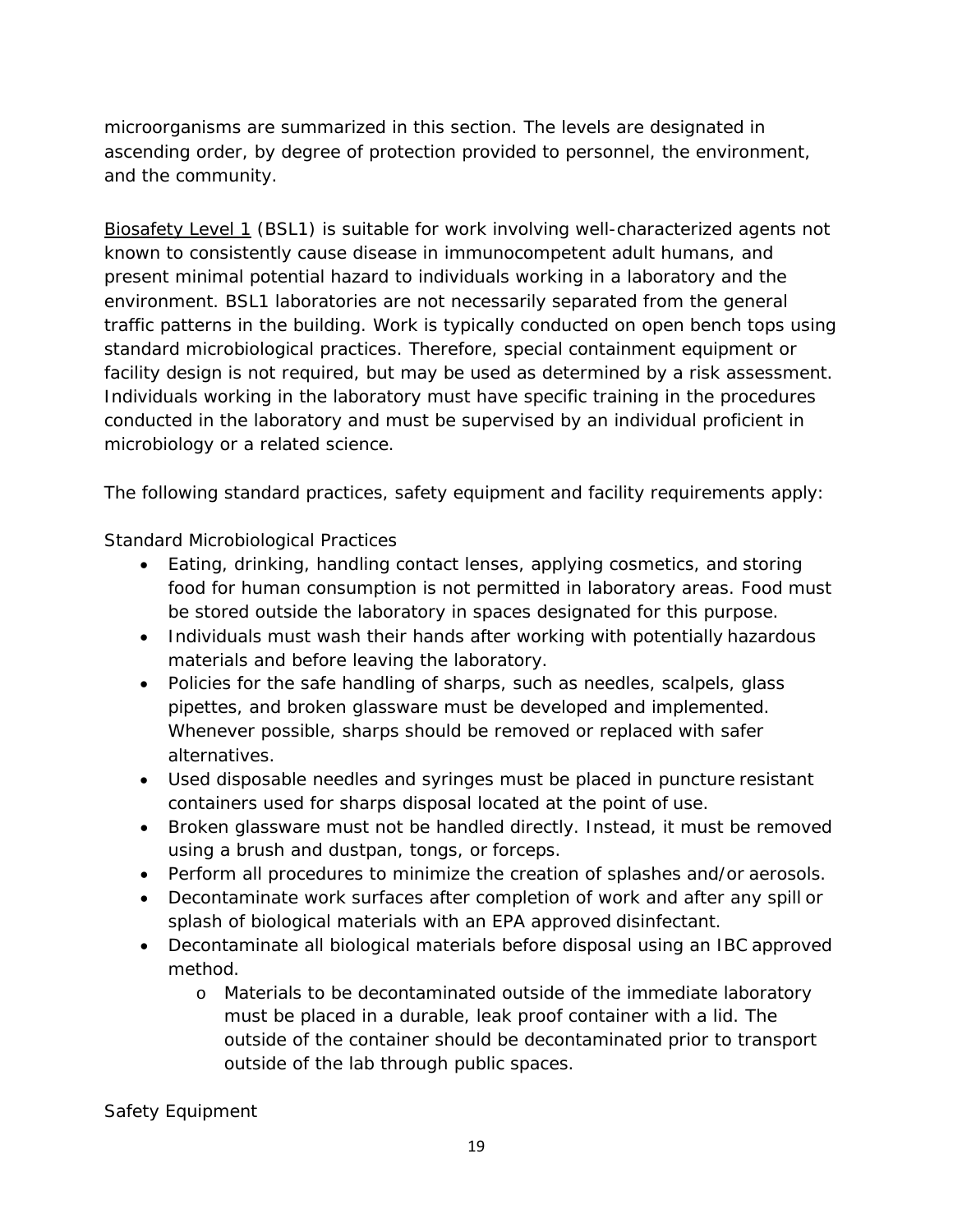- Protective laboratory coats or gowns are recommended to prevent contamination of personal clothing.
- Protective eyewear must be worn when conducting procedures that have the potential to create splashes of microorganisms or other hazardous materials. Individuals who wear contact lenses should also wear eye protection.
- Gloves must be worn to protect hands from exposure to hazardous materials. Alternatives to latex gloves should be available for use.
	- o Change gloves when contaminated, glove integrity is compromised, or when otherwise necessary.
	- o Remove gloves and wash hands when work has been completed and before leaving the laboratory.
	- o Do not wash or reuse disposable gloves.

### *Laboratory Facilities*

- Laboratories should have doors for access control.
- Laboratories must have a sink for hand washing.
- Bench tops must be impervious to water and resistant to heat, organic solvents, acids, alkalis, and other chemicals.
- Chairs used in laboratory work must be covered with a nonporous material that can easily be cleaned and decontaminated.
- Laboratories with windows that open to the exterior should be fitted with screens.

More information on the requirements for BSL1 can be found in in the **Biosafety in** [Microbiological and Biomedical Laboratories Manual \(BMBL\).](https://www.cdc.gov/labs/BMBL.html)

# **Biosafety Level 2** (BSL2)

BSL2 builds upon BSL1 and is suitable for work involving agents that pose moderate hazards to personnel and the environment. It differs from BSL1 in that:

- Laboratory personnel have specific training in handling pathogenic agents and are supervised by individuals competent in handling infectious agents and associated procedures.
- Access to the laboratory is restricted when work is being conducted.
- Procedures in which infectious aerosols or splashes may be created are conducted in a biological safety cabinet or other physical containment equipment.

The following standard practices, safety equipment and facility requirements apply:

#### *Standard Microbiological Practices*

• Eating, drinking, handling contact lenses, applying cosmetics, and storing food for human consumption is not permitted in laboratory areas. Food must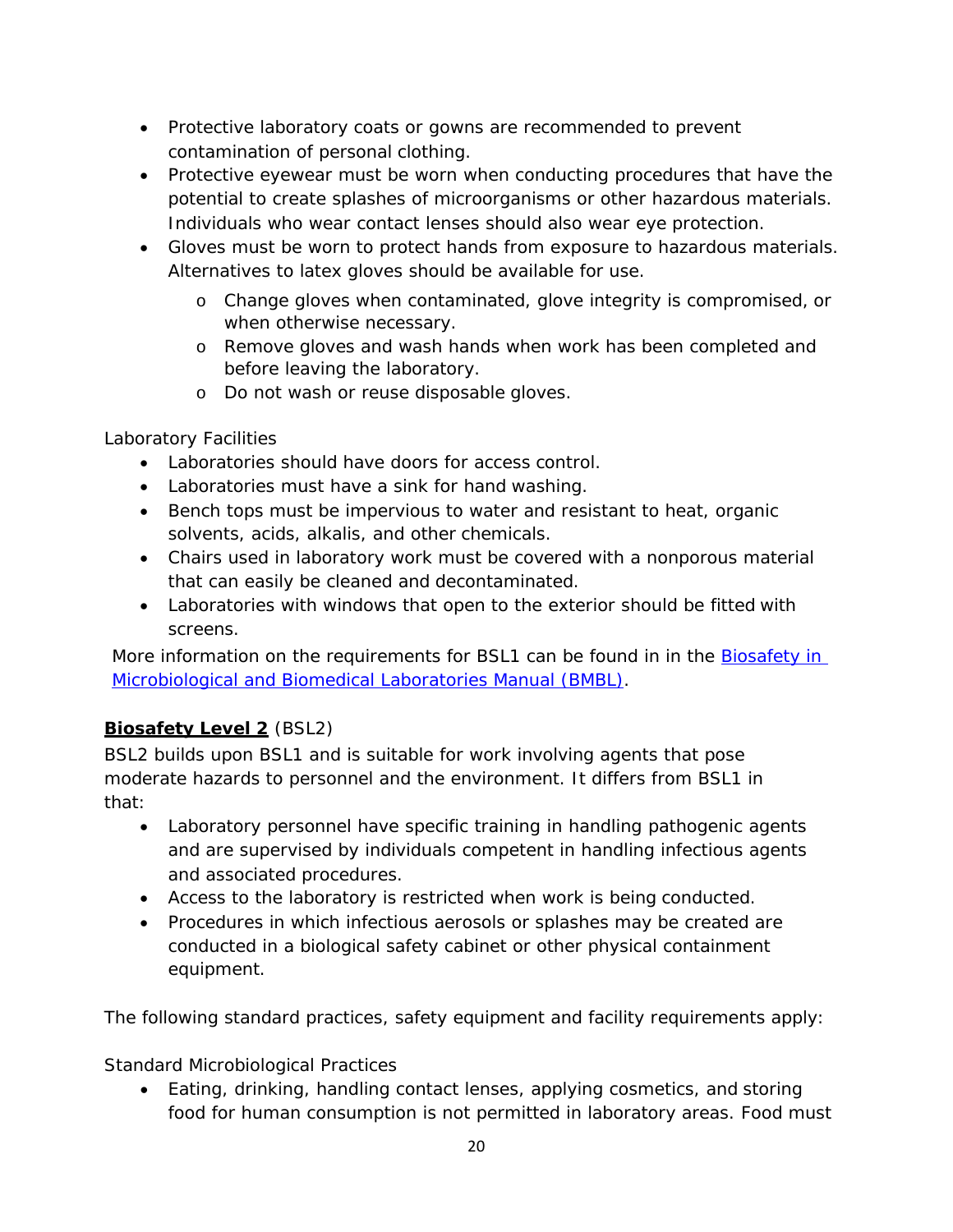be stored outside the laboratory in spaces designated for this purpose.

- Individuals must wash their hands after working with potentially hazardous materials and before leaving the laboratory.
- Policies for the safe handling of sharps, such as needles, scalpels, glass pipettes, and broken glassware must be developed and implemented. Whenever possible, sharps should be removed or replaced with safer alternatives.
- Used disposable needles and syringes must be placed in puncture resistant containers used for sharps disposal located at the point of use.
- Broken glassware must not be handled directly. Instead, it must be removed using a brush and dustpan, tongs, or forceps.
- Perform all procedures to minimize the creation of splashes and/or aerosols.
- Decontaminate work surfaces after completion of work and after any spill or splash of biological materials with an EPA approved disinfectant.
- Decontaminate all biological materials before disposal using an IBC approved method. (See Section 7- Decontamination)
	- o Materials to be decontaminated outside of the immediate laboratory must be placed in a durable, leak proof container with a lid. The outside of the container should be decontaminated prior to transport outside of the lab through public spaces.
- A sign incorporating the universal biohazard symbol must be posted at the entrance to the laboratory when infectious agents are present. An example Biosafety Level 2 door sign is available on the [IBC forms webpage.](https://uwosh.edu/sponsoredprograms/ibc/forms/) Posted information must include:
	- o The laboratory's Biosafety Level
	- o Hazard(s) present
	- o Name of PI and contact information
	- o PPE required for entering the laboratory

#### *Special Practices*

- All persons entering the laboratory must be advised of the potential hazards and meet any specific entry requirements.
- Laboratory personnel must be provided medical surveillance, as appropriate, and offered available immunizations for agents handled or potentially present in the laboratory.
- A laboratory specific biosafety manual must be prepared and adopted as policy. The biosafety manual must be available and accessible.
- The laboratory supervisor must ensure that laboratory personnel demonstrate proficiency in any required microbiological practice before working with BSL2 agents.
- Laboratory equipment should be routinely decontaminated, as well as, after spills, splashes, or when other potential contamination has occurred.
	- o Equipment must be decontaminated before repair, maintenance, or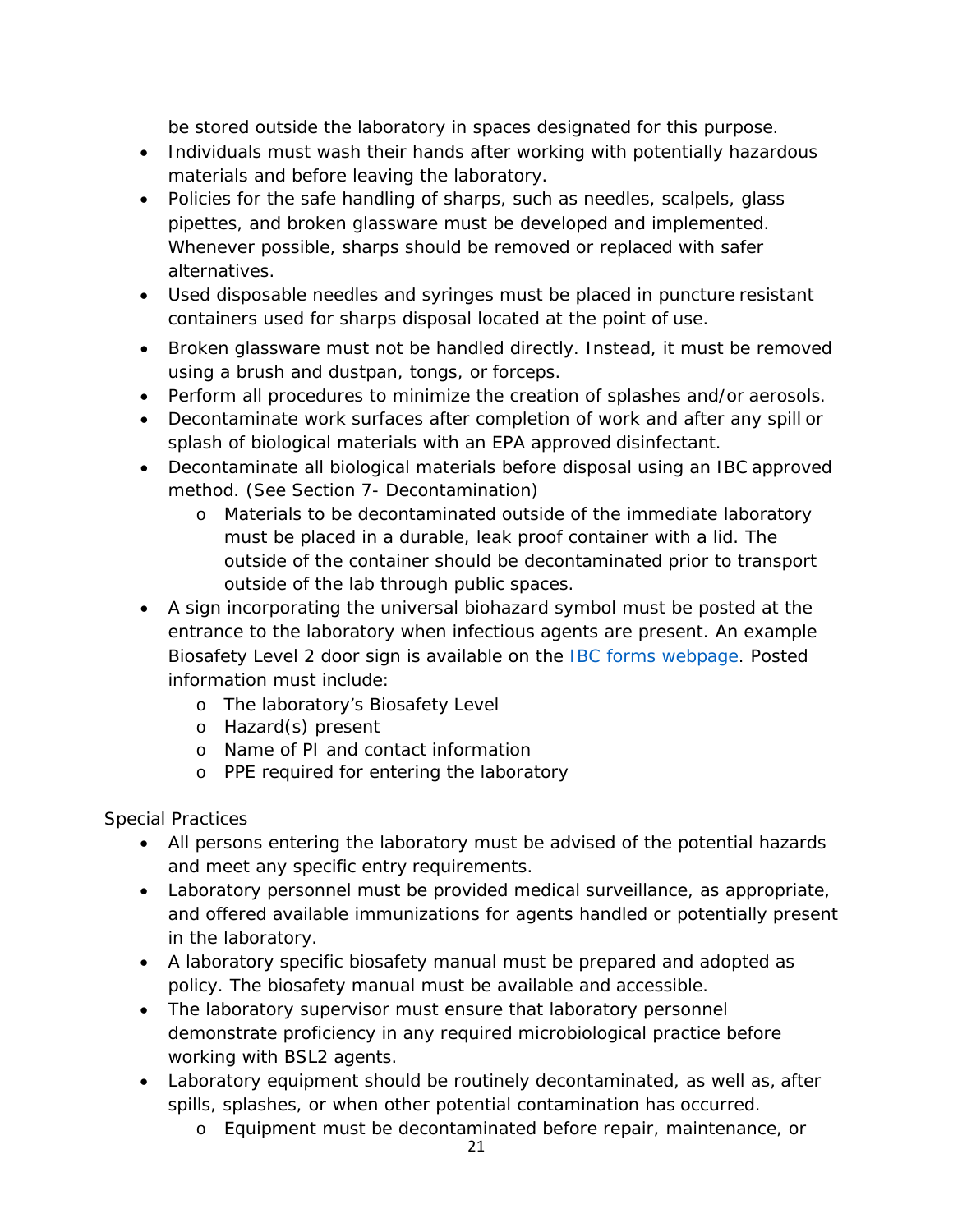removal from the laboratory into public spaces.

- Incidents that may result in exposure to infectious materials must be reported to the PI. Medical evaluation, surveillance, and or treatment should be provided as needed. Records of all incidents must be maintained.
- Animals and plants not associated with the work being performed must not be permitted in the laboratory.
- All procedures involving the manipulation of infectious materials that may generate an aerosol should be conducted within a biological safety cabinet or other physical containment device.

#### *Safety Equipment*

- Biological safety cabinets, other appropriate personal protective equipment, or other physical containment devices must be used whenever:
	- o Procedures with a potential for generating aerosols or splashes are conducted. These may include:
		- Pipetting
		- **Centrifuging**
		- **Grinding**
		- **Blending**
		- **Shaking**
		- **Sonicating**
		- **•** Opening containers of infectious materials
		- **Harvesting infected tissues from animals or eggs**
	- o High concentrations or large volumes of infectious agents are used.
- Protective laboratory coats or gowns designated for laboratory use must be worn while working with hazardous materials and removed before leaving to non-laboratory areas.
- Eye and face protection (goggles, mask, face shield or other splatter guard) is used for anticipated splashes or sprays of infectious or other hazardous materials which must be handled outside of a biological safety cabinet or containment device. Individuals who wear contact lenses should also wear eye protection.
- Gloves must be worn to protect hands from exposure to hazardous materials. Alternatives to latex gloves should be available for use.
	- o Change gloves when contaminated, glove integrity is compromised, or when otherwise necessary.
	- o Remove gloves and wash hands when work has been completed and before leaving the laboratory.
	- o Do not wash or reuse disposable gloves.
	- o Gloves must be disposed in a biohazard container after working at BSL2

*Laboratory Facilities*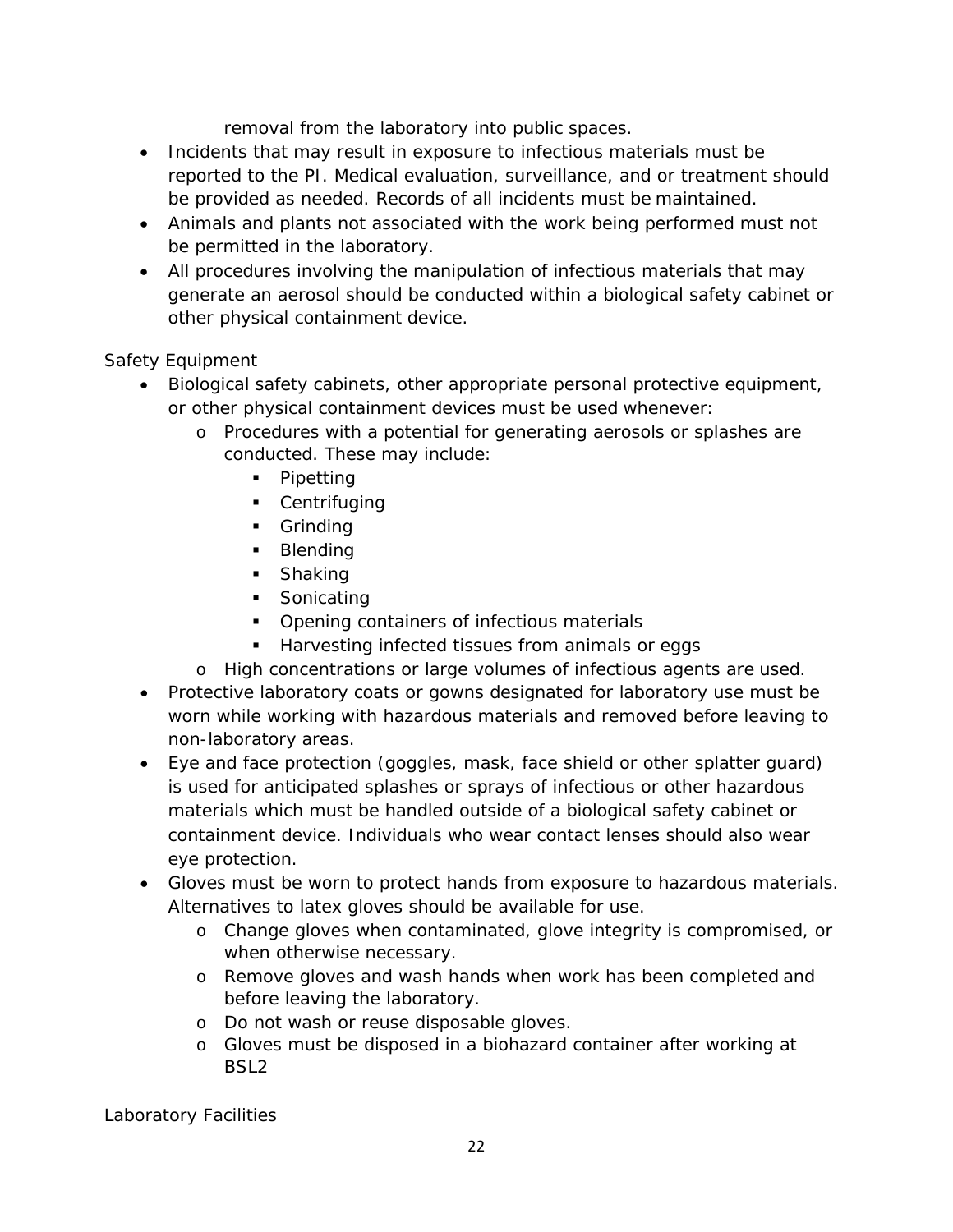- Laboratory doors to be self-closing and have locks.
- Laboratories must have a sink for hand washing and should be located near the exit door.
- Bench tops must be impervious to water and resistant to heat, organic solvents, acids, alkalis, and other chemicals.
- Chairs used in laboratory work must be covered with a nonporous material that can easily be cleaned and decontaminated.
- Laboratory with windows that open to the exterior should be fitted with screens.
- Vacuum lines should be protected with liquid disinfectant traps.
- An eyewash station must be readily available.
	- o If working with corrosive materials, access to an emergency shower must be readily available.
	- o Per OSHA Standard: 1910.151(c) Where the eyes or body of any person may be exposed to injurious corrosive materials, suitable facilities for quick drenching or flushing of the eyes and body shall be provided within the work area for immediate emergency use.

More information on the requirements for BSL2 can be found in in the **Biosafety in** [Microbiological and Biomedical Laboratories Manual \(BMBL\).](https://www.cdc.gov/labs/BMBL.html)

# **4.2 – Animal Biosafety Levels**

The essential elements of the animal biosafety levels for activities involving work with experimentally infected animals, or maintenance of laboratory animals that may naturally harbor zoonotic infectious agents, are summarized in this section. Laboratory animal facilities are a special type of laboratory and can present unique challenges.

In the animal room, the activities of the animals themselves can present hazards which are not found in microbiology laboratories. Animals may generate aerosols, they may bite and scratch, behave unpredictably, and they may be infected with a zoonotic agent.

Animal Biosafety Levels are meant to work alongside Biosafety Levels and are determined by a risk assessment. Like Biosafety Levels, they are in ascending order, by degree of protection provided to personnel, the environment, and the community.

#### Animal Biosafety Level 1 (ABSL1)

The following standard practices, safety equipment and facility requirements apply:

#### *Standard Microbiological Practices*

• A safety manual specific to the animal facility is prepared or adopted in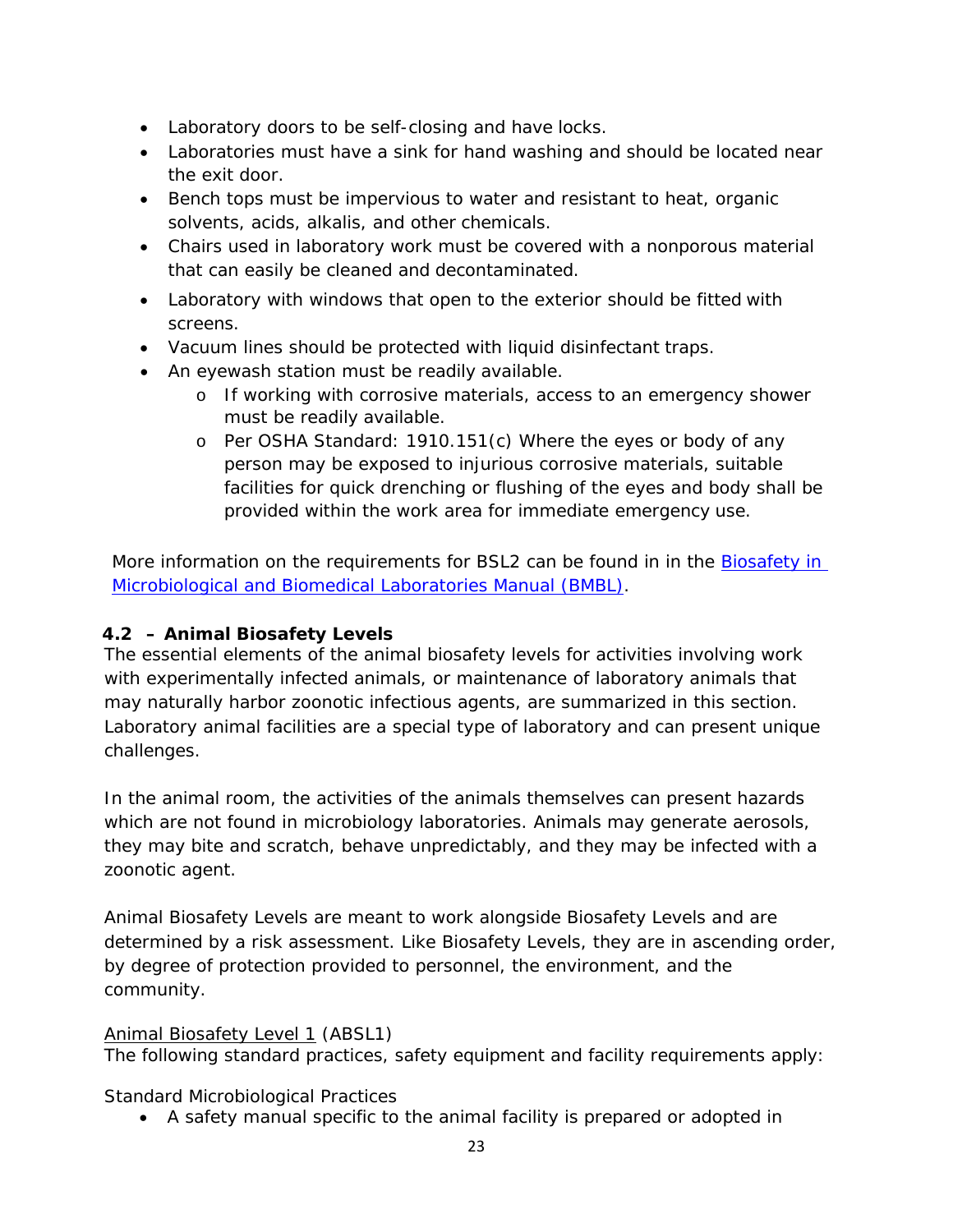consultation with the animal facility director. The safety manual must be available and accessible. Personnel are advised of potential hazards and are required to read and follow instructions on practices and procedures.

- A sign incorporating safety information must be posted at the entrance to the areas where infectious material and/or animals are housed or manipulated. Posted information must include:
	- o The Animal Biosafety Level
	- o Hazard(s) present
	- o Name of PI and contact information
	- o PPE required for entering the laboratory
- Access to the animal room is limited. Only those persons required for program or support purposes are authorized to enter the facility.
- Eating, drinking, handling contact lenses, applying cosmetics, and storing food for human consumption is not permitted in laboratory areas. Food must be stored outside the laboratory in spaces designated for this purpose.
- Perform all procedures to minimize the creation of splashes and/or aerosols.
- Policies for the safe handling of sharps, such as needles, scalpels, glass pipettes, and broken glassware must be developed and implemented. Whenever possible, sharps should be removed or replaced with safer alternatives.
- Decontaminate all biological materials before disposal using an IBC approved method. (See Section 7- Decontamination).
- All wastes from the animal room (including animals tissues, carcasses and bedding) are transported from the animal room in closed, leak-proof, and non-breakable containers.
- Broken glassware must not be handled directly. Instead, it must be removed using a brush and dustpan, tongs, or forceps.
- Protective laboratory coats, gowns, or uniforms are recommended to prevent contamination of personal clothing.
- Gloves are worn to prevent skin contact with contaminated, infectious and hazardous materials, and when handling animals.
- Individuals must wash their hands after removing gloves, and before leaving areas where infectious materials and/or animals are housed or are manipulated.
- Used disposable needles and syringes must be placed in puncture resistant containers used for sharps disposal located at the point of use.

#### *Special Practices*

• None required.

# *Safety Equipment*

• Protective laboratory coats or gowns designated for laboratory use must be worn while working with hazardous materials and removed before leaving to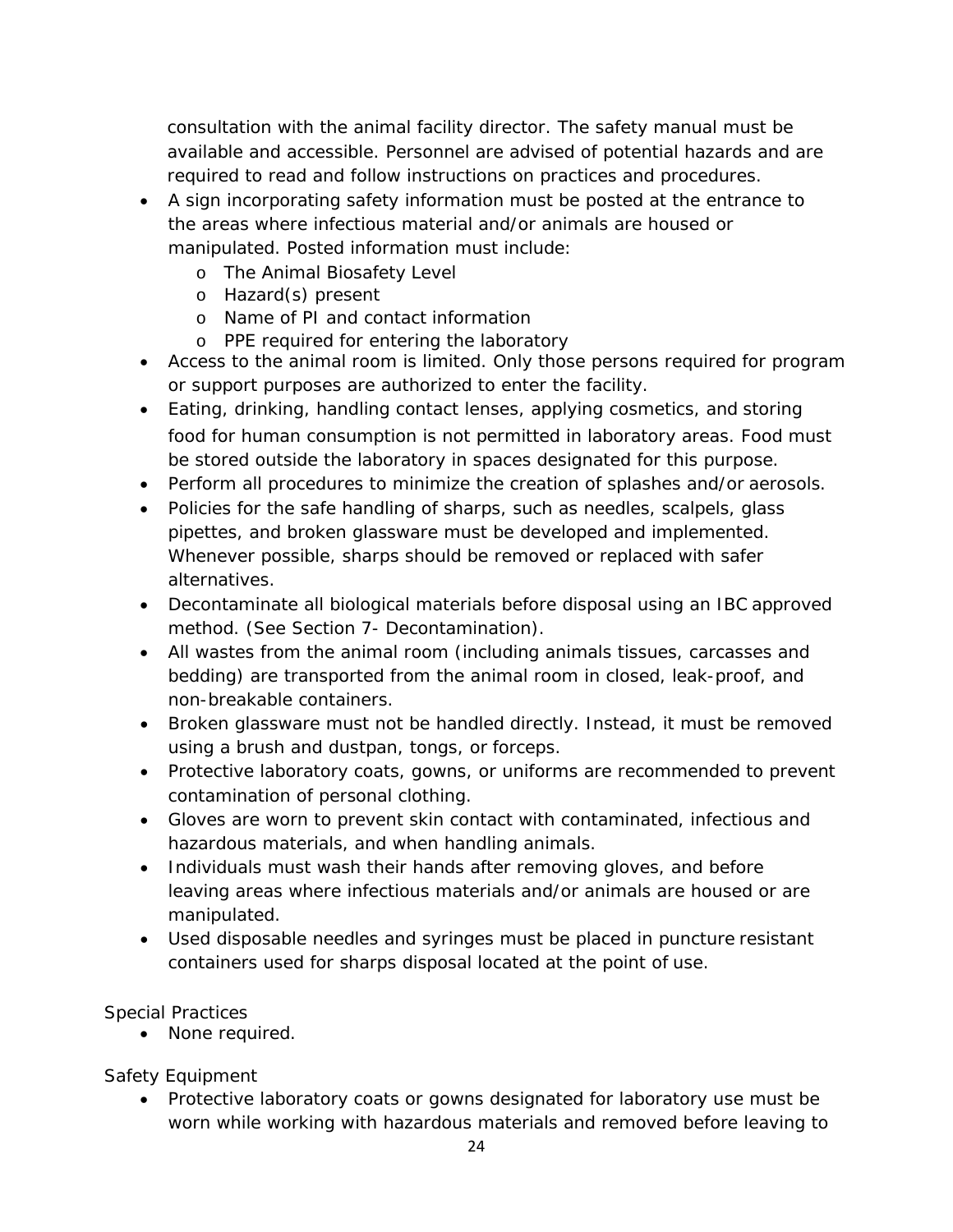non-animal facility areas.

- Eye and face protection (goggles, mask, face shield or other splatter guard) is used for anticipated splashes or sprays of infectious or other hazardous materials. Individuals who wear contact lenses should also wear eye protection.
- Persons must wash their hands after handling animals and before leaving areas where infectious materials and/or animals are housed or manipulated.
- Gloves must be worn to protect hands from exposure to hazardous materials. Alternatives to latex gloves should be available for use.
	- o Change gloves when contaminated, glove integrity is compromised, or when otherwise necessary.
	- o Remove gloves and wash hands when work has been completed and before leaving the animal facility.
	- o Do not wash or reuse disposable gloves.

### *Animal Facilities*

- The animal facility is separated from areas that are open to unrestricted personnel traffic within the building. External facility doors are self-closing and self-locking.
- The animal facility must have a sink for hand washing.
- Emergency eyewash and shower are readily available; location is determined by a risk assessment.
	- o If working with corrosive materials, access to an emergency shower must be readily available.
	- o Per OSHA Standard: 1910.151(c) Where the eyes or body of any person may be exposed to injurious corrosive materials, suitable facilities for quick drenching or flushing of the eyes and body shall be provided within the work area for immediate emergency use.

More information on the requirements for ABSL1 can be found in in the **Biosafety in** [Microbiological and Biomedical Laboratories Manual \(BMBL\).](https://www.cdc.gov/labs/BMBL.html)

#### Animal Biosafety Level 2 (ABSL2)

ABSL2 builds upon the practices, procedures, containment equipment, and facility requirements of ABSL1. ABSL2 is suitable for work involving laboratory animals infected with agents associated with human disease and pose moderate hazards to personnel and the environment. It also addresses hazards from ingestion as well as from percutaneous and mucous membrane exposure.

ABSL2 requires that: 1) access to the animal facility is restricted; 2) personnel must have specific training in the animal facility procedures, the handling of infected animals, and the manipulation of pathogenic agents; 3) personnel must be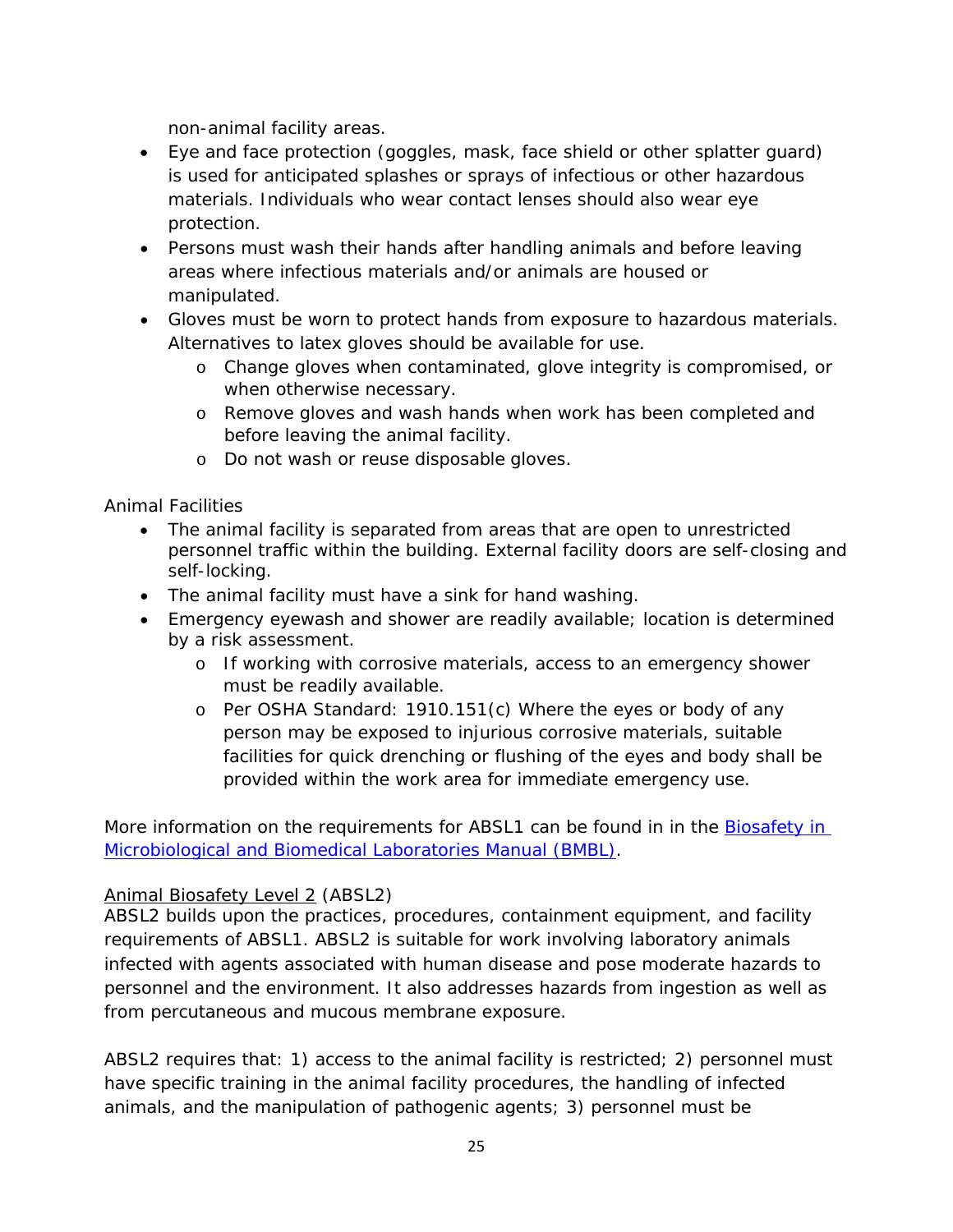supervised by individuals with adequate knowledge of potential hazards, microbiological agents, animal manipulations and husbandry procedures; and 4) BSC's or other physical containment equipment is used when procedures involve the manipulation of infectious materials, or where aerosols or splashes may be created.

These additional standard, special practices, safety equipment, and facility requirements apply to ABSL2:

#### *Standard Microbiological Practices*

- A sign incorporating the universal biohazard symbol must be posted at the entrance to the areas where infectious material and/or animals are housed or manipulated. Posted information must include:
	- o The Animal Biosafety Level
	- o Hazard(s) present
	- o Name of PI and contact information
	- o PPE required for entering the laboratory

#### *Special Practices*

- Animal care staff, laboratory and routine support personnel must be provided a medical surveillance program as dictated by the risk assessment and offered (at no cost) appropriate immunizations for agents handled or potentially present, before entry into animal rooms.
- Procedures involving high potential for generating aerosols should be conducted within a biological safety cabinet or other physical containment device. When a procedure cannot be performed within a biosafety cabinet, a combination of personal protective equipment and other containment devices must be used.
- Restraint devices and practices that reduce the risk of exposure during animal manipulations should be used whenever possible.
- Equipment, cages, and racks should be handled in a manner that minimizes contamination of other areas.
- Equipment must be decontaminated before repair, maintenance, or removal from the areas where infectious materials and/or animals are housed or are manipulated.
- Incidents that may result in exposure to infectious materials must be reported to the PI. Medical evaluation, surveillance, and or treatment should be provided as needed. Records of all incidents must be maintained.

#### *Safety Equipment*

- Biological safety cabinets, other appropriate personal protective equipment, or other physical containment devices must be used whenever:
	- o Procedures with a potential for generating aerosols or splashes are conducted. These may include: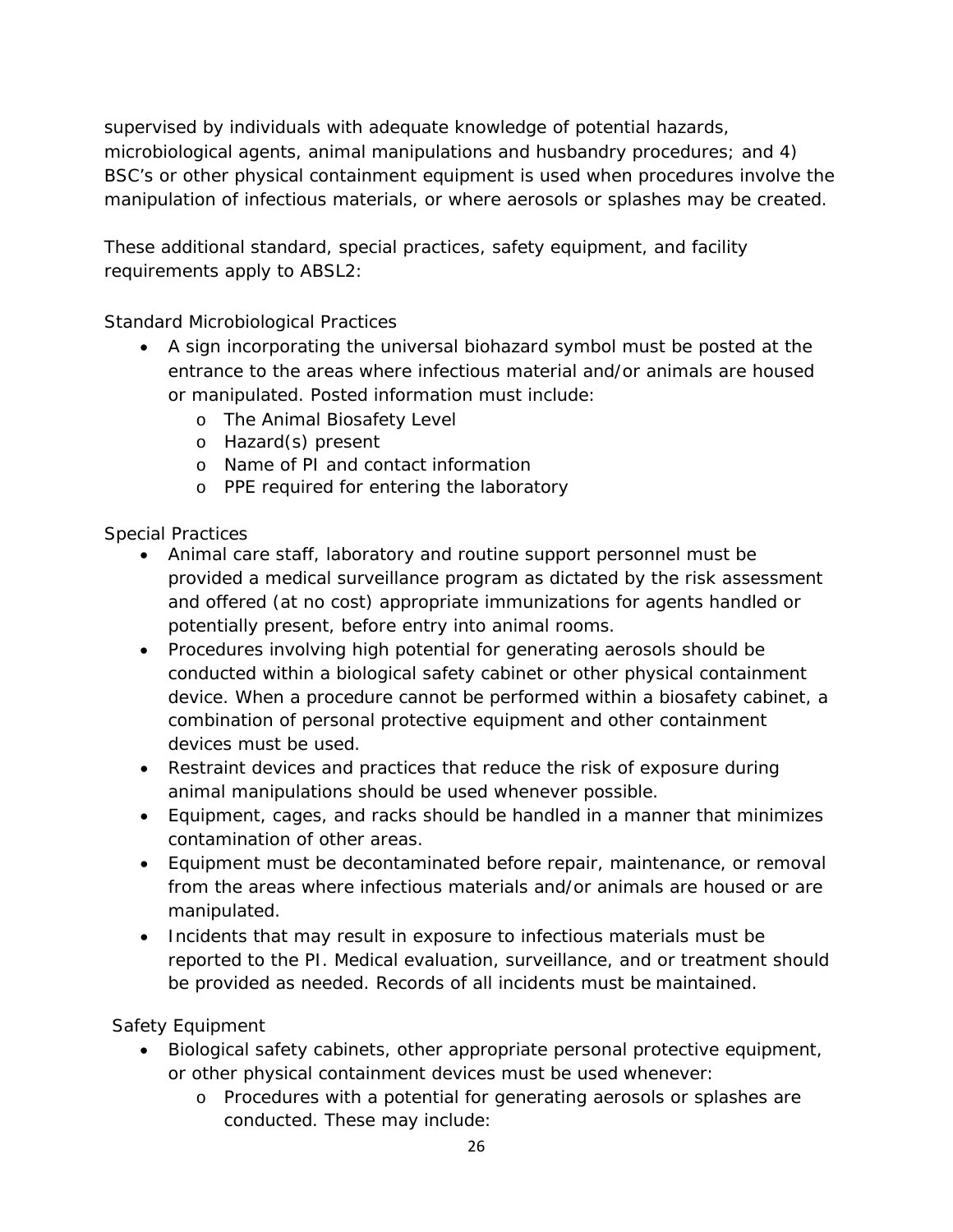- Necropsy of infected animals
- **Harvesting of tissues or fluids from infected animals or eggs**
- **Intranasal inoculation of animals**

# *Animal Facilities*

- A sink for hand washing is located at the exit of the areas, and segregated areas, where infectious materials and/or animals are housed or are manipulated.
- The supervisor or PI must ensure that animal care, laboratory, and support personnel receive appropriate training regarding their duties, animal husbandry procedure, potential hazards, manipulations of infectious agents, necessary precautions to prevent hazard or exposures, and hazard/exposure evaluation procedures (e.g., physical hazards, splashes, aerosol production).

More information on the requirements for ABSL2 can be found in in the **Biosafety in** [Microbiological and Biomedical Laboratories Manual \(BMBL\).](https://www.cdc.gov/labs/BMBL.html)

# **4.3 – Arthropod Containment Levels**

The essential elements of the containment levels for activities involving work with arthropods are summarized in this section. The levels are designated in ascending order, by degree of protection provided to personnel, the environment, and the community.

# Arthropod Containment Level 1 (ACL1)

ACL1 is suitable for work with arthropods that are either non-infectious or infected with an agent that is non-infectious (e.g., a Risk Group 1 agent or and agent that has been attenuated to be non-infectious).

# *Standard Practices*

- A sign is posted at the entrance to the areas where arthropods are housed or manipulated. Posted information must include:
	- o The Arthropod Containment Level
	- o Hazard(s) present
	- o Name of PI and contact information
	- o PPE required for entering the laboratory
- A system is implemented which enables the monitoring and detection of escaped arthropods.
- A system is implemented which prevents the accidental escape of arthropods via the waste stream.
- Housing of arthropods is designed in a manner which minimizes the possibility of human contact or arthropod escape.
- Conditions which facilitate unintended growth/incubation of arthropods are eliminated.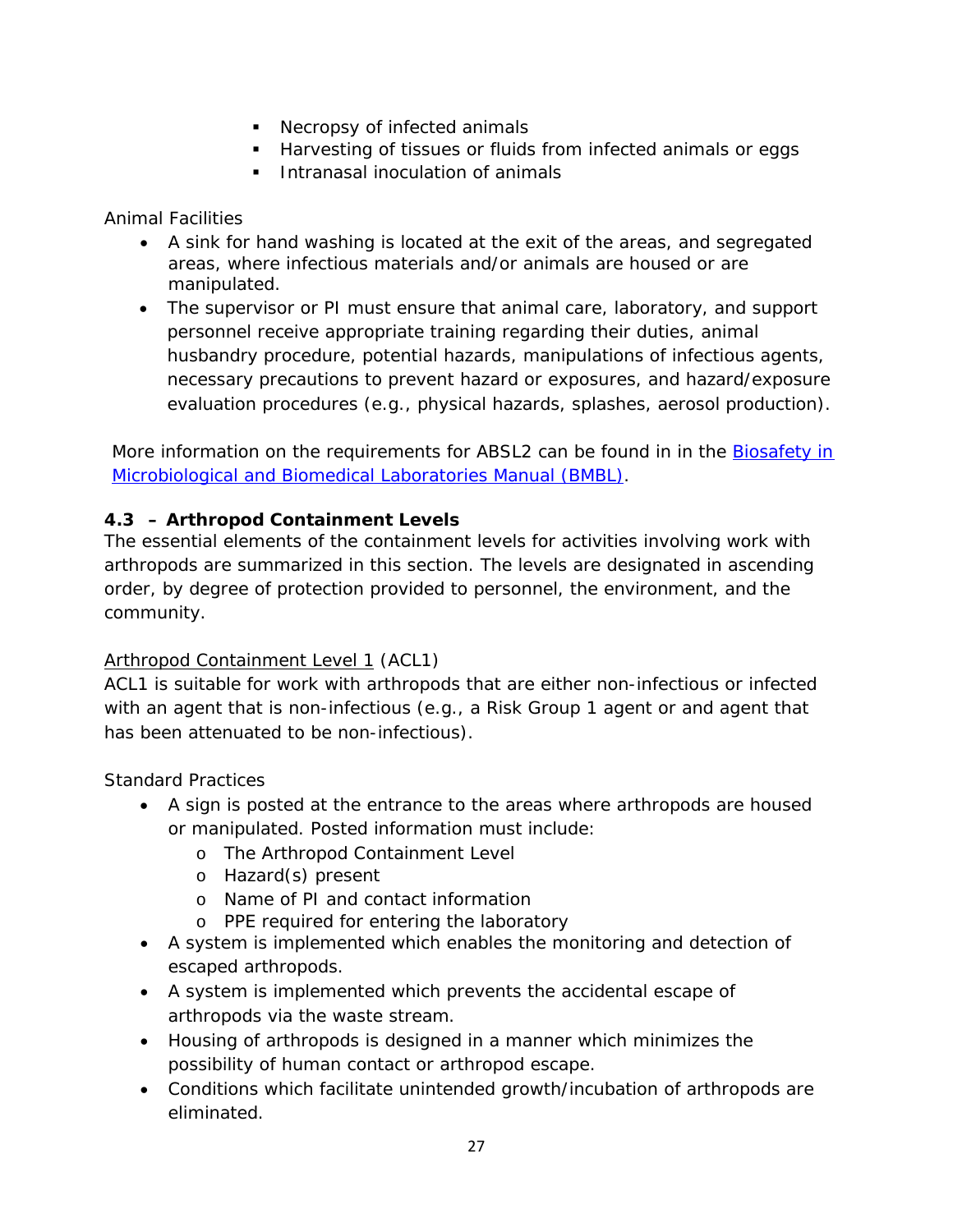- Containers holding arthropods are designed to prevent escape for all life cycle stages.
- Methods are used (appropriate for all life stages) to ensure arthropods are killed prior to disposal.
- Containers holding arthropods are labeled to indicate relevant information (e.g., species, strain).
- Precautions are created which minimize the escape of arthropods on personnel leaving the facility.
- Used disposable needles and syringes must be placed in puncture resistant containers used for sharps disposal located at the point of use.
- All procedures are designed to prevent the escape of arthropods
- Access to the arthropod facility is limited. Only those persons required for program or support purposes are authorized to enter the facility.

# *Special Practices:*

- Animals which are used to propagate, or feed arthropods, must be housed in a manner which minimizes the possibility of arthropod escape.
- Animal care staff, laboratory and routine support personnel must be provided a medical surveillance program as dictated by the risk assessment and offered appropriate immunizations for agents handled or potentially present, before entry into animal rooms.

# *Safety Equipment*

- Gloves must be worn to protect hands from exposure to arthropods. Alternatives to latex gloves should be available for use.
	- o Change gloves when contaminated, glove integrity is compromised, or when otherwise necessary.
	- o Remove gloves and wash hands when work has been completed and before leaving the arthropod facility.
	- o Do not wash or reuse disposable gloves.
- Protective laboratory coats or gowns designated for laboratory use must be worn while working with arthropods and removed before leaving to nonarthropod facility areas.

# *Arthropod Facilities*

- The arthropod facility is separated from areas that are open to unrestricted personnel traffic within the building. External facility doors are self-closing and self-locking.
- The animal facility must have a sink for hand washing.
- Emergency eyewash and shower are readily available; location is determined by a risk assessment.
	- o If working with corrosive materials, access to an emergency shower must be readily available.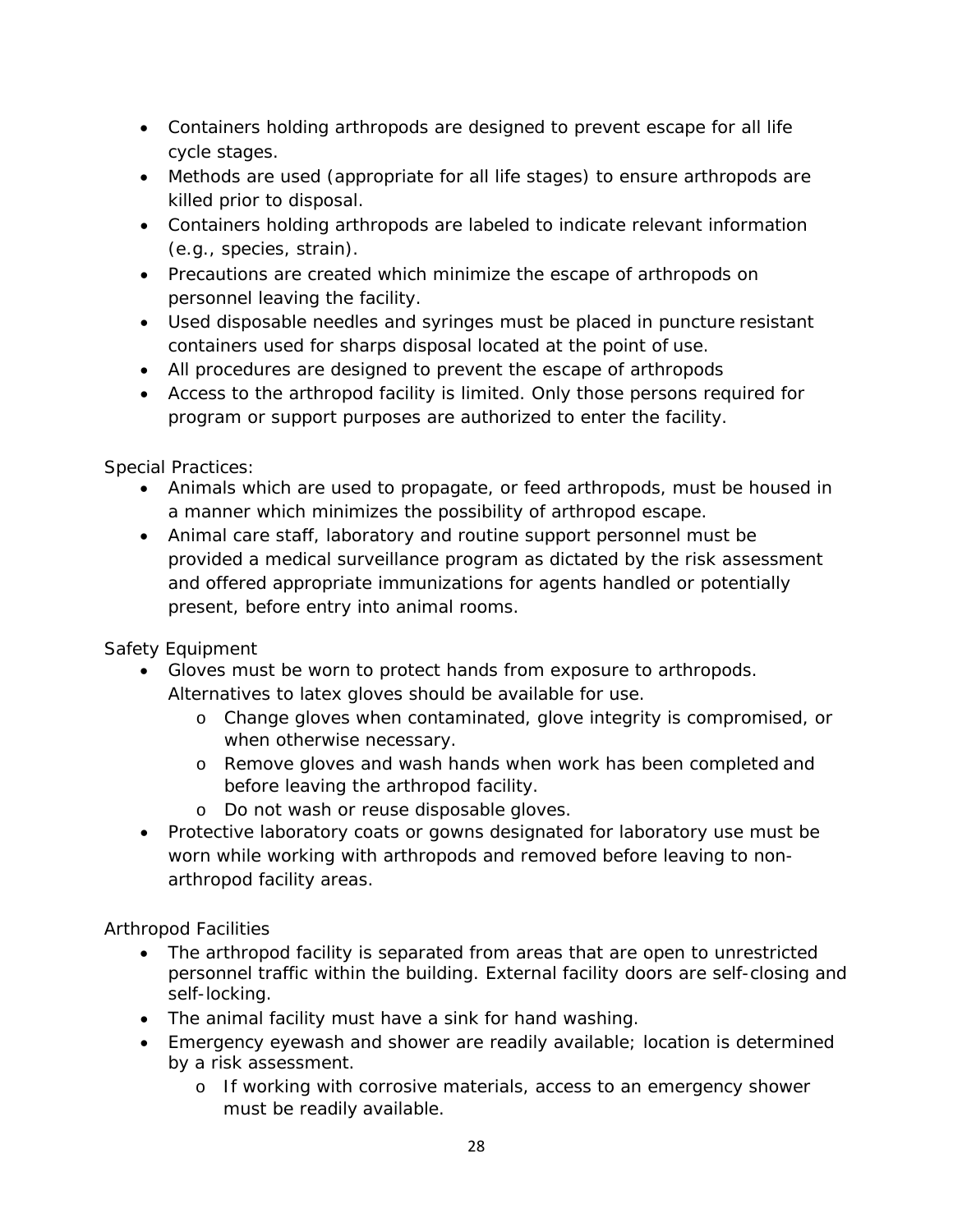o Per OSHA Standard: 1910.151(c) Where the eyes or body of any person may be exposed to injurious corrosive materials, suitable facilities for quick drenching or flushing of the eyes and body shall be provided within the work area for immediate emergency use.

#### Arthropod Containment Level 2 (ACL2)

ACL2 is suitable for work with arthropods that are:

- Non-native to Wisconsin
- Infected with Risk Group 2 agents
- Genetically modified
	- o Where the modification does not increase viability

ACL2 builds upon the practices, containment equipment, and facility requirements of ACL1.

These additional practices, safety equipment, and facility requirements apply to  $ACL2$ :

#### *Standard Practices*

- Persons must wash their hands after handling arthropods and before leaving areas where arthropods are housed or manipulated.
- All doors, cabinets, and drawers are tight-fitting closures and are not propped open when not in use.
- Cages are autoclaved or disinfected with an appropriate chemical after housing arthropods.
- Cages are shatter-proof and designed to minimize the possibility of escape when adding or removing arthropods.
- Methods are used (appropriate for all life stages) to ensure all arthropods are killed prior to disposal (i.e., arthropods which are non-native, infected with a microorganism, or genetically modified).
- IBC applications for work in the facility are accessible to all facility personnel.

#### *Special Practices:*

- Arthropods are not to be manipulated or killed using hands.
- The escape of arthropods must be reported to the IBC.

# *Safety Equipment*

- Additional PPE (above what is required for ACL1) will be required if deemed necessary.
- Clothing will be worn which minimizes exposed skin.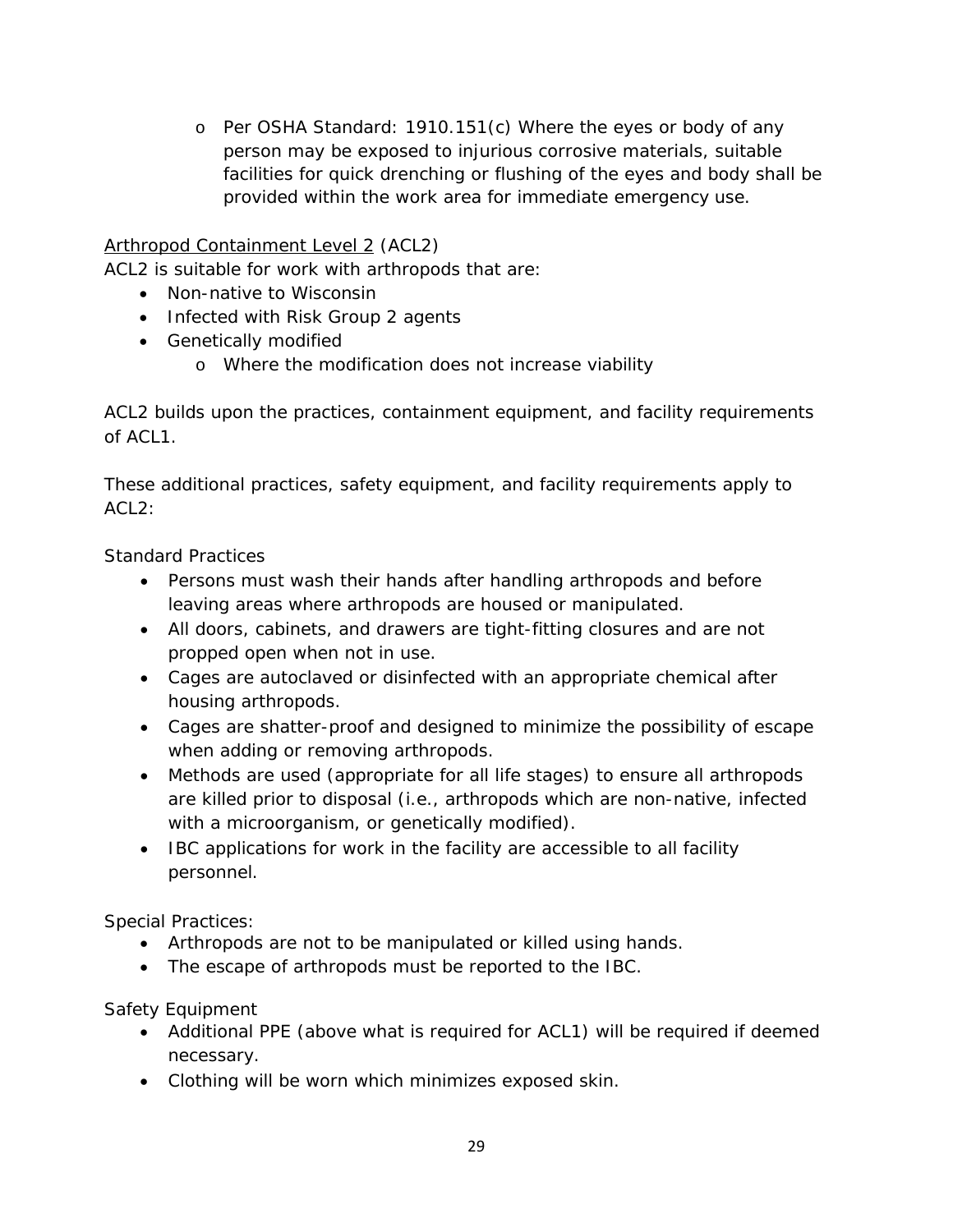# *Arthropod Facilities*

- The arthropod facility is separated from areas that are open to unrestricted personnel traffic within the building by two doors. External facility doors are self-closing and self-locking.
- Air curtains are used to prevent the escape of flying arthropods.
- Vacuum lines within the facility must have a filter located at the wall to prevent arthropods from escaping the facility into the vacuum system.
- Floor drains are designed to prevent the escape of arthropods.
- Penetrations of walls, ceilings, and floors are sealed.
- Electrical or plumbing conduits running along walls should be minimized.
- Exhaust air is filtered to prevent escape of arthropods.
- The facility has a hand-washing sink with hot water and plumbing designed to prevent arthropod escape.
- The facility is inspected annually for compliance to ACL2 requirements.

### **4.4 – Plant Biosafety Levels**

The essential elements of the containment levels for activities involving work with plants are summarized in this section. The principle of plant containment is to avoid the unintentional release of recombinant plants, non-native plants, or plant pathogens. The containment principles are based upon the recognition that the organisms used pose no health threat to humans (unless they have been modified for that purpose), and that the containment conditions are meant to reduce the likelihood of the spread of a plant pathogen or introduction of a non-native or recombinant plant to the local ecosystem.

# Plant Biosafety Level 1 (BSL1-P)

BSL1-P is recommended for all experiments with transgenic plants and associated agents that have no or limited threat potential. For example: transgenic plants that are not noxious weeds or agents that have no recognized potential for rapid dissemination. Examples of agents worked with at BSL1-P include *Agrobacterium tumefaciens* and *Rhizobium spp*.

#### *Standard Practices*

- A sign is posted at the greenhouse entrance. Posted information must include:
	- o The Plant Biosafety Level
	- o Plants in use
	- o Hazard(s) present (e.g., herbicides, pesticides, biohazards)
	- o Name of PI and contact information
	- o Any special requirements for using the area
- Access to the greenhouse facility is limited. Only those persons required for program or support purposes are authorized to enter the facility.
- Prior to entering the greenhouse, personnel shall be required to read and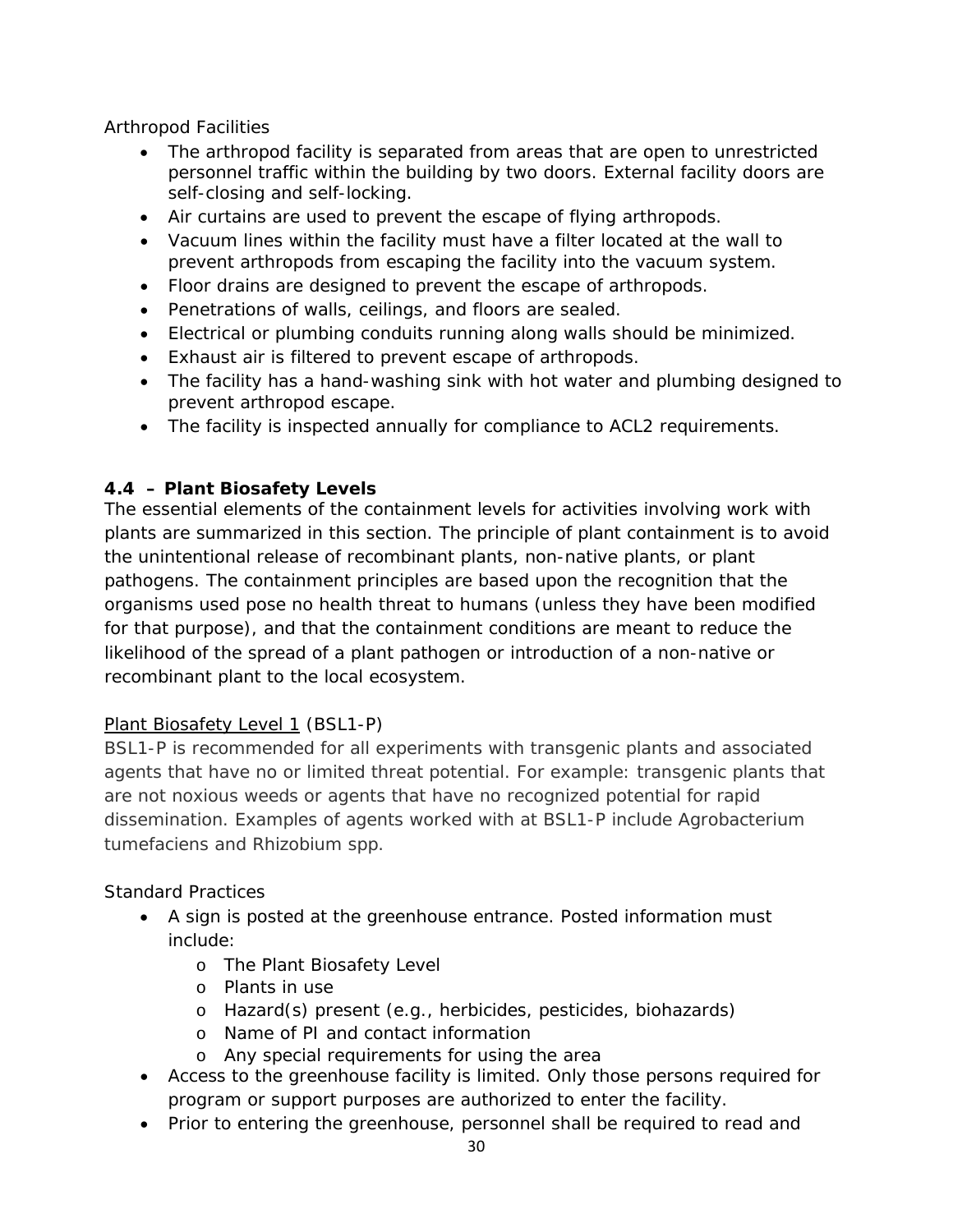follow all greenhouse standard operating procedures.

- A record shall be kept of experiments currently in progress in the greenhouse facility.
- Experimental organisms shall be rendered biologically inactive (devitalized) by appropriate methods prior to disposal outside of the greenhouse facility.
- A system is implemented to control undesired species (e.g., weed, rodent, or arthropod pests and pathogens), by methods appropriate to the organisms.
- Arthropods and other and other motile macroorganisms shall be housed in appropriate cages. If macroorganisms (e.g., flying arthropods or nematodes) are released within the greenhouse, precautions shall be taken to minimize escape from the greenhouse facility.
- Experiments involving non-recombinant native plants may be conducted concurrently with experiments that require BSL1-P, provided that all work is conducted in accordance with BSL1-P greenhouse practices.

# *Greenhouse Facilities*

- The term "greenhouse" refers to a structure with walls, a roof, and a floor designed and used principally for growing plants in a controlled and protected environment. The walls and roof are usually constructed of translucent material to allow passage of sunlight for plant growth.
- The term "greenhouse facility" includes the actual greenhouse rooms or compartments for growing plants, including all immediately contiguous hallways and head-house areas, and is considered part of the confinement area.
- The greenhouse floor may be composed of gravel or other porous material. At a minimum, impervious (e.g., concrete) walkways are recommended.
- Windows and other openings in the walls and roof of the greenhouse facility may be open for ventilation as needed for proper operation. The use of screens is recommended.

# Plant Biosafety Level 2 (BSL2-P)

BSL2-P is recommended for transgenic plants that are noxious weeds, plants in which the introduced DNA represents the complete genome of a non-exotic infectious agent, plants associated with transgenic non-exotic microbes that has a recognized potential for serious detrimental impact on managed or natural ecosystems, or plant pathogens that have a recognized potential for serious detrimental impact on managed or natural ecosystems. Examples of agents worked with at BSL-2P include: *Meliodogyne incognita* (root-knot nematode), *Pepino mosaic virus* (PepMV), and *Pseudomonas syringae*.

BSL2-P builds upon the practices and facility requirements of BSL1-P.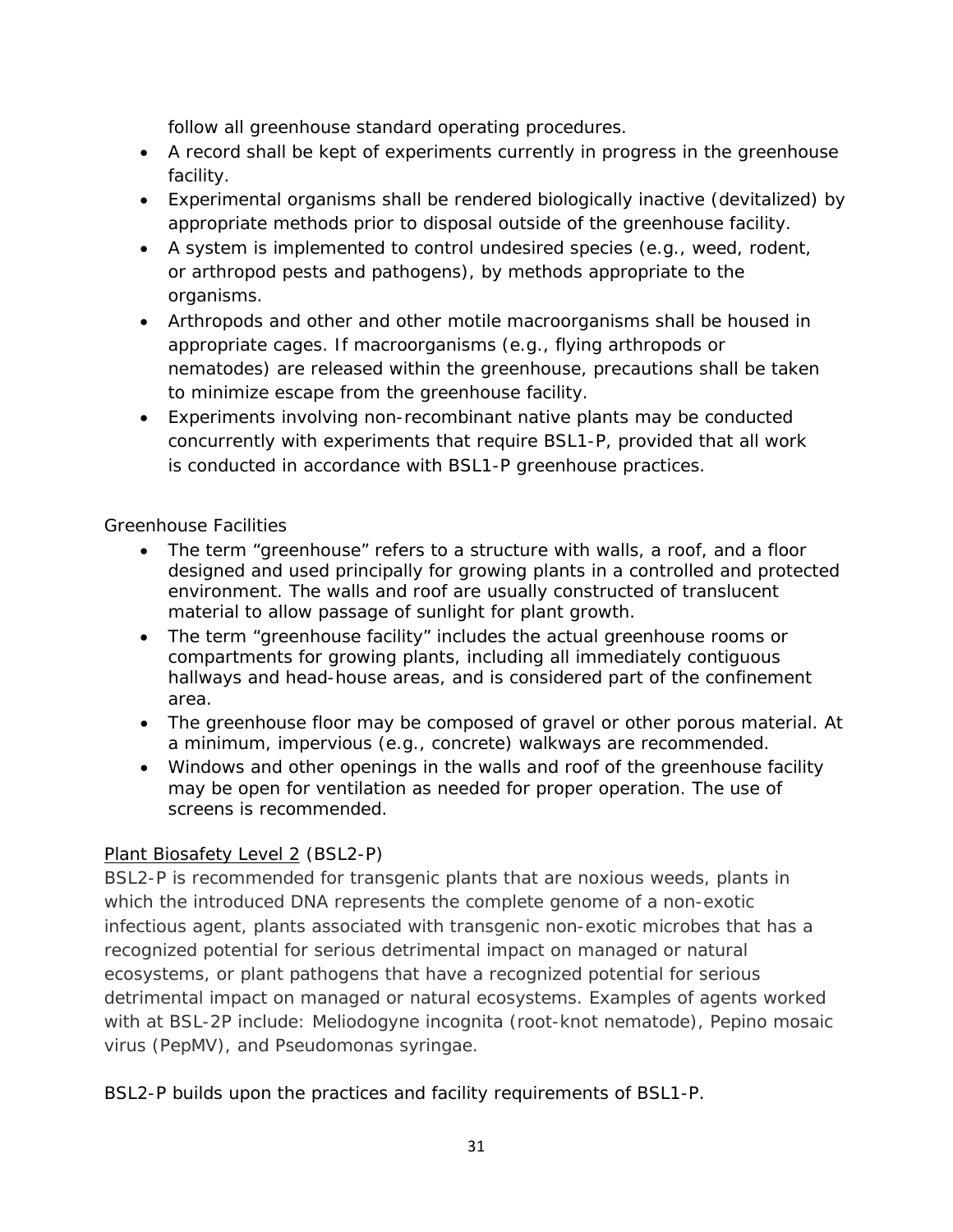These additional practices and facility requirements apply to BSL2-P:

### *Standard Practices*

- A record shall be kept of experimental plants, microorganism, or small animals that are brought into or removed from the greenhouse facility.
- The Principal Investigator shall report any greenhouse accident involving the inadvertent release of spill of microorganisms to the IBC.
- If part of the greenhouse is composed of gravel or similar material, appropriate treatments should be made periodically to eliminate, or render inactive, any organisms potentially entrapped by the gravel.
- Experiments requiring containment lower than BSL2-P may be conducted concurrently with experiments that require BSL2-P provided that all work is conducted in accordance with BSL2-P greenhouse practices.
- If organisms are used that have a recognized potential for causing serious detrimental impacts on managed or natural ecosystems, their presence shall be indicated on a sign posted on the greenhouse access doors.
- Materials containing experimental microorganisms, which are brought into or removed from the greenhouse facility in a viable or intact state, shall be transferred in a closed non-breakable container.
- A greenhouses practices manual shall be prepared and adopted. This manual shall:
	- o Advise personnel of the potential consequences if such practices are not followed.
	- o Outline contingency plans to be implemented in the event of the unintentional release of organisms.

#### *Greenhouse Facilities*

- The arthropod facility is separated from areas that are open to unrestricted personnel traffic within the building by two doors. External facility doors are self-closing and self-locking.
- A greenhouse floor composed of an impervious material. Concrete is recommended, but gravel or other porous material under benches is acceptable unless propagules of experimental organisms are readily disseminated through soil. Soil beds are acceptable unless propagules of experimental organisms are readily disseminated through soil.
- An autoclave shall be available for the treatment of contaminated greenhouse materials.
- If intake fans are used, measures shall be taken to minimize the ingress of arthropods. Louvers or fans shall be constructed such that they can only be opened when the fan is in operation.
- BSL2-P greenhouse containment requirements may be satisfied by using a growth chamber or growth room within a building provided that the external physical structure limits access and escape of microorganisms and macroorganisms in a manner that satisfies the intent of the above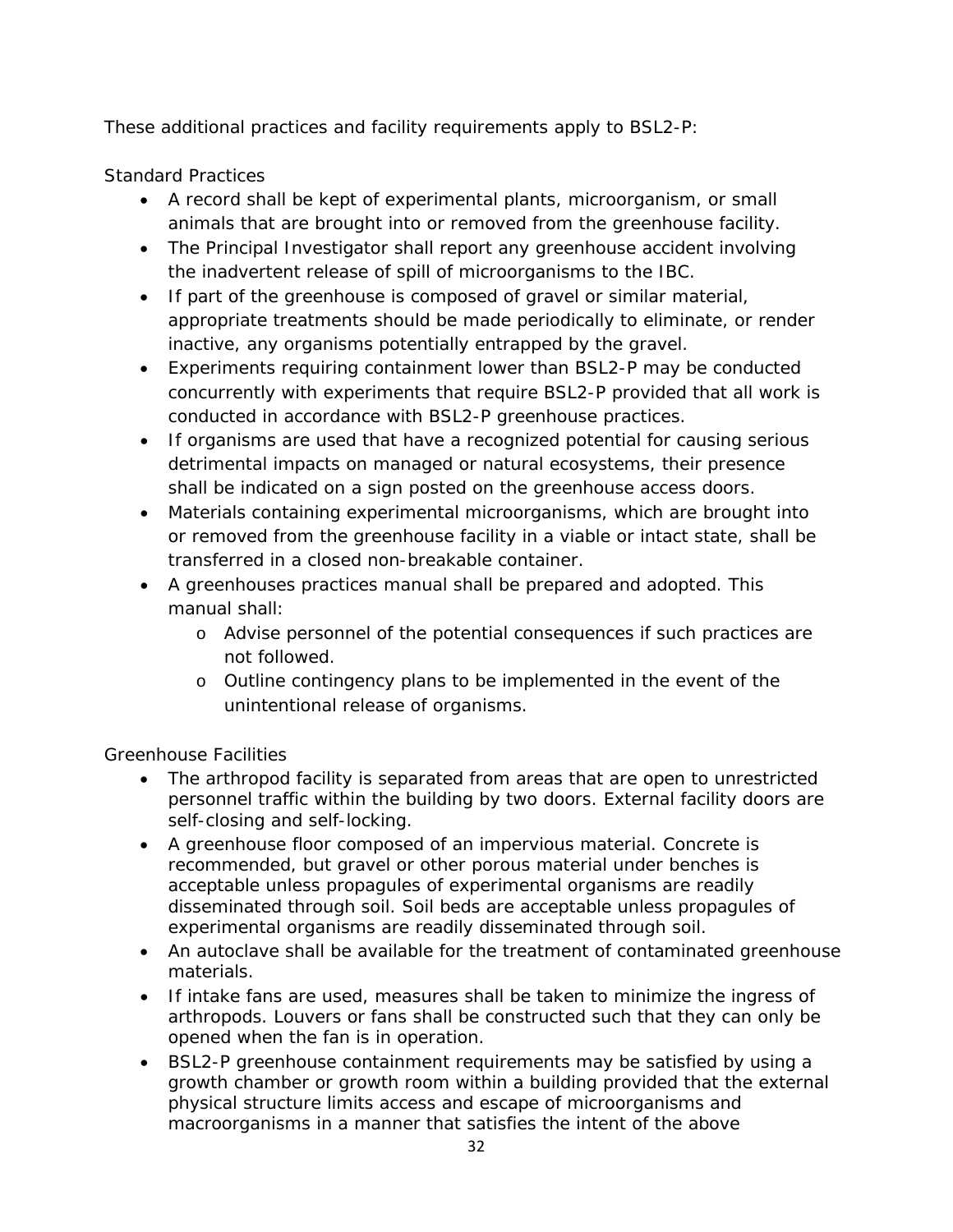requirements.

# **4.5 – Security**

Laboratory security is an important part of an effective safety program. Follow the steps to ensure a secure working environment in your laboratory:

- Keep laboratory doors closed and locked when unoccupied.
- Keep stocks of organisms and hazardous chemicals locked when the laboratory is occupied.
- Keep an accurate record of laboratory materials (e.g., cultures, chemicals, stocks, growth media).
- Notify the UWO Police if materials are damaged or missing from a laboratory.
- When research is completed for the day, ensure that biological materials and chemicals have been stored properly and securely.
- Decontaminate materials and work surfaces after completing work.
- After completing work for the day: turn off equipment, vacuum lines, biological safety cabinets, and close fume hood and biological safety cabinet sashes.
- Ask strangers to identify themselves, and ask them to exit the lab laboratory if they are not authorized to be there.
- Discuss all security related concerns with your supervisor and fellow laboratorians.

# **4.6 – Engineering Controls**

Use of protective equipment to prevent exposure to agent hazards or procedure hazards, for example:

- Negative Room Pressure
- Biological Safety Cabinets (BSC)
- Safety Sharps

# Negative Room Pressure

The air pressure inside of a laboratory needs to be negative as compared to the adjoining hallway. This pressure differential aids in the prevention of any aerosols, vapors, or fumes from exiting the laboratory.

Keeping laboratory doors closed helps maintain the pressure differential.

Contact the IBC if you have any concerns about a laboratory being under negative pressure.

# Biological Safety Cabinets

The Biological Safety Cabinet (BSC) was developed to provide personnel, environmental, and sample protection during the manipulation of infectious microorganisms; additionally, they are used to protect non-infectious samples from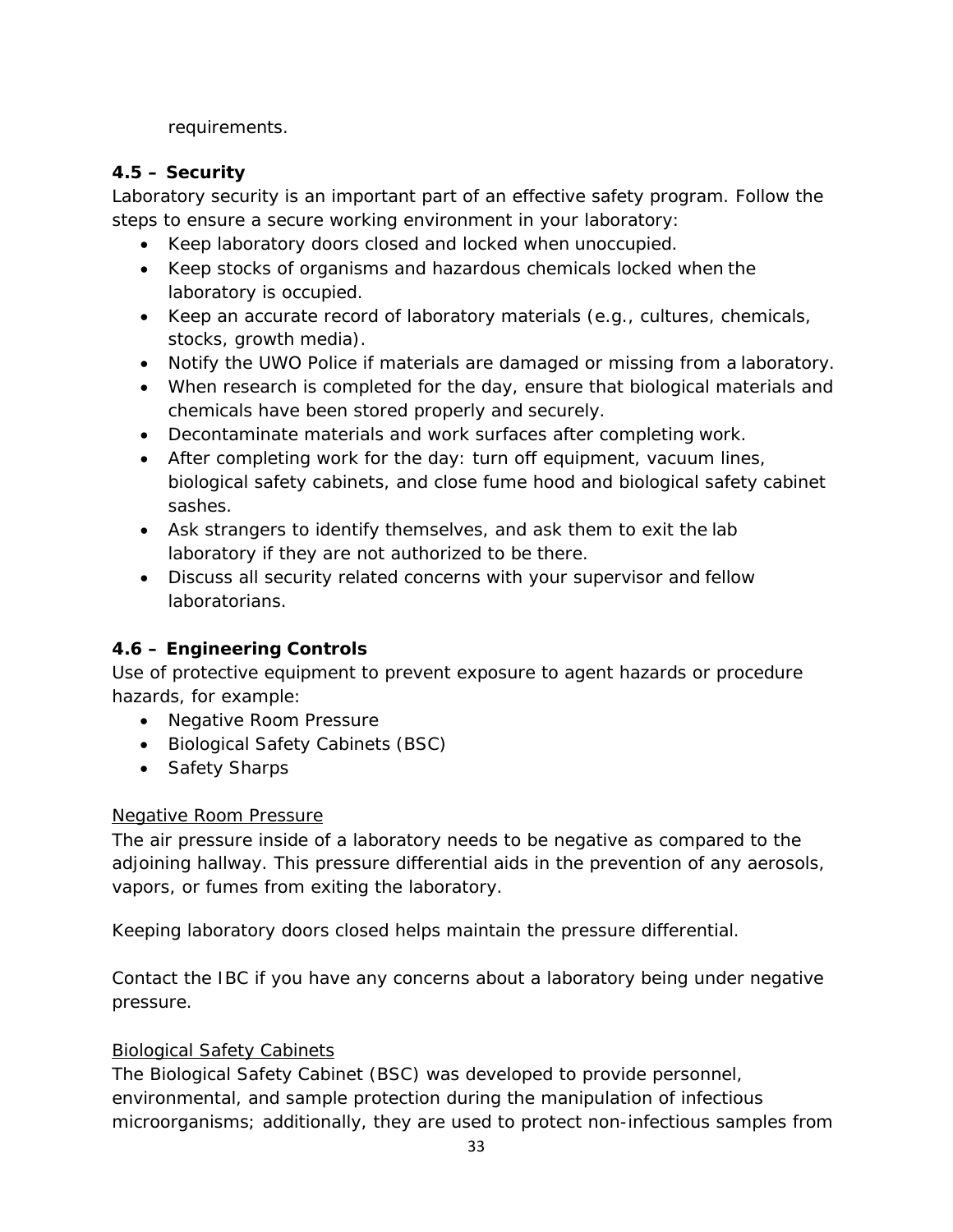contamination. A description detailed description of how to use a BSC can be found in Section 5.1.

#### Safety Sharps

The safety engineered sharp is created in to reduce the risk of an injury by use of a mechanism which creates a barrier between the sharp and the worker, blunting the sharp, or encapsulation of the sharp after use. Safety sharps should always be used whenever possible.

The following tactics should be used to reduce the risk of an injury whenever any type of sharp is used:

- Eliminate the need for a sharp (substitute with a different tool)
- Isolate the sharp during use so that it does not pose a hazard
- Provide a means to isolate or encase the sharp after use
- Have a rigid sharps container available at the point of use for easy disposal
- Never directly pass an exposed sharp between workers
	- o One worker should place the sharp in a demarcated area (safe zone) so it can be safely picked up by a second worker
- Sharps should never be recapped after use

The following are some examples of safety sharps which can be safely covered after use:

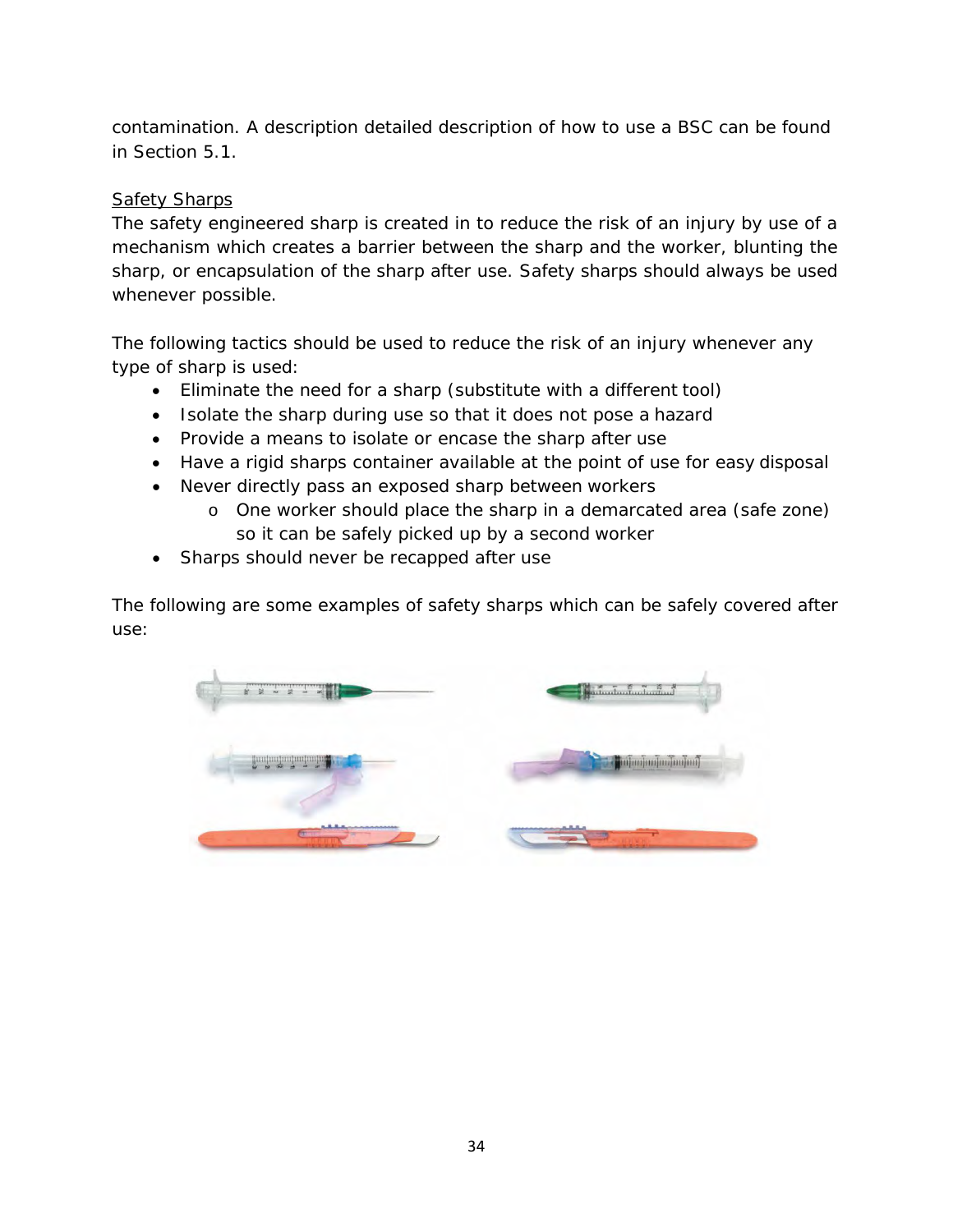## **Section 4.5 - Personal Protective Equipment**

Personal Protective Equipment (PPE) is the last line of defense to prevent an exposure to an agent in the event of a failure of an engineering or procedural control.

The following is a list of common PPE which are used:

- Laboratory Coats
- Eye Protection
	- o Safety Glasses
	- o Goggles
	- o Face Shield
- Hand Protection
	- o Disposable Gloves
	- o Thermo/Cryo-Protection Gloves
- Respirator
	- o N-95
		- o Half-Face Mask
		- o Powered Air Purifying Respirator (PAPR)

#### Laboratory Coats

When worn in the laboratory setting, laboratory coats protect against accidental spills. In the event that a lab coat has biological material spilled on it, the laboratory coat should be considered contaminated and be laundered. Non-disposable laboratory coats used for teaching laboratories should be laundered at least once/semester. In the event that a lab coat has biological material spilled on it, the laboratory coat should be considered contaminated and laundered.

#### Laundering Laboratory Coats:

Laboratory coats should be washed using approved laundry facilities on campus. When handling contaminated laboratory coats during the initial washing process, a laboratory coat and gloves should be worn for the first cycle. Load up to 6 laboratory coats in the washer and distribute evenly so the load is balanced.

The following procedure is followed for laundering laboratory coats contaminated with blood (per OSHA standard):

- 1st Cycle
	- o do not add soap during the first blood removing wash cycle
	- o set wash temp to cold
	- o set load size to extra large
	- o set dial to soak, pull dial to begin cycle
- $\bullet$  2<sup>nd</sup> Cycle, leave the same load in the washer
	- o add a scoop of soap to the load
	- $\circ$  temp = change to hot
	- $o$  load size = medium
	- o set dial to Normal Regular Wash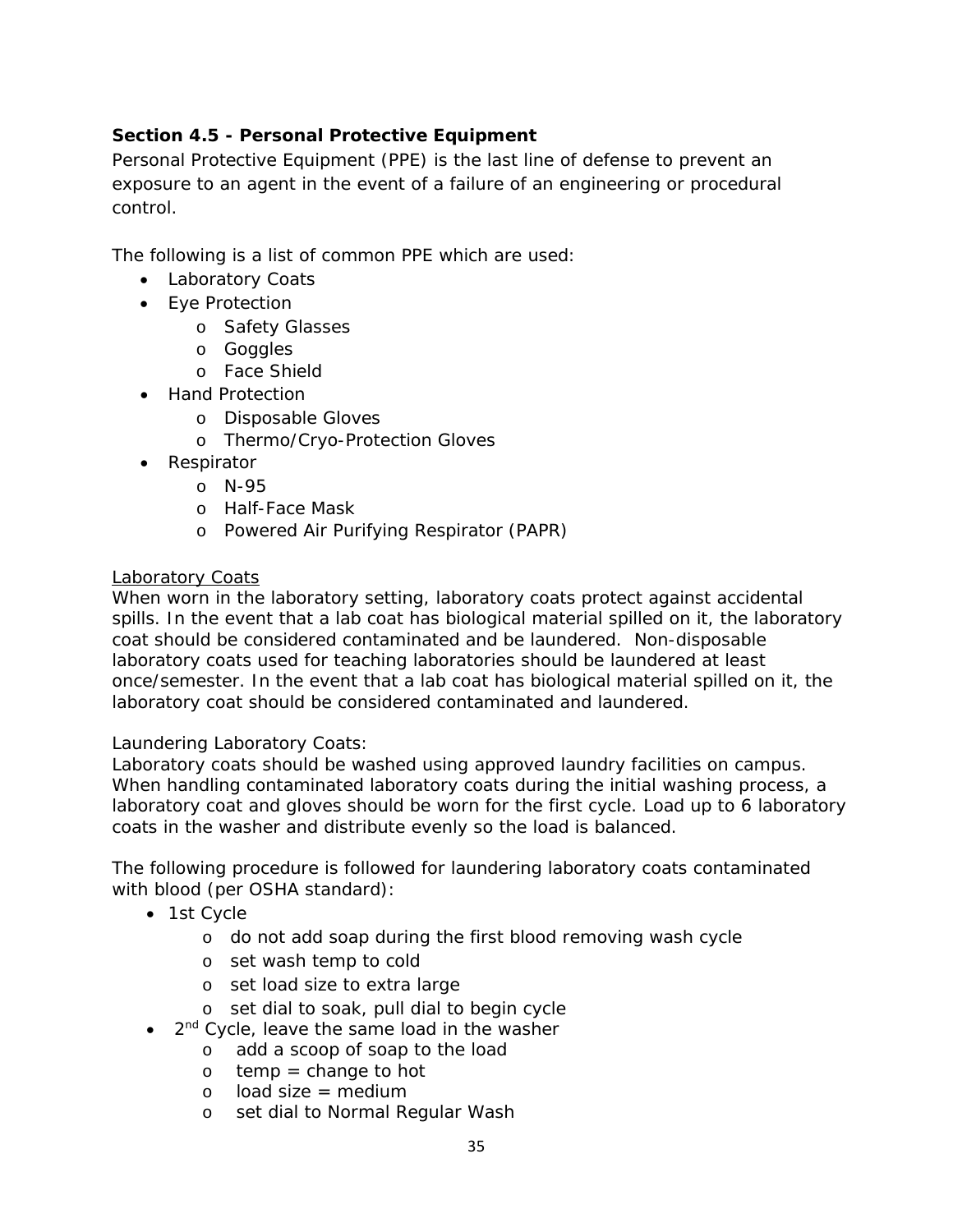- $\bullet$  3<sup>rd</sup> Cycle, leave same load in the washer; this will be an extra rinse cycle
	- o do not add soap during the third extra rinse wash cycle
	- $o$  wash temp = change to warm
	- $o$  load size = medium
	- o set dial to Normal Permanent Press
- Once washer stops transfer laboratory coats to dryer
	- o set dryer to Permanent Press, select the "more dry" setting
	- o press start
- Remove laboratory coats from the dryer and place the freshly washed coats at the back of their respective sections to encourage a rotation of coat usage.

### Eye Protection

Several types of eye protection are used to offer protection against a variety of potential exposure settings where workers may need to protect their eyes.

The type of eye protection used should be chosen for specific work situations and will depend on the possible types of exposure, other PPE used, and personal vision needs. Eye protection must be comfortable and allow for sufficient peripheral vision and must be adjustable to ensure a secure fit. It may be necessary to provide several different types, styles, and sizes of eye protection to ensure that all laboratories have access to appropriate eye protection for their personal needs and fit.

Selection of protective eyewear for a given task should be made from an evaluation of each activity which will be performed. This hazard assessment requires a clear understanding of the following:

- Work tasks and opportunities for exposure
- Potential routes of exposure
- Nature and extent of worker contact

Common eye protection devices are as follows:

- Safety Glasses- Should be worn when conducting procedures that have the potential to create splashes of microorganisms or other hazardous materials. Persons who wear contact lenses in laboratories should also wear safety glasses. Options of various sizes and fits should be available for workers to facilitate better protection and comfortable wear.
- Goggles- Provide the most reliable eye protection from splashes, sprays and respiratory droplets. Options for various sizes and fits should be available for workers to ensure that the goggles provide proper protection and are comfortable to wear.
- Face Shields- Face shields are commonly used and can offer protection to other facial areas. To provide better face and eye protection from splashes and sprays, a face shield should have crown and chin protection and wrap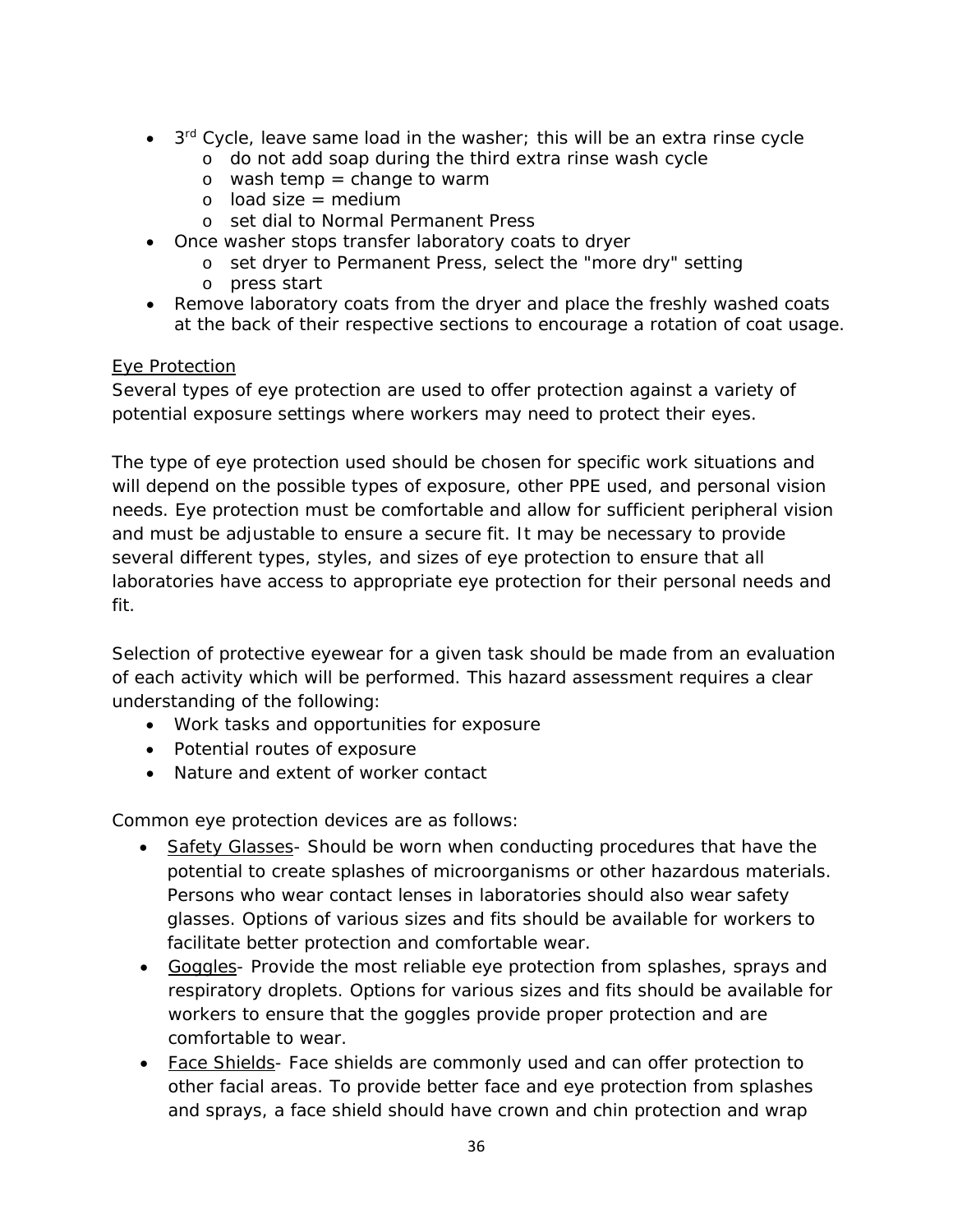around the face to the point of the ear, which reduces the likelihood that a splash could go around the edge of the shield and reach the eyes.

#### Hand Protection

Gloves must be worn to protect hands from exposure to hazardous materials. Glove selection should be based on an appropriate risk assessment.

Hands should always be washed after removal of hand protection and prior to leaving the laboratory.

Common types of hand protection are as follows:

• Disposable Gloves- Containers of disposable gloves should be present in all areas where biological materials are used.

The following guidelines should be followed when using disposable gloves:

- o Do not reuse gloves
- o Change gloves when contaminated or integrity is compromised
- o Provide alternatives to latex (due to allergy concerns)
	- Nitrile gloves are a common alternative
- o Choose proper glove size for good fit
	- Too big: difficult to hold objects; looseness offers decreased protection
	- Too small: more likely to rip; uncomfortable squeezing of hand
- o Avoid wearing disposable gloves in common areas
	- Gloves may be contaminated

The following is an appropriate procedure to use when removing disposable gloves:

- o Grab the palm of your right glove with your left hand
- o Pull towards your fingertips
	- The glove will turn inside out
- o Hold onto the empty glove with your left hand
- o Put two right-hand fingers in the top of your left glove
	- **Avoid contacting your skin**
- o Pull toward your fingertips until you have pulled the glove inside out and off of your hand
	- The right glove will be inside the left glove
- o Dispose of the gloves in an appropriate waste container
- Thermo/Cryo-Resistant Gloves- Laboratories often involve manipulations of various items which are much hotter or colder than room temperature. These gloves offer protection from extreme heat or cold and allow a worker to move these items and to hold a hot item for short durations without suffering an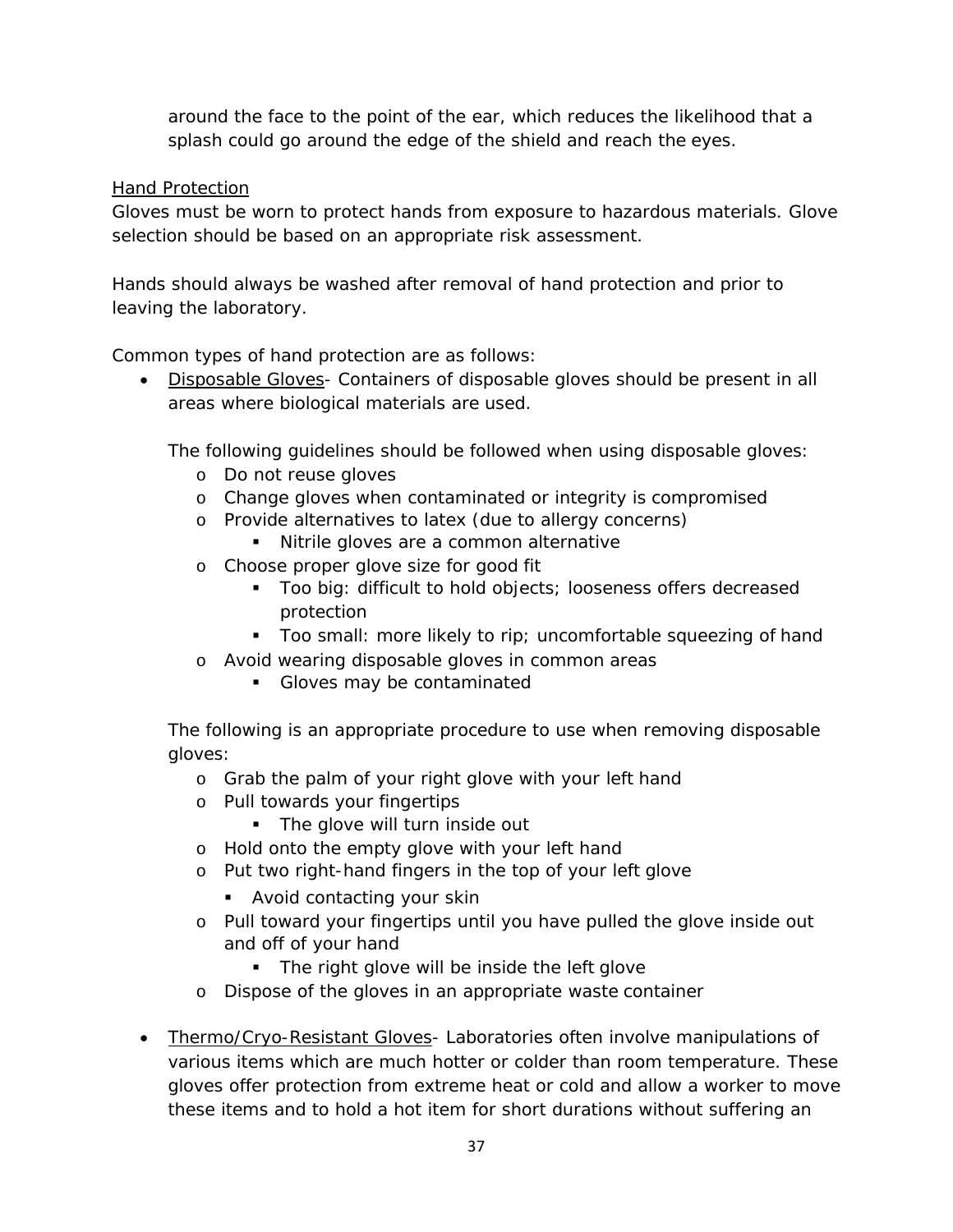injury.

The fit of these gloves should be appropriate for the task; for example, gloves should be long enough to protect the forearm when used while adding or removing items from an autoclave or freezer, but a glove that only covers the hand may be appropriate for handing items on a lab bench.

- o Thermo-resistant Gloves These gloves are designed to allow handling of materials which are extremely hot.
	- **These gloves offer moderate cryo-protection; however, these** gloves should NOT be used to for adding or removing items from liquid nitrogen because they do not offer any protection against liquid exposure.
- o Cryo-Resistant Gloves These gloves are designed to allow handling of materials which are extremely cold.
	- These gloves are waterproof and can therefore be used to handle material stored in freezers and liquid nitrogen

Below are some common examples of gloves which offer protection above the wrist:



Only use gloves which are designed for the task or activity for which they will be used.

# Respiratory Protection

A respirator is a personal protective device that is worn on the face, covers at least the nose and mouth, and is used to reduce the wearer's risk of inhaling infectious particles.

Respirators should only be used when engineering control systems are not feasible; therefore, respirators should be used as a last line of defense.

A medical screening and fit test are required prior to initiating any work which requires a respirator. The medical screening is conducted by a healthcare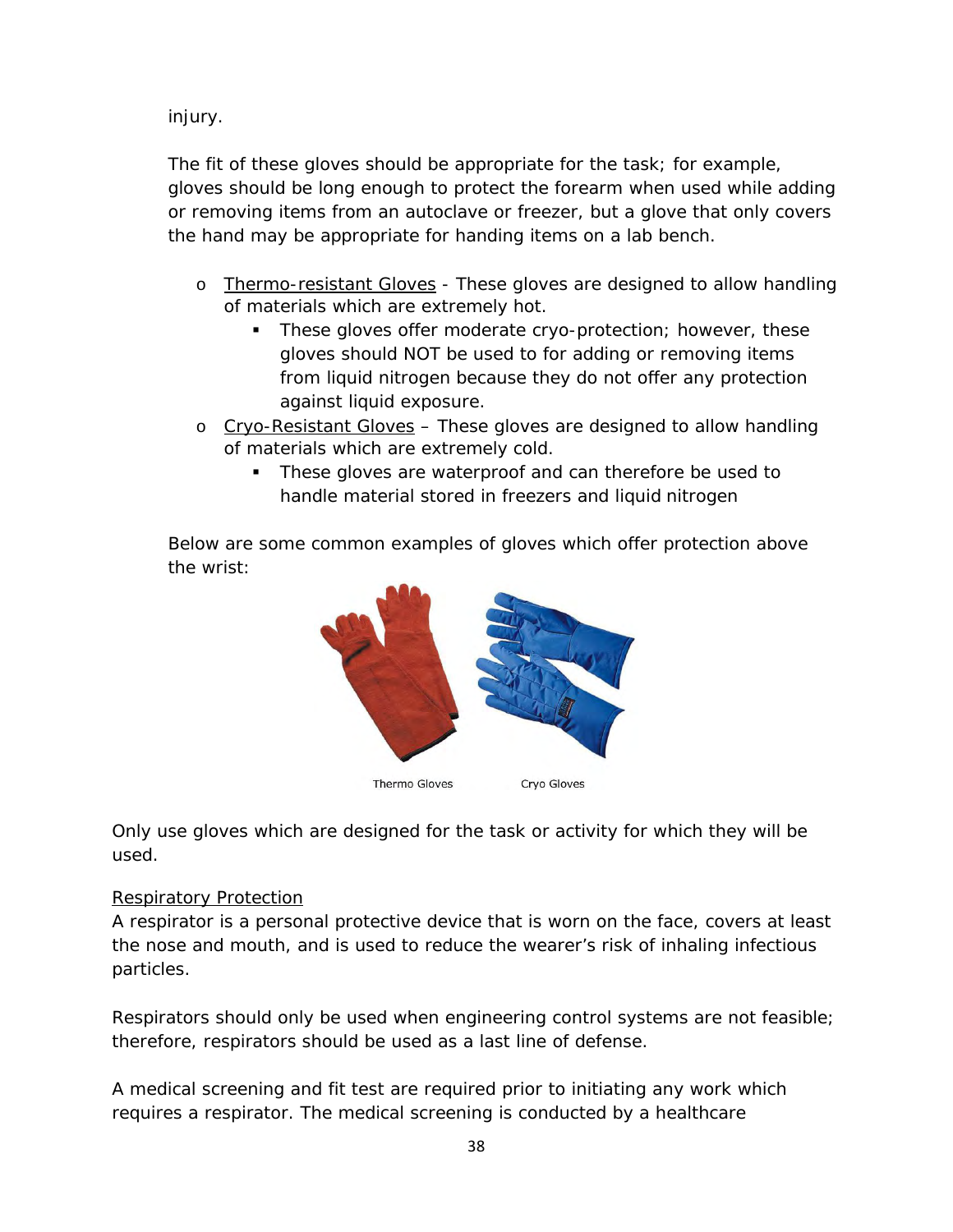professional and the fit test is conducted by a properly trained individual.

Common types of respiratory protection are as follows:

- N95- This is a disposable mask which is intended for single use only. It will filter out 95% of particles 0.3um in size.
- Half-Face Mask- These masks reusable masks which cover the nose and mouth. They are equipped with two detachable HEPA filter cartridges which can filter out 99.99% of particles 0.3um in size. This respirator may be preferable to an N95 due to its reusable nature; the cost is approximately the same a dozen N95 respirators. In a normal laboratory environment, the HEPA filter cartridges will last for several years.
- Powered Air Purifying Respirator (PAPR)- These respirators offer the highest level of protection against aerosols. This respirator has a hood with a face shield and works by blowing HEPA filtered air over the users face from a motor which is worn on a belt. Because this respirator supplies the air, and does not require the wearer to exert effort to inhale air across a filter, the user only needs to be trained on proper usage and a fit test is not required.

Here are some examples of respirators:



**Important Note**: Surgical Masks are not designed to offer protection against aerosols, and only offer moderate protection against exposure to splashes; these masks do not form a complete seal around the nose and mouth. These masks were designed to protect others from exposure to contamination from the wearer.

The filters used in modern respirators are considered fibrous in nature constructed from flat, nonwoven mats of fine fibers. Fiber diameter, porosity (the ratio of open space to fibers) and filter thickness all play a role in how well a filter collects particles. The N95 and HEPA filters are rated against their ability to filter out particles which are 0.3um in diameter, which is the least efficient particle size to filter; these filters become more efficient as the size of the particle moves away from 0.3um (larger *or* smaller).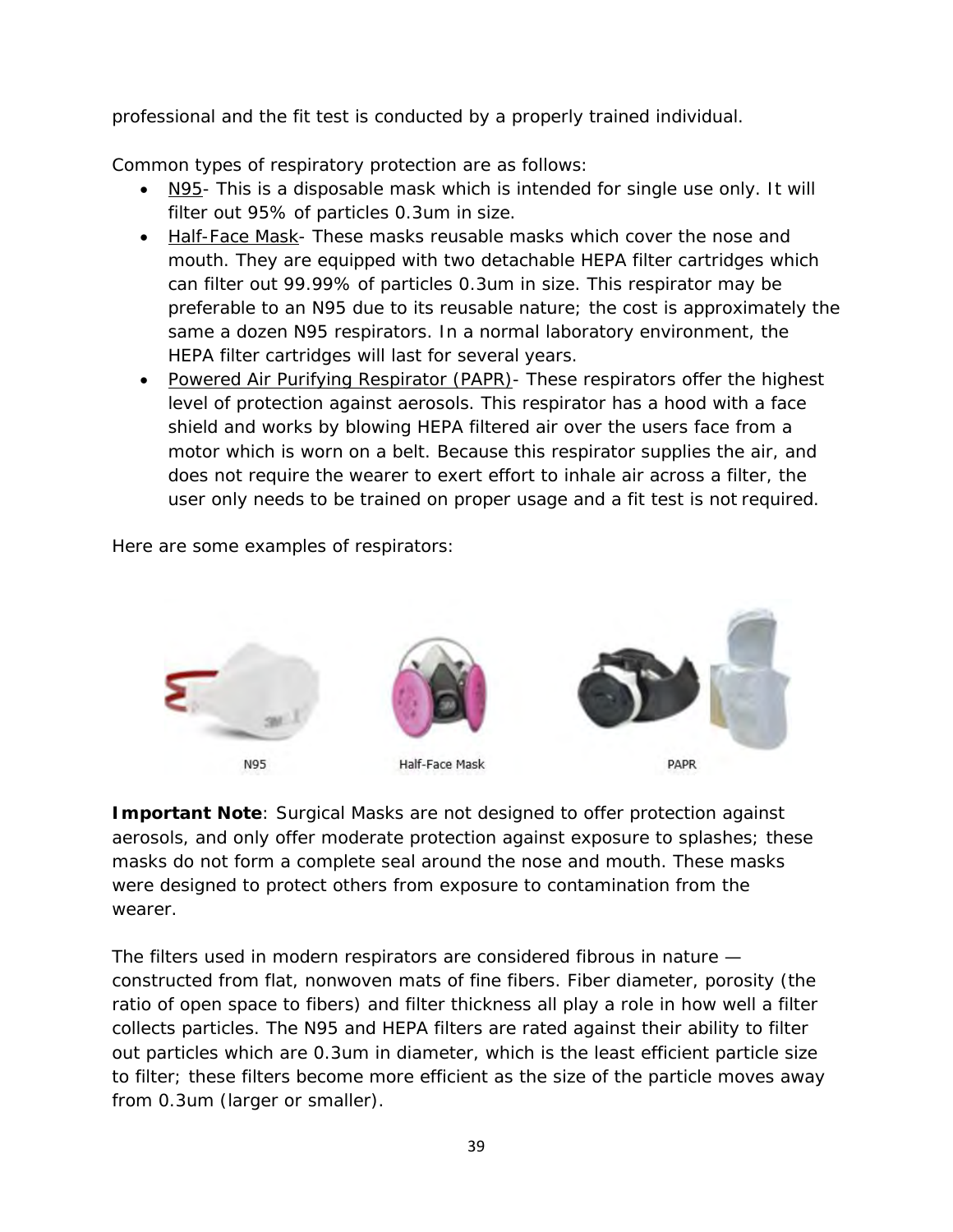Perhaps the most misunderstood aspect of filter performance is that filters DO NOT act as sieves; therefore, they do not filter the air via the same mechanism in which a 0.22um filter might be used to filter sterilize a liquid.

There are four collection mechanisms which operate to capture particles:

- Inertial Impaction- Particles having too much inertia due to size or mass cannot follow the airstream as it is diverted around a filter fiber. This mechanism is responsible for collecting particles ~1um or larger.
- Interception- As particles pass close to a filter fiber, they may be intercepted by the fiber. This mechanism is responsible for collecting particles larger than  $-0.3$ um.
- Diffusion- Small Particles are constantly bombarded by air molecules, which causes them to deviate from the airstream and come into contact with a filter fiber. This mechanism is responsible for collecting particles smaller than  $~0.3$ um.
- Electrostatic Attraction- Filters are constructed from charged fibers. Oppositely charged particles are attracted to a charged fiber. This collection mechanism does not favor a particular particle size and enhances particle collection without increasing breathing resistance.

In all cases, once a particle contacts a filter fiber, it is removed from the airstream and is strongly held by molecular attractive forces. It is very difficult for such particles to be removed once they are collected.

General overview of the four filter collection mechanisms:



# **Section 5 – Laboratory Equipment Use**

Many different types of equipment are commonly used in laboratories where work is conducted with biological agents. Always follow the manufacturer's instructions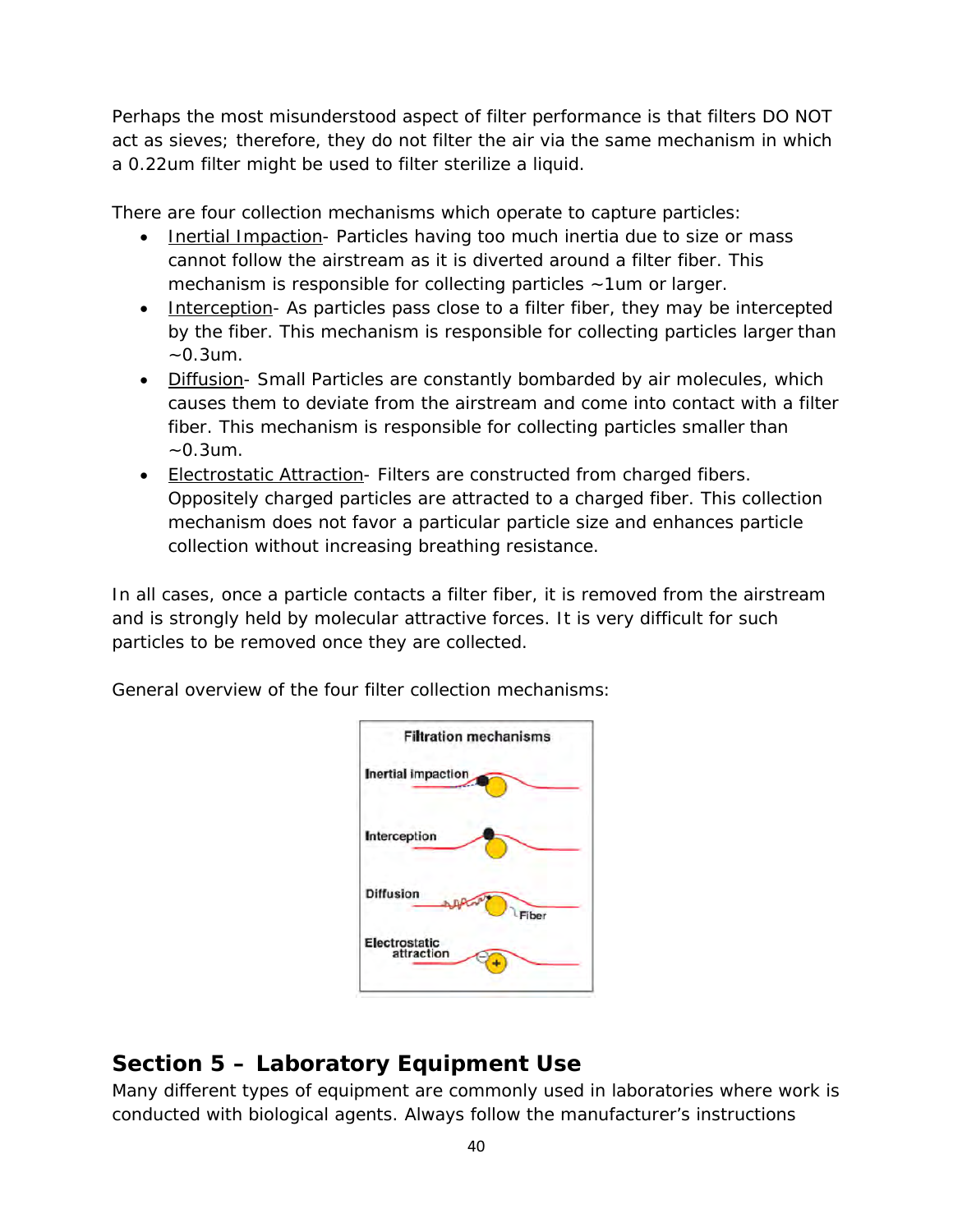when operating laboratory equipment.

This section contains descriptions of how to safely use equipment common to most laboratories:

- Biological Safety Cabinet (BSC)
- Autoclave
- Centrifuge
- Bunsen Burners
- Incinerator

# **Section 5.1 - Biological Safety Cabinet**

The Biological Safety Cabinet (BSC) was developed to provide personnel, environmental, and sample protection during the manipulation of infectious microorganisms; additionally, they are used to protect non-infectious samples from contamination.

The following are factors to consider for ensuring proper BSC function:

- Location- The ideal location for a BSC is away from doors and traffic areas. This is because the air curtain, which provides all the protection to the worker and sample, is fragile and is only moving at approximately 1mph; therefore, even small fluctuations in air movement near the BSC can disrupt the curtain and prevent the BSC from functioning properly.
- Service- The BSC must be certified at least annually by a qualified technician to ensure that it is functioning properly. Additionally, a BSC must certified when any of the following occur:
	- o Change of location
	- o Change of airflow in the room (e.g., HVAC rebalancing)
	- o Addition of equipment which cause new airflow patterns in room
	- o Pressure across the HEPA filter is greater than ~0.25" of water
		- **This suggests the HEPA may need to be replaced**
	- o When there is doubt that the BSC is functioning properly (e.g., contamination problems, strange noises
- Decontamination- BSCs that have been used for infectious, or potentially infectious materials, must be fully decontaminated when any of the following occur:
	- o Significant change of location
		- A change in location to a different floor or building
		- Contact the IBC for guidance in determining if a decontamination is required
- Turn on BSC >5 min prior to use- It is important to let the BSC run for at least 5 min prior to use for the following reasons:
	- o Ensure that proper airflow is established within the BSC
	- o Allow the HEPA filters to become electrostatically charged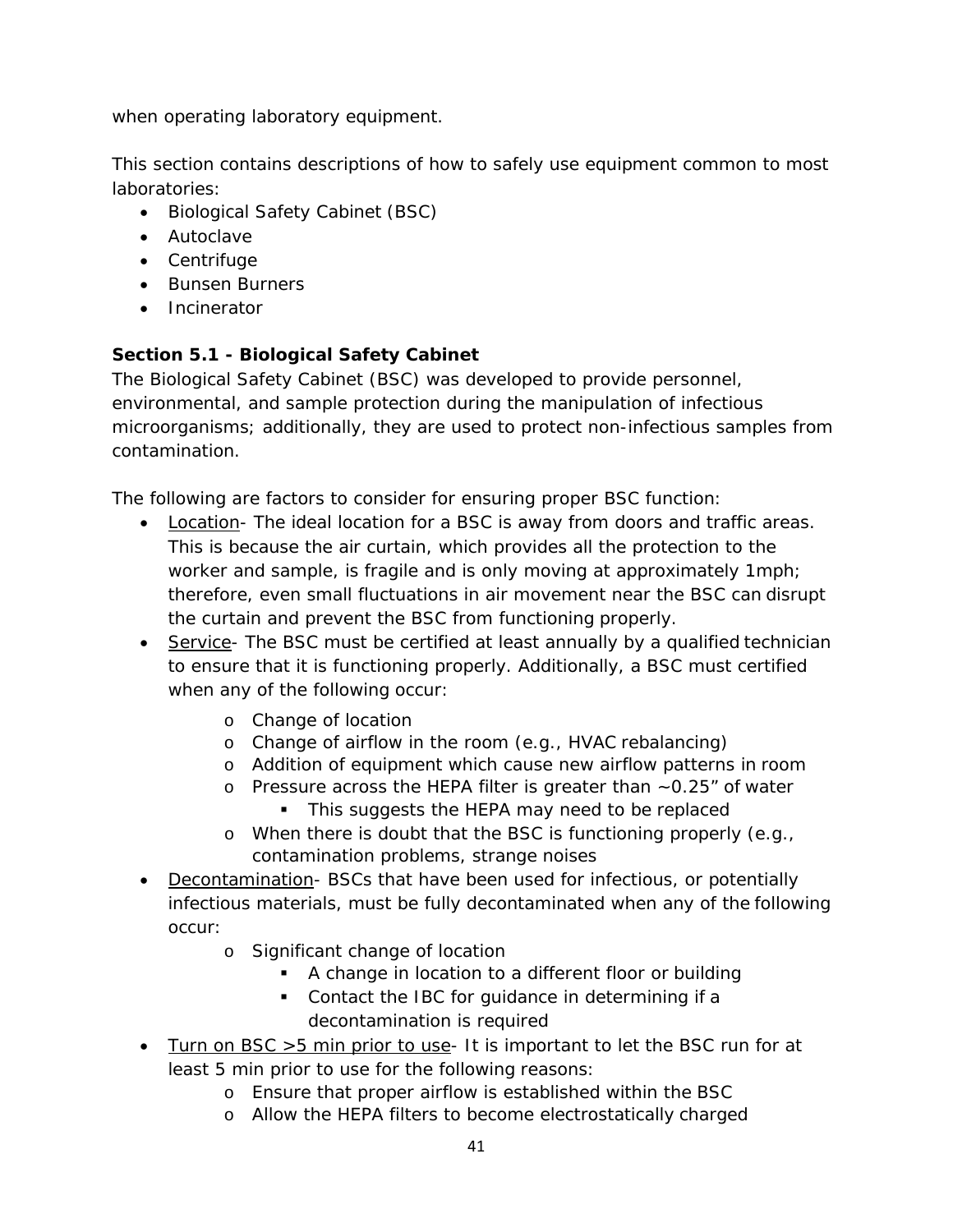- Facilitates the capture of particles smaller than 0.3um
- Do not use open flames- Open flames (e.g., Bunsen burner) disrupt airflow inside the BSC. Also, flaming of a loop generates aerosols which could escape through the air curtain. A ceramic incinerator would be preferable if it is necessary to work with a reusable loop inside the BSC.
- o Any use of an open flame needs to be approved by the IBC • Training of Personnel- A properly functioning BSC will not offer protection if personnel are not trained of proper use. In addition to the other items discussed in this section, the following elements should be included in specific laboratory training:
	- o Protect the integrity of the air curtain
		- Do not waive arms from side-to-side through the air curtain
		- **F** Arm movement in and out of the BSC should be direct and perpendicular to the grill
		- Avoid quick motions in and out, or across the face of the grill
		- Do not cross arms while working
		- Keep materials at least 4" from the front grill
		- Do not rest arms on the front grill
		- Do not cover any portion of front grill (e.g., with pipets, paper towels, vortex unit)
	- o Protect the proper airflow of the BSC
		- Do not block the back wall
		- **Leave at least 2" of space between items**
		- Do not overfill the BSC with equipment or with items which are not needed for work being conducted
	- o Decontaminate the BSC before initiating work and after work is completed
	- o Do not use flammable chemicals inside the BSC
		- Only small quantities may be used if vapor concentration will not approach the lower explosion limit for the chemical
			- Consult with the Chemical Hygiene Officer for help in determining if a desired amount of chemical would be safe to use inside a BSC
- Ultraviolet Lamps- Ultraviolet Lamps are not considered necessary for use in a BSC. However, the following steps should be performed if they are to be used:
	- o Clean lamps weekly to remove any dust and dirt that may block the germicidal effectiveness of the ultraviolet light
	- o Periodic testing of the ultraviolet lamp
		- **Energy output of a lamp decreases over time; therefore, the** germicidal activity of the lamp will also decrease. Note: this decrease will not be visible to the naked eye.
			- The radiation output should be periodically tested, and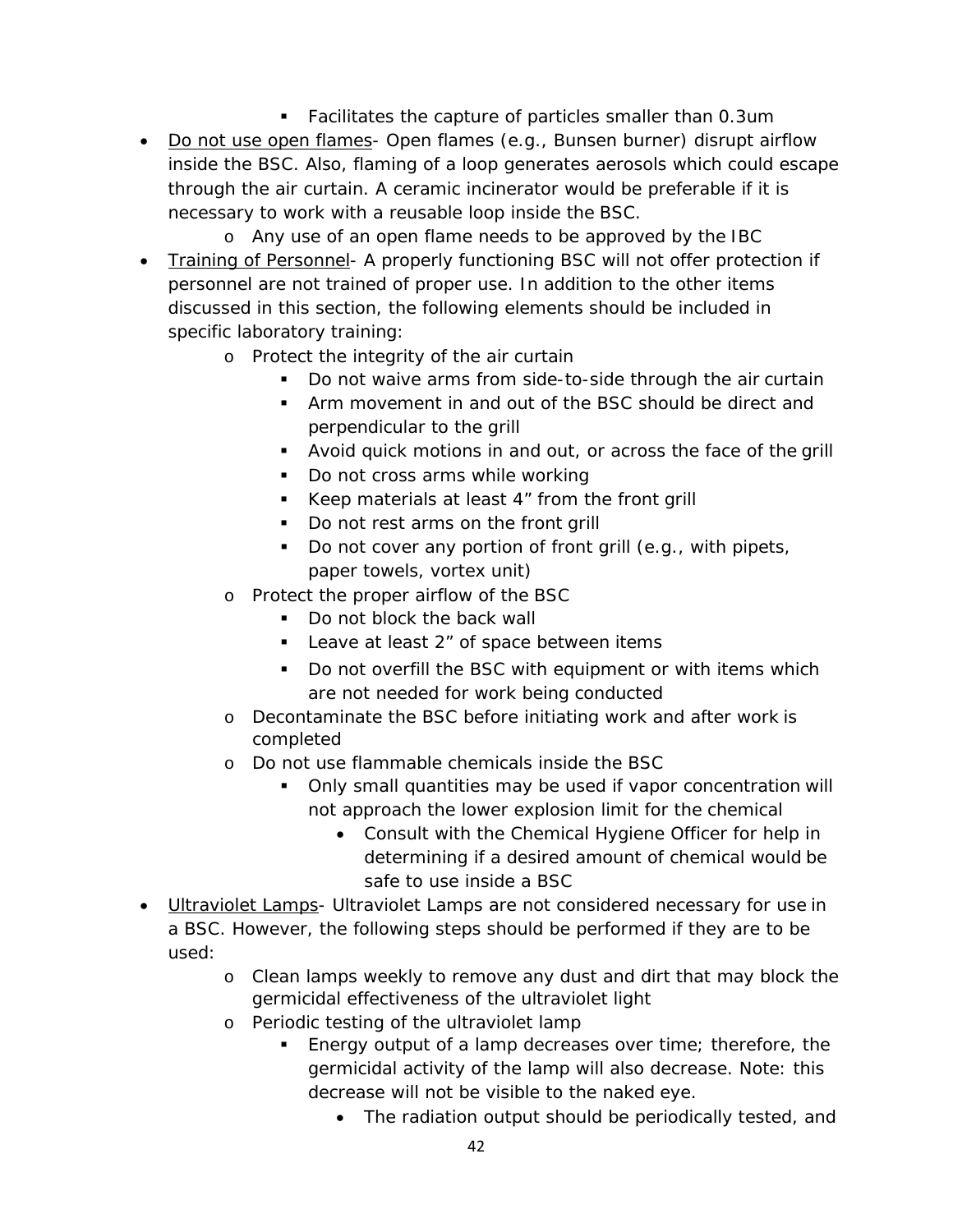to be effective measurements in the direct center of the BSC should not be less than 40 microwatts per square centimeter at a wavelength of 254nm.

• Overview of BSC Function- The most common type of BSC used is a Class 2 Type A2 BSC; below is a diagram of this type BSC with a description of how it operates:

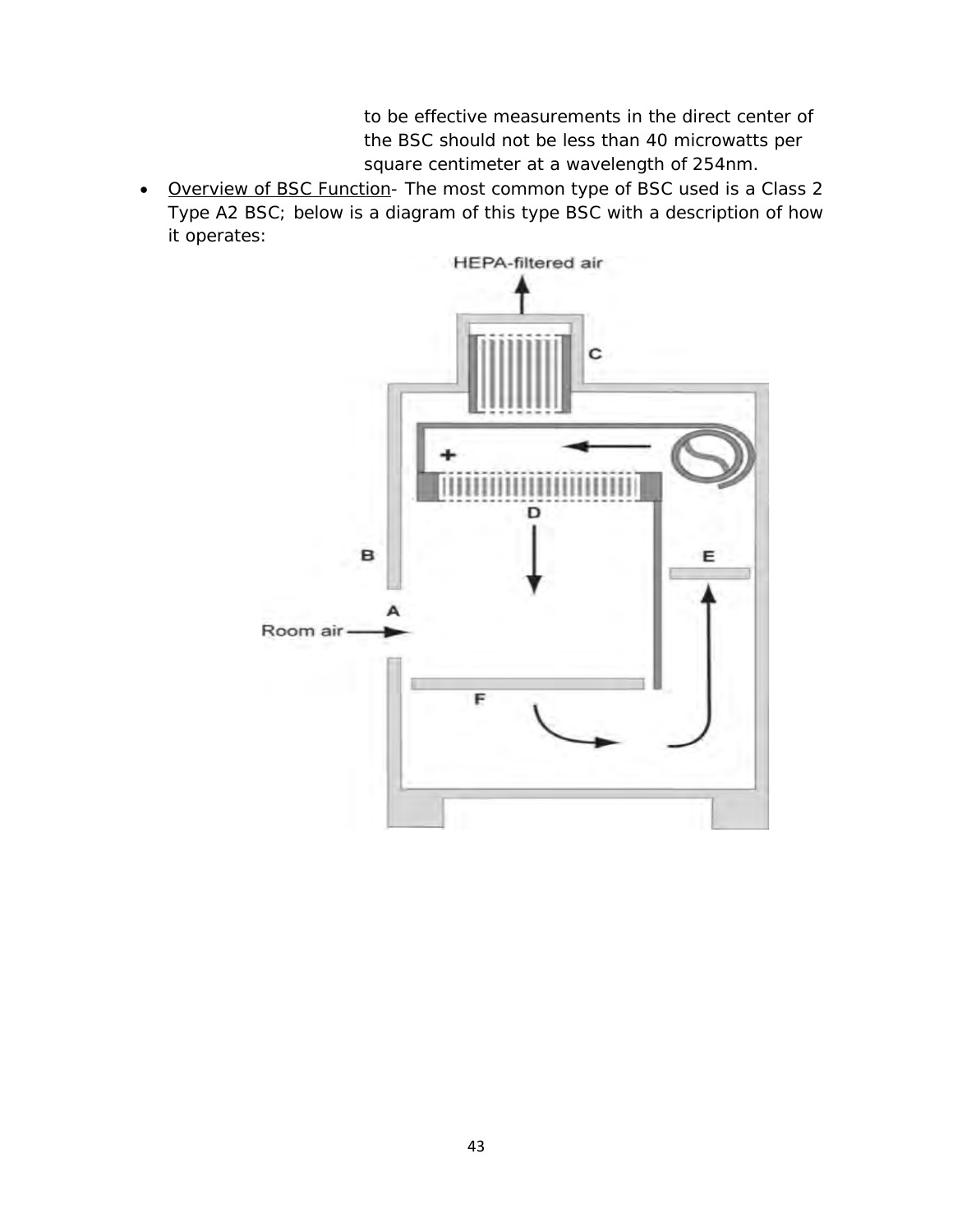Front opening; room air is pulled in, and then downward, at a rate of 100 linear feet per minute (~1mph). This is the air curtain which provides protection to both the user and the sample.

- (a) Adjustable sash; this can be raised or lowered as needed; however, when the BSC is certified and is marked to where it can function properly at the highest sash level; BSC should not be used when raised higher than this mark.
- (b) Exhaust HEPA filter:  $\sim$  30% of the air than enters the cabinet is exhausted to the room via this HEPA filter.
- (c) Supply HEPA filter;  $\sim$  70% of the air that enters the cabinet is reused after passing through this HEPA filter.
- (d) Positive pressure common plenum; this plenum provides the air which will be exhausted or recirculated in the BSC. To prevent a leak of contaminated air into the room, this plenum is constructed to that it is surrounded by the negative pressure plenum.
- (e) Negative pressure plenum; air is pulled into this plenum and is composed of air from the room and from the supply HEPA filter.

Understanding how to properly maintain and use a BSC will enable protection to both the worker and sample. The [Operating a Biosafety](https://uwosh.edu/sponsoredprograms/ibc/forms/) Cabinet Laboratory [Sign](https://uwosh.edu/sponsoredprograms/ibc/forms/) should be posted near the BSC.

# **Section 5.2 – Autoclave**

Autoclaves are used in laboratories to sterilize glassware, instruments, solutions, and biohazardous waste.

The hazards associated with autoclave use include heat, steam, and pressure. It is important to familiarize yourself with these hazards and know how to protect yourself before operating autoclave. Do not operate an autoclave until you have been trained.

Sterilization will only result when conditions of time, temperature, pressure, and humidity have been met. Incorrect selection of time of exhaust cycle may damage the autoclave, cause liquid to boil over, or break bottles. Following these recommendations will minimize the chance of injury or damage to the autoclave:

- Wear Personal Protective Equipment
	- o Lab Coat
	- o Safety Glasses or Face Shield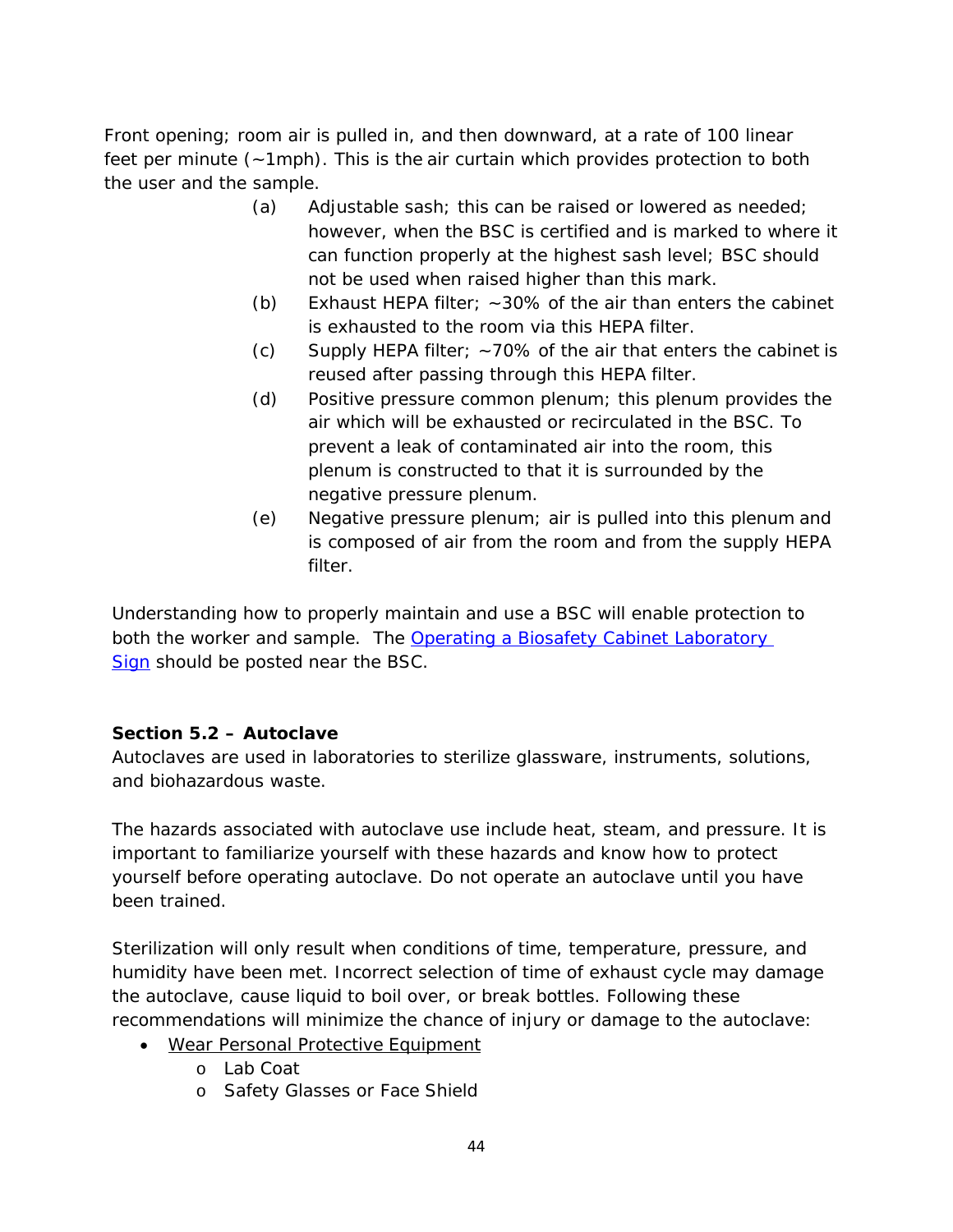- o Thermo-Resistant Gloves (long enough to offer forearm protection)
- Prepare the Autoclave
	- o Inspect the door gasket for any cracks or bulges
	- o Clean the drain screen of debris (if necessary)
	- o If any problems are found, contact a person qualified for autoclave repair
	- o Turn the autoclave on, and allow time for the jacket to reach sufficient temperature and pressure
- Prepare Items to be Sterilized
	- o Liquids:
		- Leave caps loose (or cover with foil)
			- Allows steam penetration
			- Prevents explosion at end of cycle
	- o Dry Items:
		- **Loosely tape or tie** 
			- Allows steam penetration
	- o NOTE: Not all materials are suitable for autoclaving:
		- Do NOT autoclave flammable, reactive, corrosive, toxic, or radioactive materials
			- Autoclaving bleach generates toxic chlorine gas
		- Check that materials made of plastics are compatible with the autoclave
			- Some plastic materials will melt in autoclave
	- o Place all items in an autoclave bin to prevent spillage of items inside the autoclave
- Load the Autoclave
	- o Ensure that the jacket has reached sufficient pressure to start a cycle
	- o Place loaded autoclave bin onto autoclave rack
	- o Do not overload the autoclave
		- **Dianglering** Overloaded autoclaves may not sterilize materials
	- o Allow sufficient space between items to ensure steam contact
- Operate the Autoclave
	- o Close and lock the door
		- **Ensure the door is secure before starting a cycle**
	- o Select the appropriate cycle autoclave
		- Solid waste: minimally at 121°C / 30 minutes / 2ATM
	- o Record the autoclave run on a log sheet
	- o Check on the autoclave mid-cycle to verify the proper sterilization temperature has been reached (121°C)
	- o Do not open the autoclave door during a cycle
		- **If necessary, abort the cycle and wait until the chamber** depressurizes
- Unload the Autoclave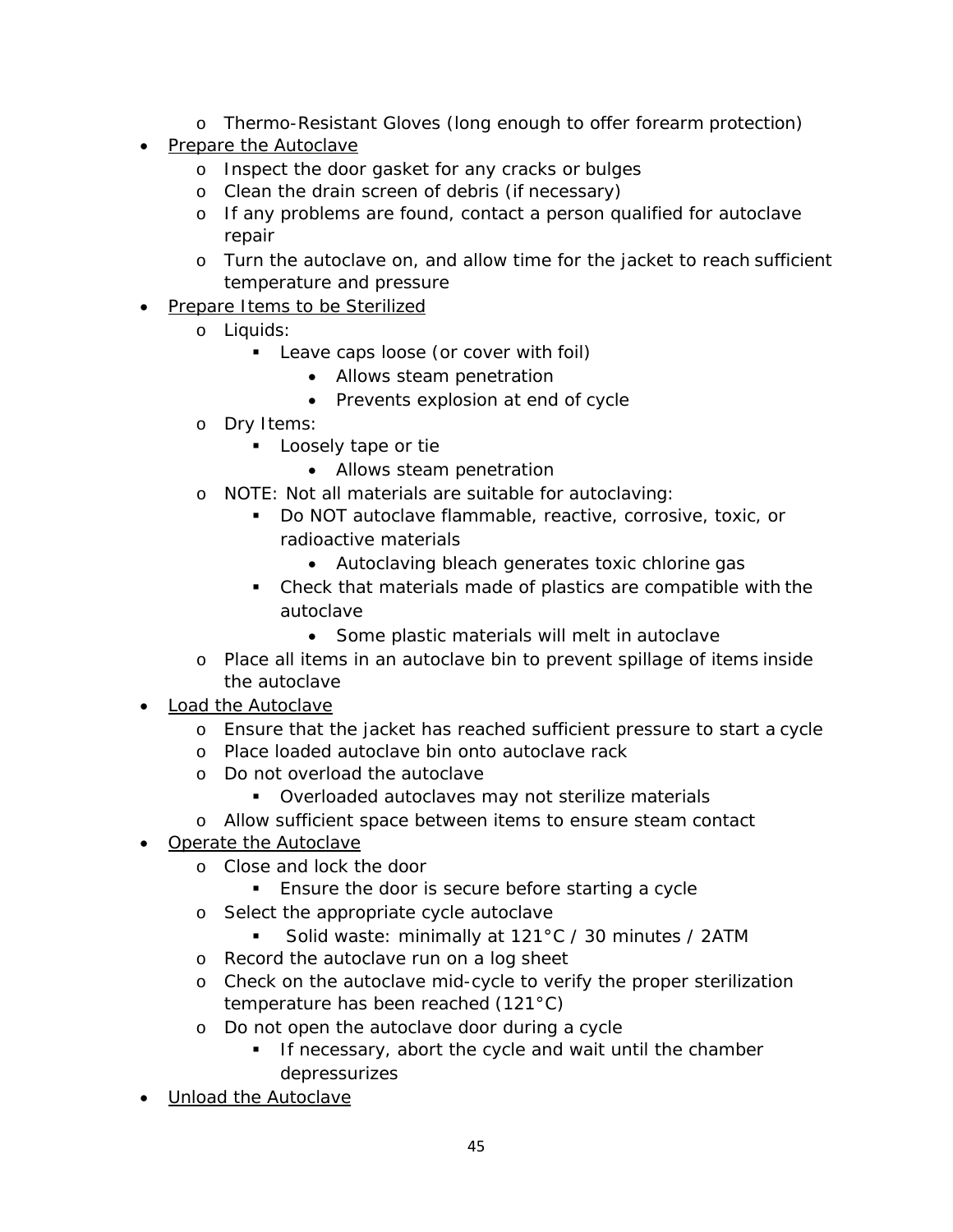- o Only open the autoclave after the chamber has depressurized
- o Wear the above-mentioned PPE
- o Slowly open the door and allow steam to slowly escape
	- Keep your face away from the door
- o Allow items to sit in autoclave for at least 10 minutes before removing
- o Carefully remove items and place in safe area to cool
- o Liquids may be superheated and may explosively boil spontaneously

Autoclaves should be tested to ensure they are functioning properly:

- Temperature Validation:Autoclave tape should be used with each load placed in autoclave. Autoclave tape works by changing color after exposure to temperatures commonly used in sterilization processes, typically 121°C in a steam autoclave.
- Monthly Efficacy Monitoring: Autoclave efficacy monitoring should be conducted and documented on a monthly basis using *Geobacillus stearothermophilus* ProSpore Ampoules (ATCC 7953). These ampoules will be autoclaved and then viability will be checked per manufacturer's instructions as described below:
	- o Description: Mesa ProSpore is intended for the use in the monitoring of saturated steam sterilization cycles at 121°C. Each ProSpore ampoule contains a spore suspension of *Geobacillus stearothermophillus* (#7953) within a growth medium also containing Bromocresol Purple to function as a pH indicator. The acid production associated with growth causes a change in color from purple to or toward yellow.
		- 1) Refrigerate at 2-8 °C upon receipt until use.
		- 2) Ampoules should be purple and undamaged prior to use. Do not use after expiration date.
		- 3) Since ProSpore contains live cultures, ampoules should be handled with care.
		- 4) ProSpore is not intended for flash sterilization processes.
		- 5) This is a single use product. Use of a unit in multiple cycles will invalidate the results and could potentially result in the release of non-sterile product.
	- o Instructions for Use:
		- 1) Exposure: Place one or more ProSpore ampoule in the most difficult location to sterilize, usually near the drain or suspended in a volume of liquid. Run cycle.
		- 2) Caution: After sterilization, handle ampoules with care. Contents of the ampoule are hot and under pressure. Failure to allow sufficient cooling time (10-15 minutes) may result of bursting of the ampoule.
		- 3) Incubation: Place the processed ampoule in a vertical position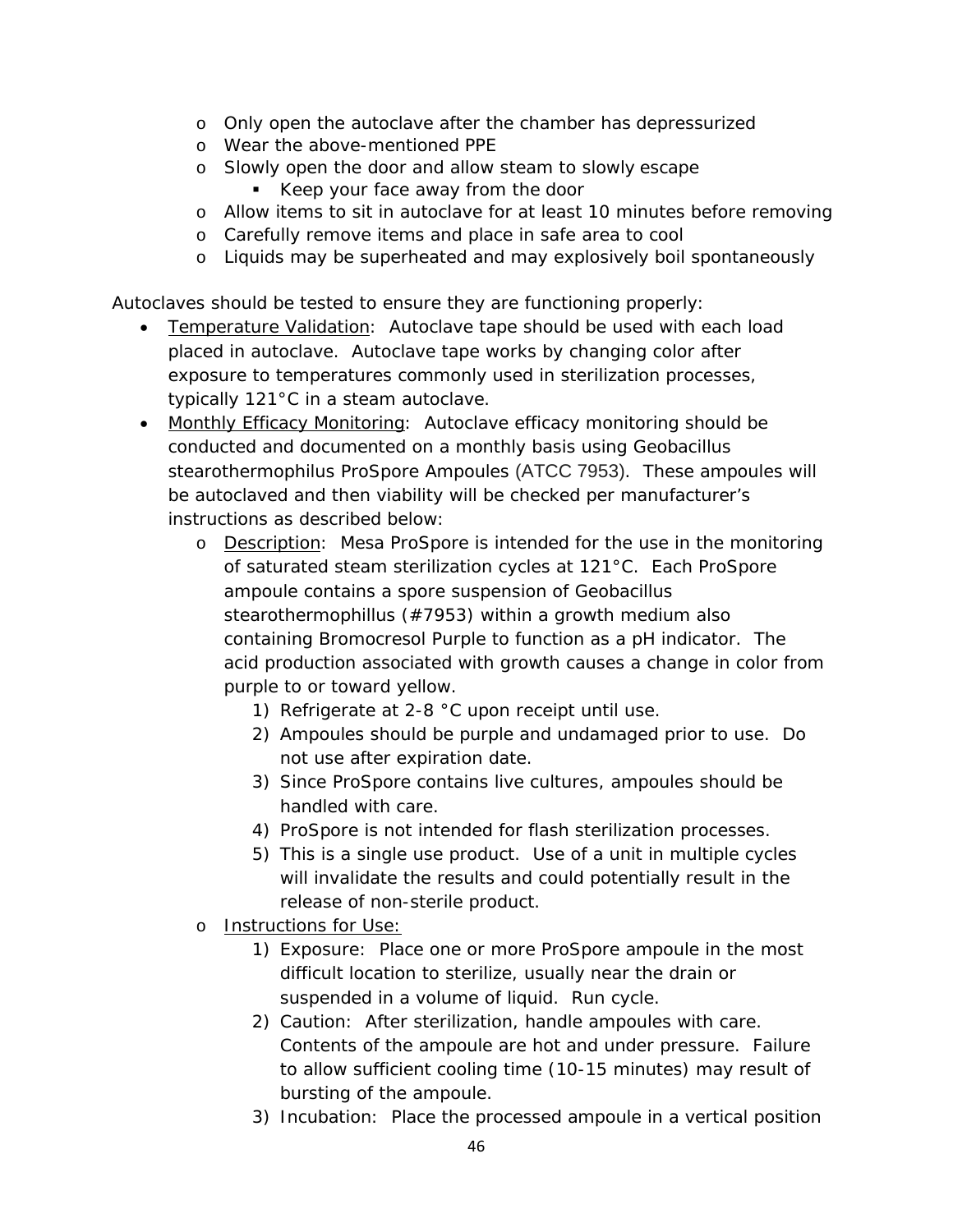in an incubator at 55-60°C (131-140°F). Mark a control ampoule as such and incubate along with processed ampoule to ensure spore viability. Incubation time of 48 hours recommended.

- 4) Monitoring: Examine the ProSpore ampoules daily during incubation. Record observations. All positive ampoules should be recorded and disposed of immediately.
- 5) Interpretation:
	- Control: The control ampoule should exhibit a color change to or toward yellow and/or turbidity. If the control ampoule does not show signs of growth, consider the test invalid.
	- Test: A failed sterilization cycle is indicated by turbidity and/or a change in color to or toward yellow. A test ampoule that retains its purple color indicates an adequate sterilization cycle.
- 6) Disposal: Sterilize all positive and expired units prior to disposal.

# **Section 5.3 – Centrifuge**

Centrifuges operate at high speeds and have great potential for injuring users if not operating properly. The majority of centrifuge accidents result from user error. To avoid injury, laboratorians should follow the manufacturer's operating instructions for each make and model of centrifuge used.

Follow these steps for safe operation of centrifuges:

# Before Centrifugation:

- Work Surface must be level and firm
- Ensure that centrifuge rotors, buckets, and tubes are dry.
- Ensure that the spindle is clean.
- Use matched sets of tubes, buckets, and other equipment.
- Inspect tubes for cracks or flaws before using
- Avoid overfilling of tubes
	- In fixed angle rotors, centrifugal force may drive the solution up the side of the tube or container wall.
- Tightly cap tubes prior to centrifugation or vortexing
- Always use centrifuge safety cups to contain potential spills and prevent exposure to aerosols.
	- Centrifuge safety cups are required to be used when centrifuging biological materials which require BSL2 containment.
- Fixed angle rotors: Ensure that the rotor is properly seated on the driveshaft.
- Swing Bucket Rotors: Ensure that the bucket is properly seated on the rotor.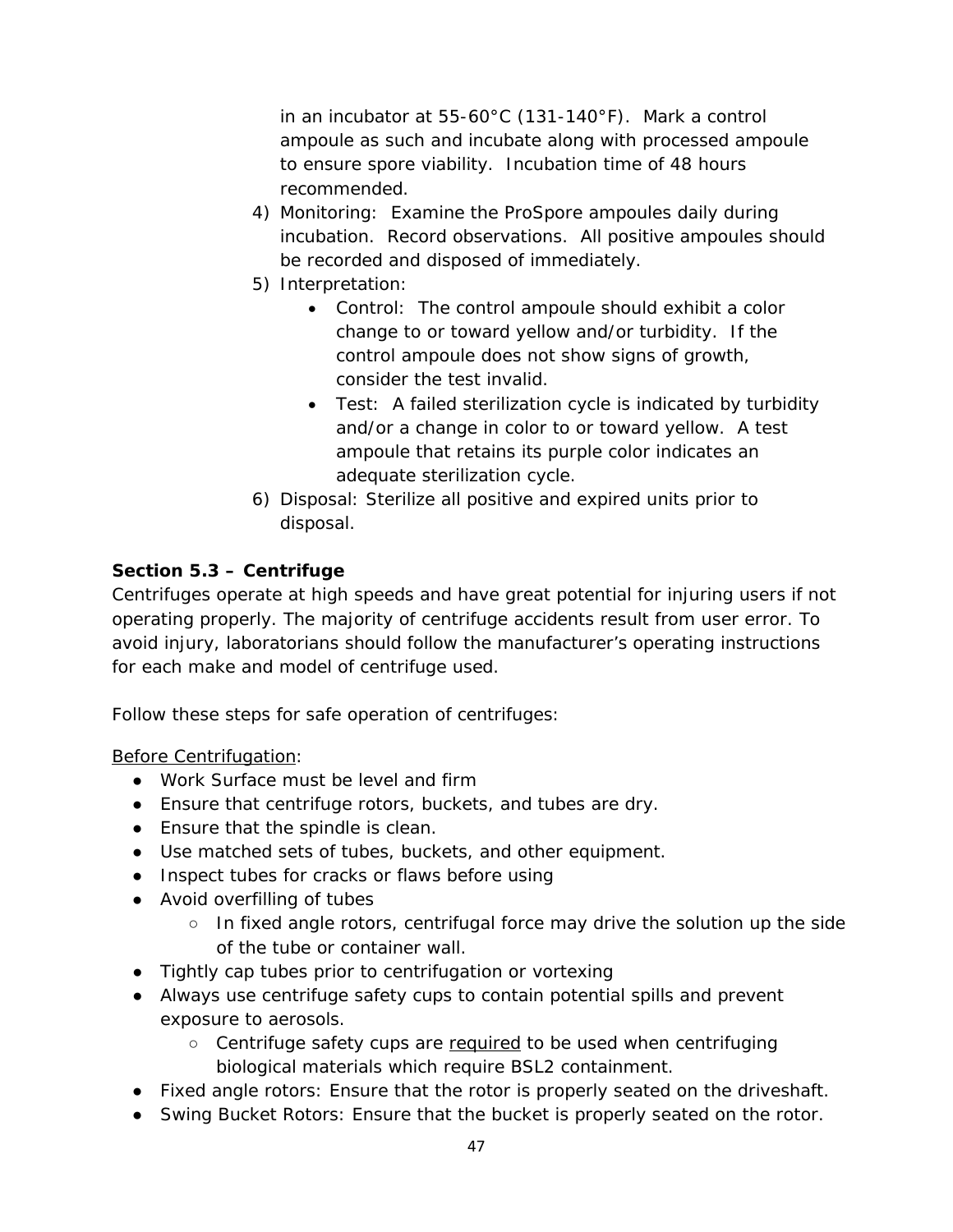- Balance centrifuge. Each opposing tube must be of equal weight. A scale or balance can be used to ensure that the weights match. The tubes should be filled using liquids with precisely the same density; this is more important when using a fixed angle rotor at high speed.
- Check all O-rings on the centrifuge rotor to make sure they are sealing properly.
- Secure the rotor lid before closing the centrifuge
- Check the speed settings on the centrifuge to avoid speeds that exceed safe levels for the rotor and the tubes used to hold samples.

# During Centrifugation:

- Never open the centrifuge lid during operation.
- Make sure that the centrifuge is operating normally before leaving the area.
	- To ensure the load is balanced, and that the centrifuge is operating correctly, wait for a few minutes after centrifuge has reached operating speed before leaving.
- Do not tip or bump centrifuge
- Turn off and unplug centrifuge immediately if you notice any unusual noises or shaking

# After Centrifugation:

- Wear a face shield
- Make sure rotor has come to a complete stop before opening
	- With infectious materials, wait 10 minutes after rotor has stopped moving before opening lid. Or open in a fume hood or biosafety cabinet.
- If a hazardous spill occurs, wait at least 30 minutes before opening lid then clean the centrifuge and rotor using 10% bleach with a 30 minute contact time (or other EPA approved disinfectant)
- When centrifuging at BSL2 containment, only open the sealed centrifuge rotor, or sealed centrifuge buckets, inside of a BSC or a fume hood.
	- If a BSC or fume hood is not available, wait at least 10 minutes before opening the centrifuge rotor or centrifuge buckets.
- The centrifuge and rotor should be cleaned whenever there is a spill, and at least once a week. Store removable rotors upside down so condensation can run off and the metal can be dry.
- Centrifuge rotors should have an expiration date on them and be replaced every 10 years

# **Section 5.4 – Bunsen Burners and Incinerator Equipment Use**

The use of Bunsen burners originated in the mid-nineteenth century as a general piece of laboratory equipment for heating and sterilization. However, we now limit the use of open flames in the laboratory: we use hotplates for heating and benchtop incinerators are used for sterilization to avoid the generation of aerosols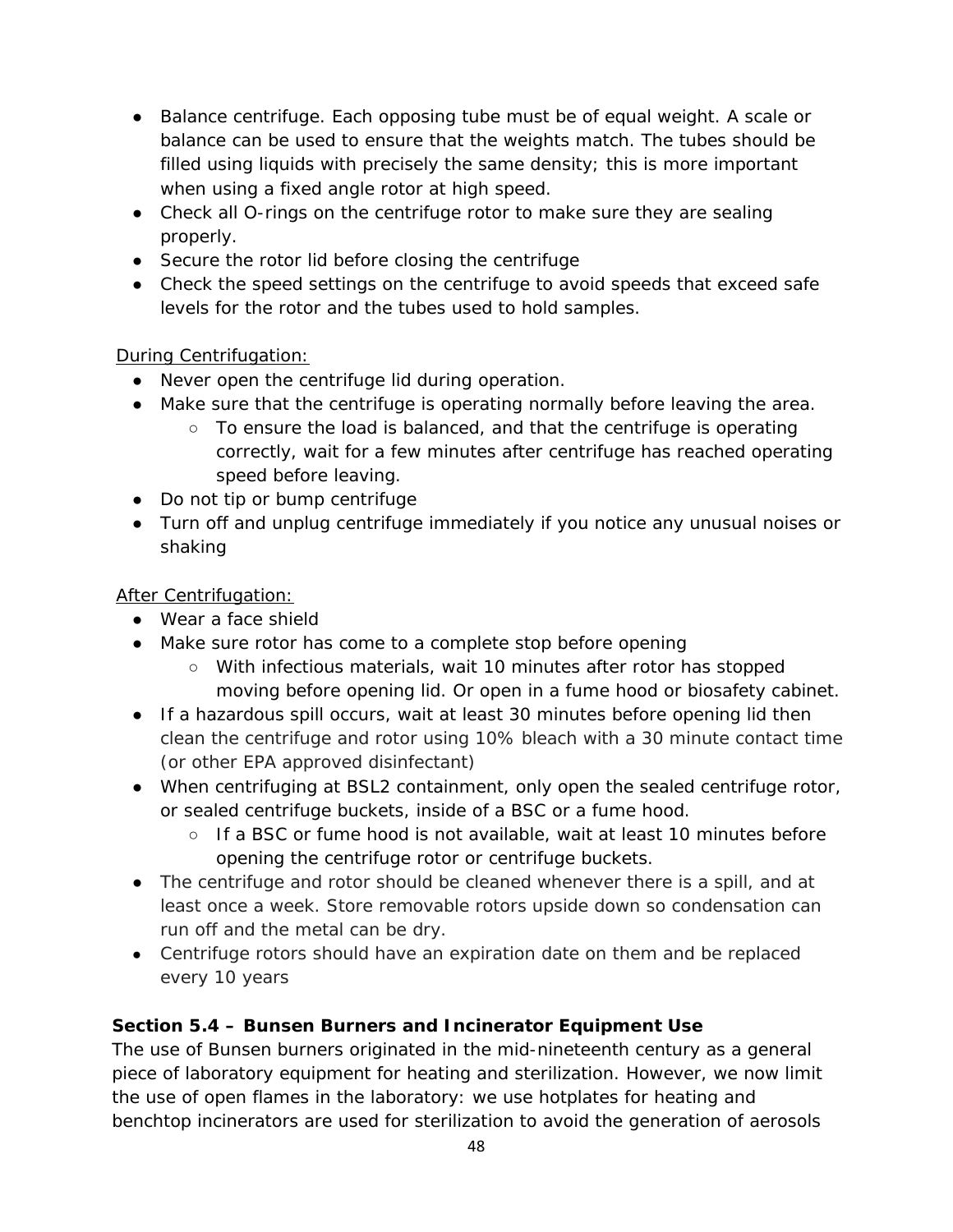when used to flame loops for manipulation of microbes.

Additionally, while a biological safety cabinet may protect against the generation of aerosols, use of a Bunsen inside a biological safety cabinet is not recommended because the heat generated can disrupt proper airflow.

IBC approval must be granted for the use of Bunsen burners for flaming loops when manipulating microbes or for use inside a biological safety cabinet.

# **Section 6 – Shipping and Transport of Biological Materials**

Close attention must be given when shipping or transporting biological materials. Specific procedures must be followed to prevent the exposure of people or the environment to biological materials.

Importantly, the shipping of biological materials is highly regulated by the Department of Transportation (DOT) and the International Air Transport Association (IATA) as well as other regulatory bodies depending on the material to be transported. Proper containment and safety procedures must be followed whether transporting biological materials on campus or off-campus.

# **Section 6.1 – Intra-Campus Transport**

The transport of biological materials outside of a laboratory, and through public access areas, requires that the materials to be safely packaged in a manner that meets or exceeds the following procedure:

- Biological material placed in sealed, leak proof 1° container
- 1° container should be placed in 2° container to contain accidental leaks
- Absorbent materials placed between 1° and 2° container
	- o In sufficient quantity to absorb contents of 1° container(s)
- Place name and contact information on the outer container
- Place biohazard sticker on outermost container when biohazardous materials are transported
- Decontaminate the outermost container prior to transport
- Use a wheeled cart to transport packages between buildings, floors, and other areas outside of the lab
- If transporting packages in a university vehicle, secure the  $2^\circ$  container of materials to prevent tipping
- Individuals transporting biohazardous agents should be knowledgeable about the procedure for handling spills.
- Please note that biohazardous materials should not be transported in personal vehicles. Please use a state vehicle instead for safety and liability reasons.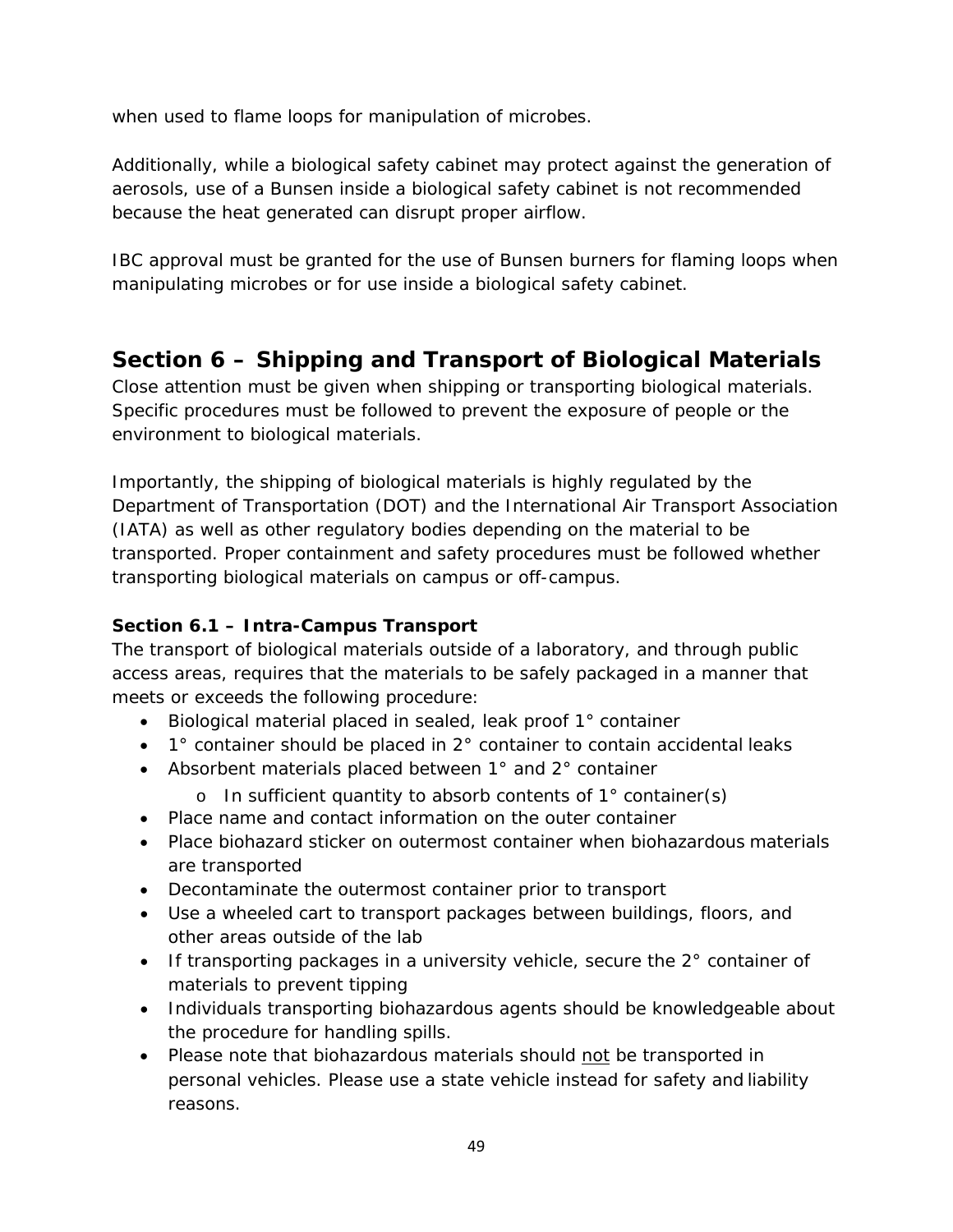Deviations from this procedure must be approved by the IBC.

# **Section 6.2 – Off-Campus Shipping**

Many biological materials fall within the category of dangerous goods for the purpose of shipping. Federal or state permits may be required for shipping some biological materials. Material transfer agreements may also be necessary in some circumstances if restrictions on the use of the material is limited. All individuals involved in the transport of hazardous materials off-campus (including the preparation for transport) must be trained and certified in shipping regulated materials.

# Training Requirements

Any individual who is involved in the shipment of regulated biological materials at UW Oshkosh is required to undergo shipping certification every two years. Shipping certification is available through the following sources: CITI Program BSS-Shipping Regulated Biological Materials, Wisconsin Safety Council, UW Madison BioHazMat Training, FedEx, or other DOT/IATA compliant shipping training.

Classes of dangerous goods regulated in transportation include:

- Class 6.2: Infectious Substances
	- o IATA Dangerous Goods Regulations define infectious substances as organisms which are known or expected to contain pathogens such as bacteria, viruses, rickettsia, parasites, fungi, or other agents which can cause disease in humans or animals.
		- Category A- capable of causing permanent disability, lifethreatening, or fatal disease in otherwise healthy humans or animals
			- **Infectious Substance affecting humans UN2814**
			- **Infectious Substance affecting animals UN2900**
		- Category B- infectious substances that do not meet the criteria for Category A
			- Biological Substance, Category B UN3373
				- **Includes Diagnostic Specimens, Clinical Specimens**
- Class 9: Miscellaneous Hazardous Materials
	- o Genetically modified organisms/microorganisms (GMO)
		- Biological material where the genetic material has been modified in a manner which does not occur naturally. *Note: GMO does not matter if it is an infectious substance—it would be classified as Class 6.2*
	- o Exempt Substances-Non Hazardous Materials
		- Biological materials which are not known or suspected to be infectious to humans or animals or genetically modified (if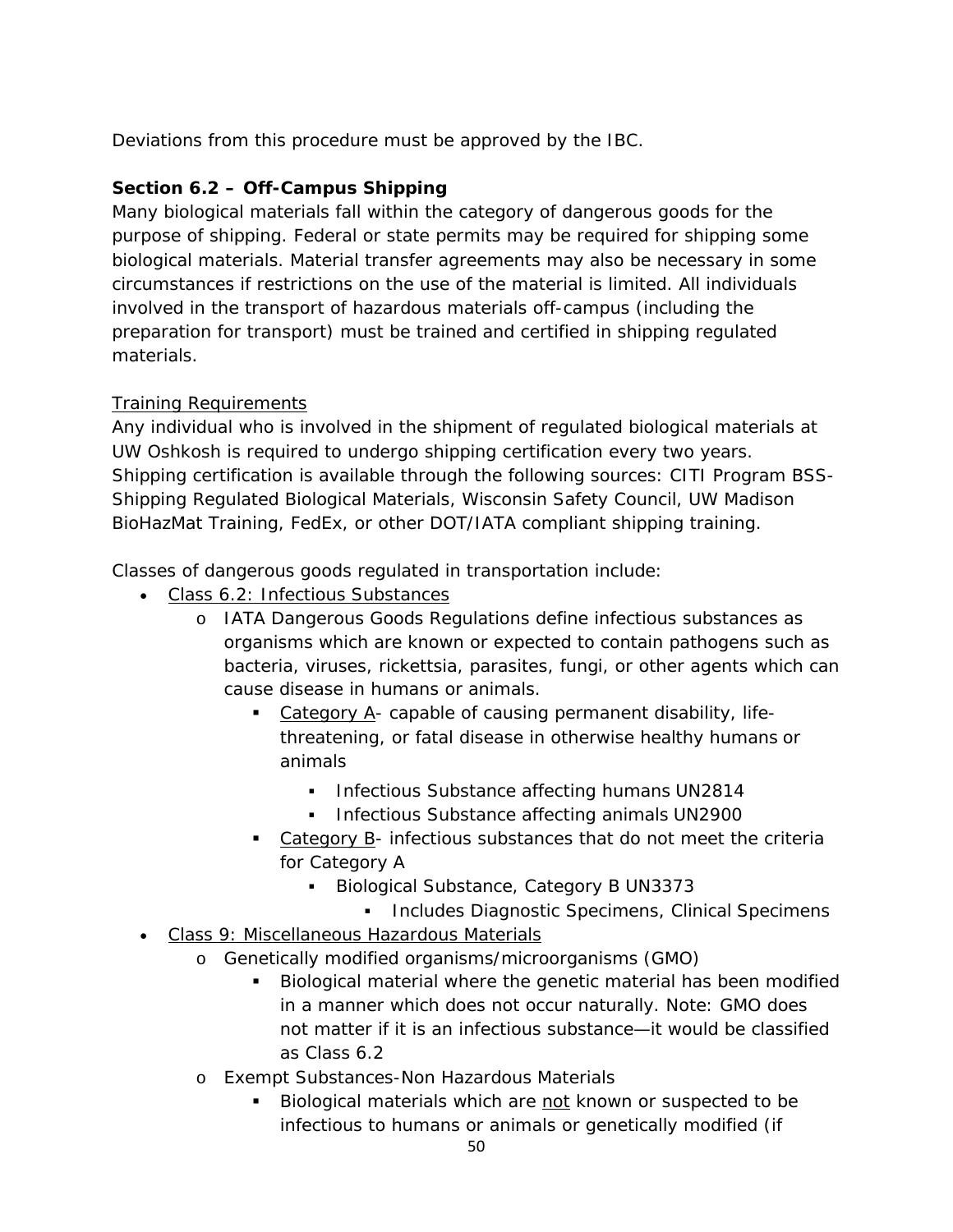shipped outside US)

- **Exempt Human Substance**
- **Exempt Animal Substance**
- **Biological Product**
- May be shipped with dry ice as long as the dry ice is properly declared
- o Dry Ice
	- Solid state carbon dioxide shipped alone or used as a preservative freezing agent with a biological shipment
		- Low level hazard; packaging and labeling is secondary to higher hazard materials in the package such as infectious substances

Shipping of biological materials off-campus requires that the materials be packaged and labeled in a specific manner. For additional information, please reference the University of Wisconsin Oshkosh [Biohazard Materials Shipping Guide.](https://uwosh.edu/sponsoredprograms/ibc/forms/)

Biological materials are commonly shipped with dry ice or "liquid nitrogen dry shippers", and although neither dry ice nor nitrogen are biological materials, they are considered hazardous material in transportation and are subject to DOT and IATA shipping regulations.

# **Section 7 – Decontamination**

Decontamination is a process or treatment that renders a material safe to handle. A decontamination procedure can vary from washing hands with soap and water to autoclaving.

There are three categories of decontamination:

- Sterilization Physical or chemical process to destroy all infectious agents
- Disinfection Physical or chemical process which reduces the number of infectious agents to a safe level on an inanimate object
- Antisepsis Physical or chemical process which reduces the number of infectious agents to a safe level on living tissue

All materials and equipment contaminated with infectious, or potentially infectious, agents should be decontaminated:

- Upon completion of procedures with these agents
- In the event of a spill
- Prior to being washed, stored, or discarded
- At least daily

There are two common means of decontamination of contaminated materials on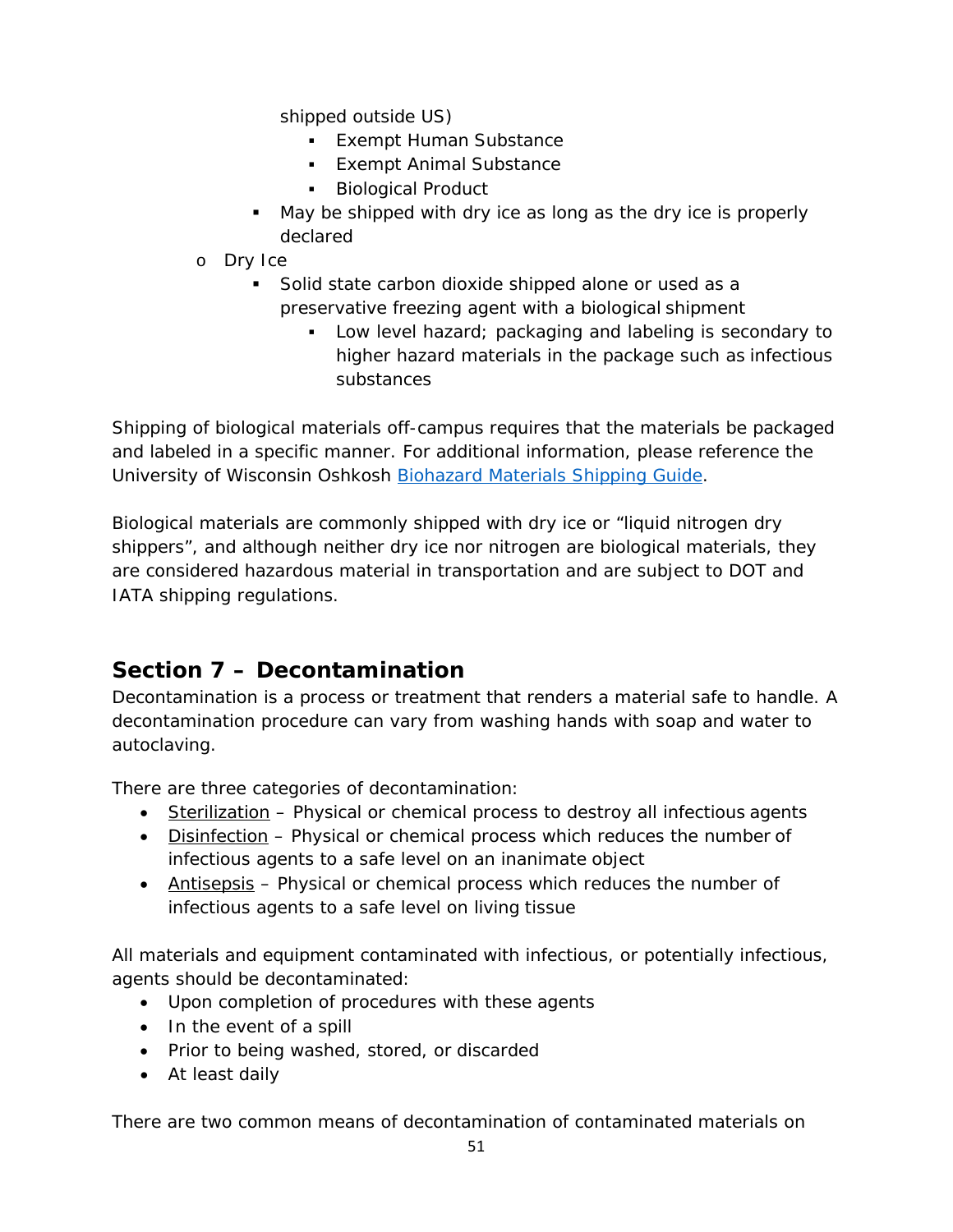campus:

- Exposure to approved chemical disinfectants
- Autoclaving

# **Section 7.1 – Decontamination of Liquids**

Liquids are most commonly decontaminated with the use of chemical disinfectants. Chemical disinfectants are regulated by the Environmental Protection Agency (EPA), and their use must be approved by the EPA for use on each specific biological material. The Environmental Protection Agency maintains an online list of **EPA** [registered disinfectants.](https://www.epa.gov/pesticide-registration/selected-epa-registered-disinfectants)

The most common chemical disinfectant used is sodium hypochlorite, which is the active ingredient in bleach. This an excellent disinfectant because it can be used to decontaminate most infectious agents and is readily available as household bleach (~5.5% sodium hypochlorite).

The following is a common procedure which can be used to decontaminate a liquid culture:

- Add bleach to the liquid culture to be decontaminated
	- o 10% final concentration of bleach
- Let stand for at least 30 minutes
- Discard down a laboratory sink

# **Section 7.2 – Decontamination of Solids**

Solids (e.g., surfaces, equipment) which have come in contact with infectious, or potentially infectious, materials are commonly decontaminated by one of the following procedures:

- Chemical decontamination with bleach
	- o Use 10% solution of bleach (prepared fresh at least weekly)
	- o Expose solid to bleach solution
	- o Let stand for at least 30 minutes
	- o Wipe with water to remove bleach residue
- Autoclave
	- o Expose solid to a 30 minute autoclave cycle at 121°C

Autoclaving is the preferred method to decontaminate solids because it sterilizes the material and should be used whenever possible.

# **Section 8 – Waste Management Plan**

This plan provides guidance on the proper disposal of all biological materials used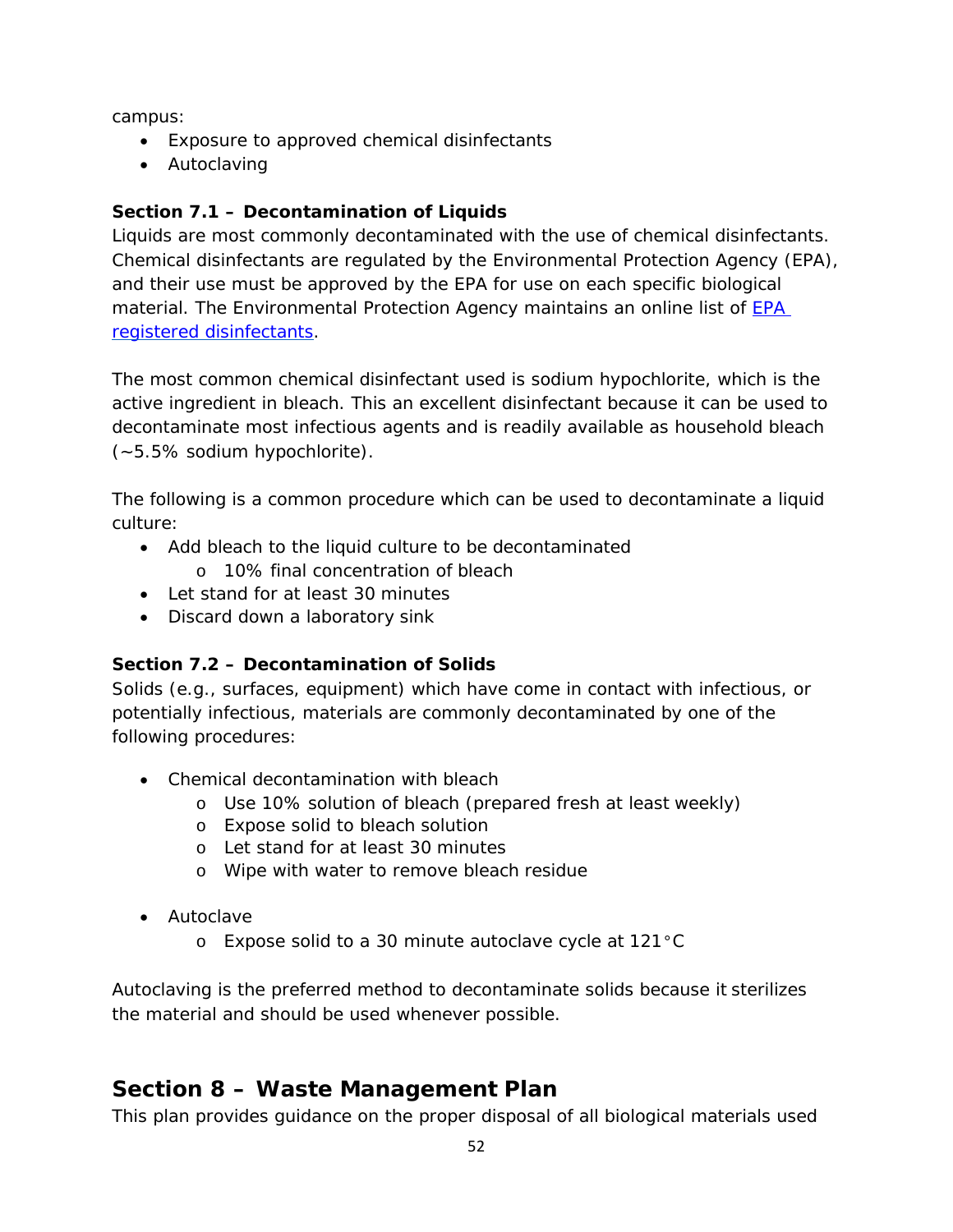or generated in UWO research and teaching laboratories, and is based on federal standards and guidelines established by the Centers for Disease Control (CDC), the National Institutes of Health (NIH), and Wisconsin Department of Natural Resources (DNR) infectious waste rules regarding disposal of biological waste.

## **Section 8.1 – Purpose of Waste Management Plan**

This plan is meant to ensure that all biological materials are disposed of in a manner consistent with how similar infectious (or potentially infectious) materials would be properly disposed; regardless if the material has any potential to cause an infection. This ensures that all infectious, potentially infectious, or recombinant materials are properly disposed. Acceptable methods for the treatment of contaminated materials include decontamination using chemicals (e.g., 10% bleach) and steam (i.e., autoclave). The use of alternative disposal procedures need to be approved by the Institutional Biosafety Committee (IBC).

### **Section 8.2 – Responsibilities**

It is the responsibility of UWO Principal Investigators (PIs) conducting or supervising laboratory work involving the use of biological materials to train personnel and/or students in the proper disposal procedures applicable to the type of work conducted in their laboratory.

#### **Section 8.3 – Definitions**

The following are definitions of various materials used in biological research or teaching laboratories:

Animal Source Material: any material derived from an animal (e.g., whole animals, organs, tissues, and primary or established cell lines), that are recombinant (transgenic) or non-recombinant.

Biological Material: anything biological in nature including: animals, biological toxins, human source material, infectious proteins, microorganisms, nucleic acid, and cell culture; recombinant or non-recombinant.

Biological Toxin: all protein toxins which are generated *in vivo* or *in vitro* as a result of a biological process

Cell Culture: any cells which are grown in culture that are recombinant or nonrecombinant.

Contaminated: the presence or the reasonably anticipated presence of blood, infectious, or potentially infectious material on equipment or surface.

Human Source Material: any material derived from a human (e.g., organs, tissues, and primary or established cell lines) that are recombinant or non-recombinant.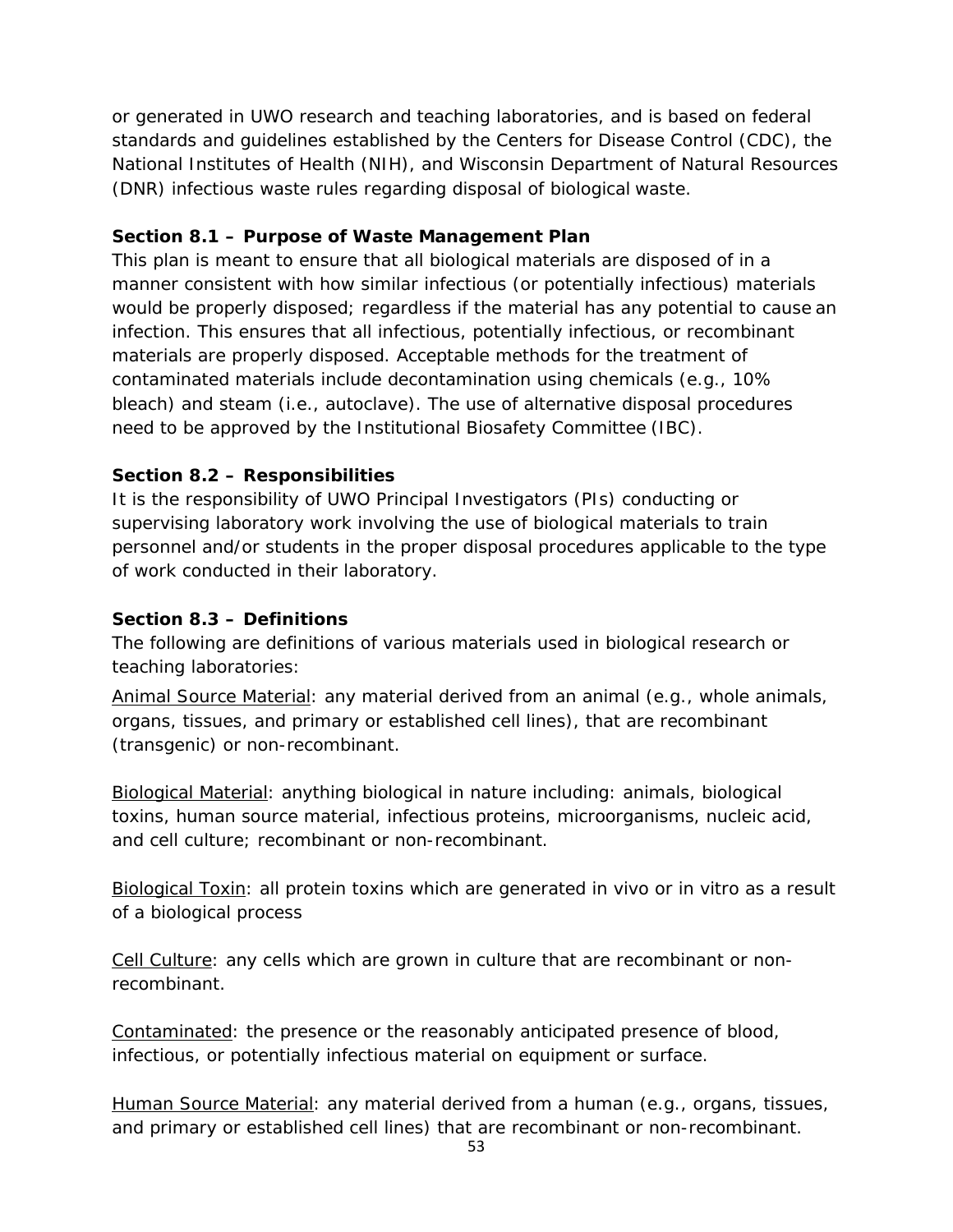Infectious or Potentially Infectious Materials: all materials which are capable of, or have the potential to, cause an infection in an immunocompetent individual.

Infectious Proteins: all proteins known or thought to cause infectious diseases (e.g., prions).

Microorganism: all viruses, bacteria, and fungi (pathogenic or non-pathogenic) that are recombinant or non-recombinant.

Nucleic Acid: DNA or RNA.

# **Section 8.4 – Decontamination Procedures**

Acceptable disposal practices for the various biological materials used at UWO are listed below. The use of any disposal procedure not detailed in this plan will require the approval of the IBC prior to implementation.

Biological Toxins – All biological toxins shall be disposed of in a manner appropriate to the specific toxin, and which has been approved by the IBC.

Cell Culture – Cells which are grown in culture, shall be disposed of by one of the following methods:

- Expose cells to a 10% final concentration bleach solution for at least 30 minutes prior to disposal in the sanitary sewer (e.g., lab sink)
- Autoclave cells for at least 30 minutes prior to disposal in the regular trash, or (if appropriate) disposal in the sanitary sewer (e.g., lab sink)

Human Source Material – Material derived from humans shall be disposed of in a method appropriate to the type of material:

- Primary Cells Cells generated from human tissue shall be disposed of using one of the following methods:
	- o Expose cells to a 10% final concentration bleach solution for at least 30 minutes prior to disposal in the sanitary sewer (e.g., lab sink)
	- o Autoclave for at least 30 minutes prior to disposal in the regular trash, or (if appropriate) disposal in the sanitary sewer (e.g., lab sink)
- Other Potentially Infectious Human Materials (OPIM) Materials shall be disposed of using one of the following methods:
	- o Expose solids/liquids to a 10% final concentration bleach solution for at least 30 minutes prior to disposal in the sanitary sewer (e.g., lab sink)
	- o Autoclave solids/liquids for at least 30 minutes prior to disposal in the regular trash, or (if appropriate) disposal in the sanitary sewer (e.g., lab sink)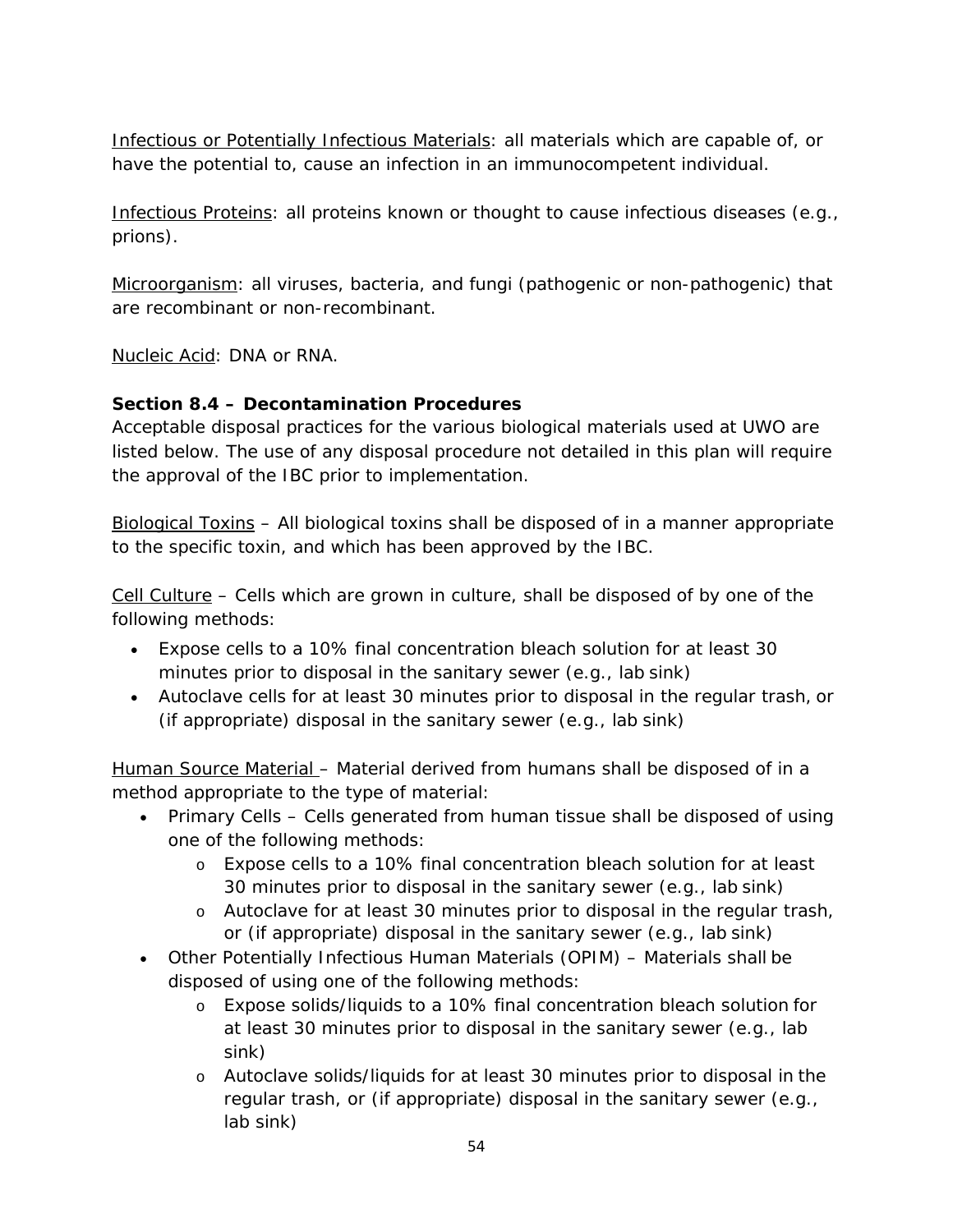o In a manner appropriate to the specific material and which has been approved by the IBC

Infectious Proteins – All infectious proteins (e.g., prions) shall be disposed of in a manner appropriate to the infectious protein, which has been approved by the IBC, and according to the method specified in the IBC protocol.

Microorganisms – All microorganisms shall be disposed of using one of the following methods:

- Expose microorganisms to a 10% final concentration bleach solution for at least 30 minutes, prior to being disposed of in the sanitary sewer (e.g., lab sink)
- Autoclave microorganisms for at least 30 minutes prior to being disposed of in the regular trash or, if appropriate, disposed of in the sanitary sewer (e.g., lab sink)
	- An alternate method which has been approved of by the IBC

Nucleic Acid – All DNA or RNA used in research shall be disposed of using one of the following methods:

- Expose DNA/RNA to a 10% final concentration bleach solution for at least 30 minutes prior to disposal in the sanitary sewer (e.g., lab sink)
- Autoclave DNA/RNA for at least 30 minutes prior to disposal in the regular trash or sanitary sewer (e.g., lab sink)
- An alternate method which has been approved of by the IBC

Sharps & Non-Sharps – Materials used in research shall be disposed of using one of the following methods:

- Regulated Sharps (e.g., needles, syringes, lancets, blades) should be placed in hard-walled, puncture-proof, leak-proof, biohazard-labeled sharps containers located at the point of use. Do not overfill (i.e. limit filling to ¾ full). When sharps containers are ¾ full, close and autoclave for at least 30 minutes.
- Non-Sharps Materials (e.g., pipet tips, centrifuge tubes, unbroken glass pipettes, plastic pipettes, durable glass or plastic vacutainers and petri dishes) which have come in contact with biological materials require disposal using one of the following methods:
	- o Expose non-sharps to a 10% final concentration bleach solution for at least 30 minutes prior to disposal in the regular trash (place glass in designated disposal box)
	- o Autoclave non-sharps for at least 30 minutes prior to disposal in the regular trash (place glass in designated disposal box)